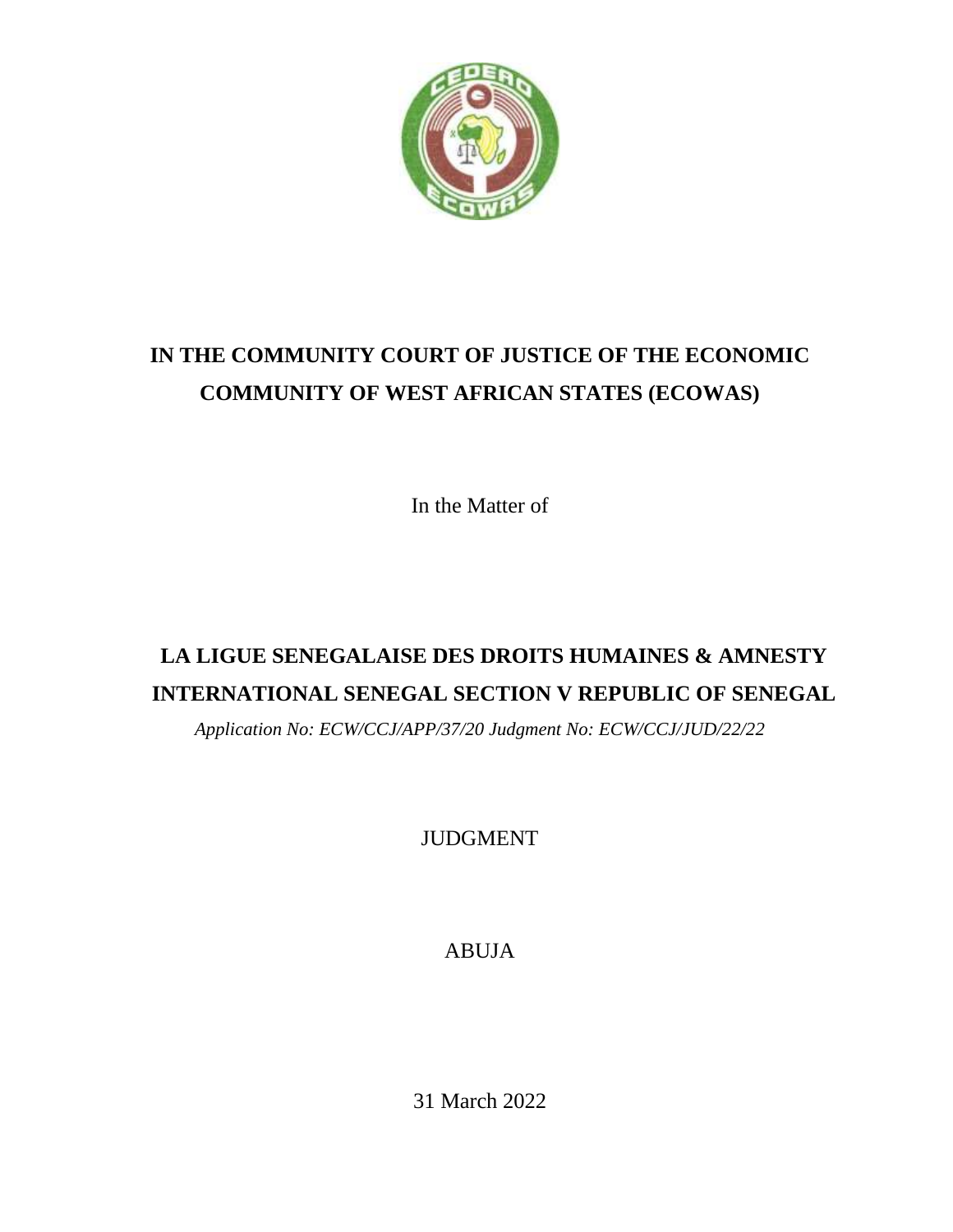| <b>LA LIGUE SENEGALAISE</b><br>DES DROITS HUMAINS & AMNESTY<br><b>INTERNATIONAL SENEGAL SECTION</b> | <b>APPLICANTS</b>          |
|-----------------------------------------------------------------------------------------------------|----------------------------|
| V.                                                                                                  |                            |
| <b>REPUBLIC OF SENEGAL</b>                                                                          | - RESPONDENT               |
| <b>COMPOSITION OF THE COURT:</b>                                                                    |                            |
| Hon. Justice Edward Amoako ASANTE                                                                   | - Presiding                |
| Hon. Justice Ouattara GBERI-BE                                                                      | - Member                   |
| Hon. Justice Dupe ATOKI                                                                             | - Member/Judge Rapporteur  |
| <b>ASSISTED BY:</b>                                                                                 |                            |
| Dr Athanase ATTANON                                                                                 | - Deputy Chief Registrar   |
| REPRESENTATION OF PARTIES:                                                                          |                            |
| Mr. Assane Dioma NDIAYE                                                                             | - Counsel for Applicant    |
| Moussa Sow Papa Felix, Esq.                                                                         |                            |
| Mr. Samba Biteye                                                                                    | Counsel for the Respondent |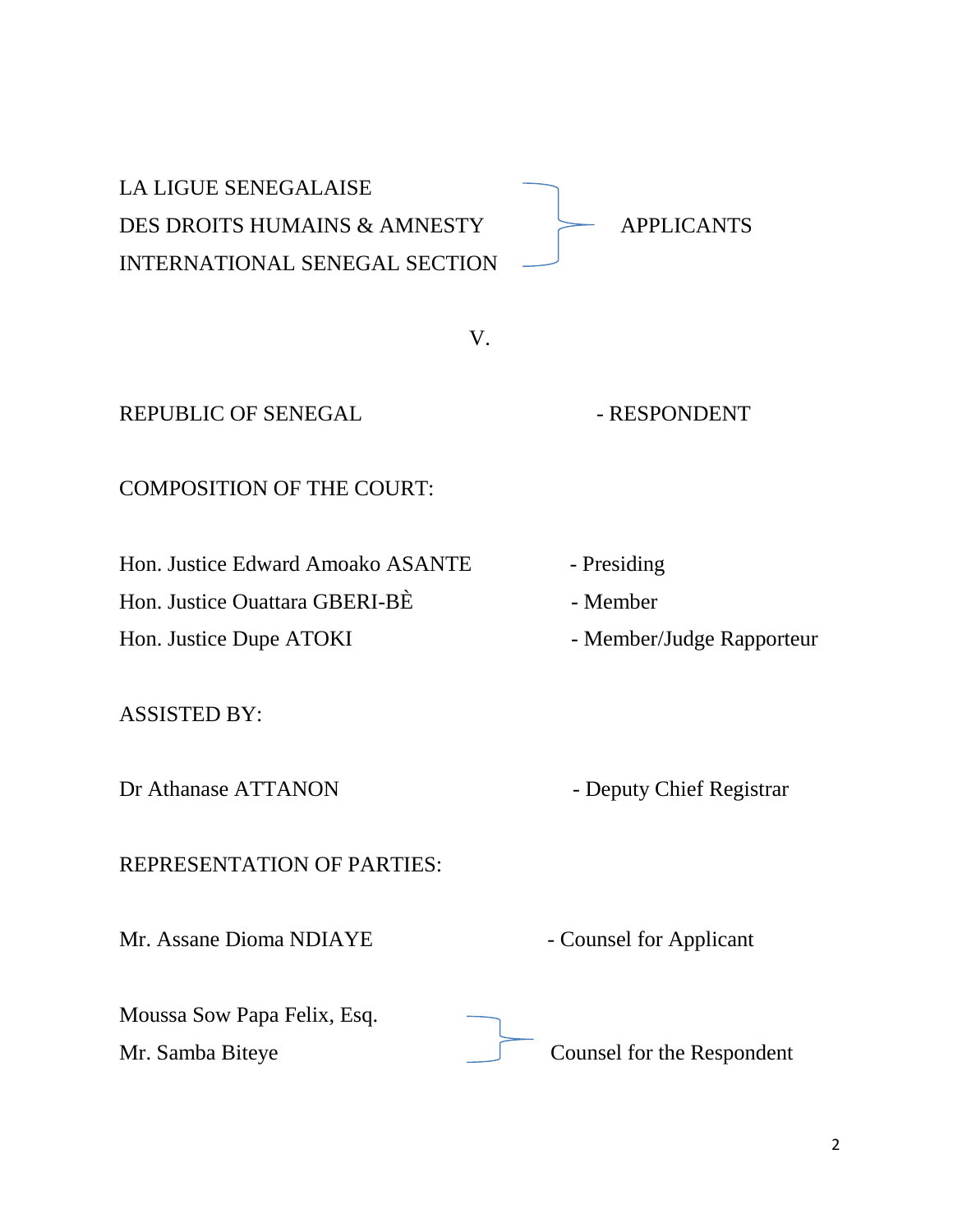# *I. JUDGMENT*

1. This is the judgment of the Community Court of Justice, ECOWAS (hereinafter referred to as "the Court") delivered virtually in open court pursuant to Article 8(1) of the Practice Directions on Electronic Case Management and Virtual Court Sessions, 2020.

# *II. DESCRIPTION OF THE PARTIES*

- 2. The first Applicant is the *Senegalese League of Human Rights* an association registered in Senegal in accordance with the laws of the Republic of Senegal. The Second Applicant is *Amnesty International Section Senegal,* a non-governmental organisation acting through its legal representative resident in Senegal. They filed the Application on their behalf and that of the Senegalese people. The first and second Applicants shall hereinafter be referred to as "Applicants".
- 3. The Respondent is the Republic of Senegal, a Member State of the Economic Community of West African States (ECOWAS), signatory to the ECOWAS Treaty and to the African Charter on Human and Peoples' Rights and other international human rights instruments (hereinafter referred to as the "Respondent").

#### *III. INTRODUCTION*

4. This Application is premised on the Applicants' allegation that Order No 007580/MINT/SP of 20 July 2011, which banned all demonstrations in the area between El Hadji Malik SY Avenue and Cape Manuel as well as the vicinity of the Renaissance Monument and in front of hospitals in Senegal, is in violation of their rights and those of the Senegalese people being in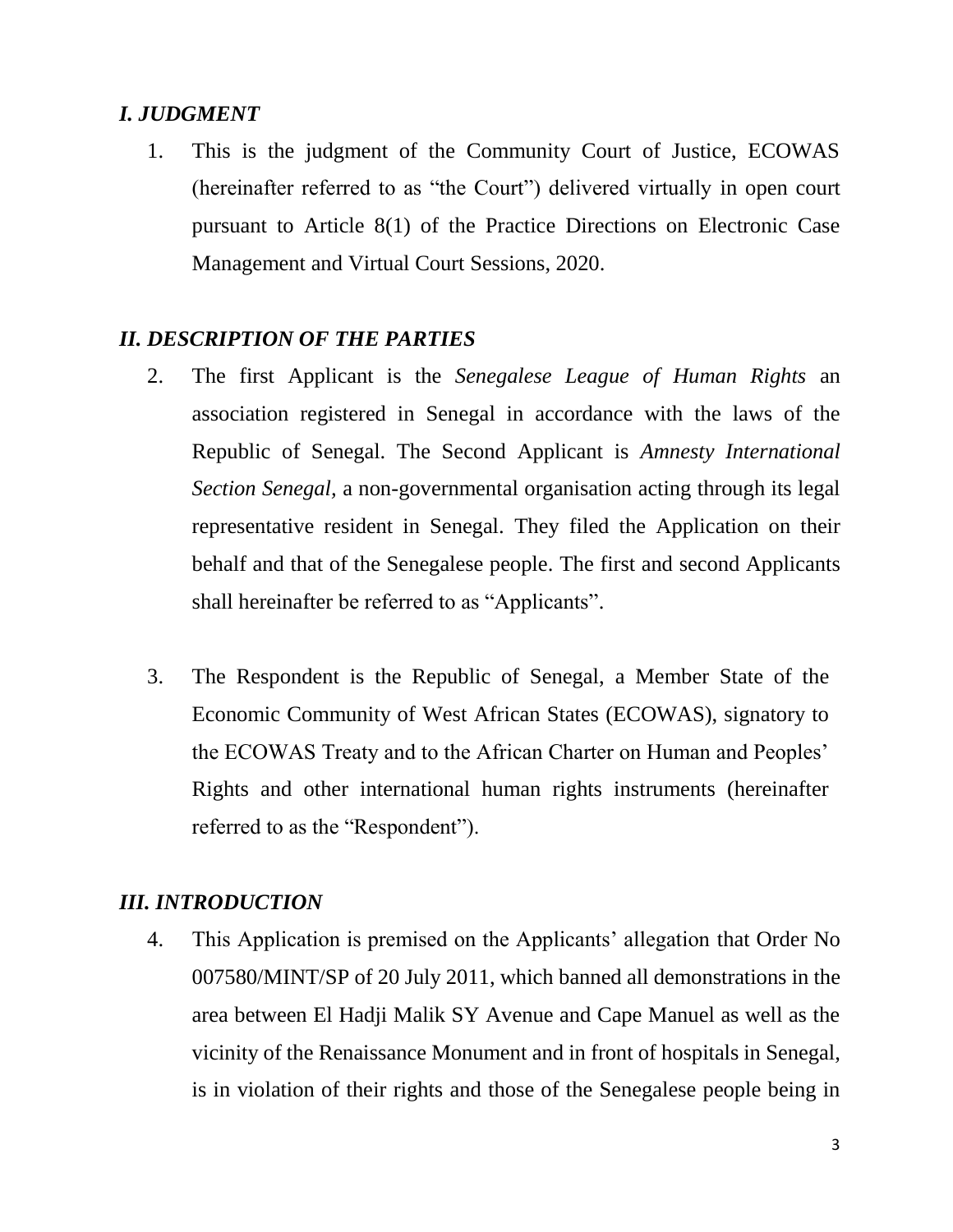contravention of the Constitution of Senegal and other International treaties ratified by the Respondent.

# *IV. PROCEDURE BEFORE THE COURT*

- 5. The Initiating Application was filed by the Applicants on 14 September 2020 and served on the Respondent on 28 September 2020.
- 6. The Respondent's Defence and Preliminary Objection were filed on 22 October 2020 and were both served on the Applicant on the same day, that is, 22 October 2022.
- 7. The Applicants filed a reply to the Respondent's defence on 15 December 2020 and same was served on the Respondent on 17 December 2020.
- 8. During the Court's hearing on 23 September 2021, both parties were represented by Counsel in Court. The Respondent's Counsel presented their objection to the admissibility of the case, while the Applicant opposed the Preliminary Objection of the Respondent. The Court ruled that the Application is admissible and dismissed the objection by the Respondent. The Court further reserved its reasoning on the Ruling on the Preliminary Objection to the final judgment.
- 9. The Court then heard the Application on the merits. The Applicants presented their case on the merit and the Respondent also presented their defense on the merit. The Court afterwards directed the Respondent to transmit the contested Order dated 20 July 2011 to the Court and adjourned the Application for judgment.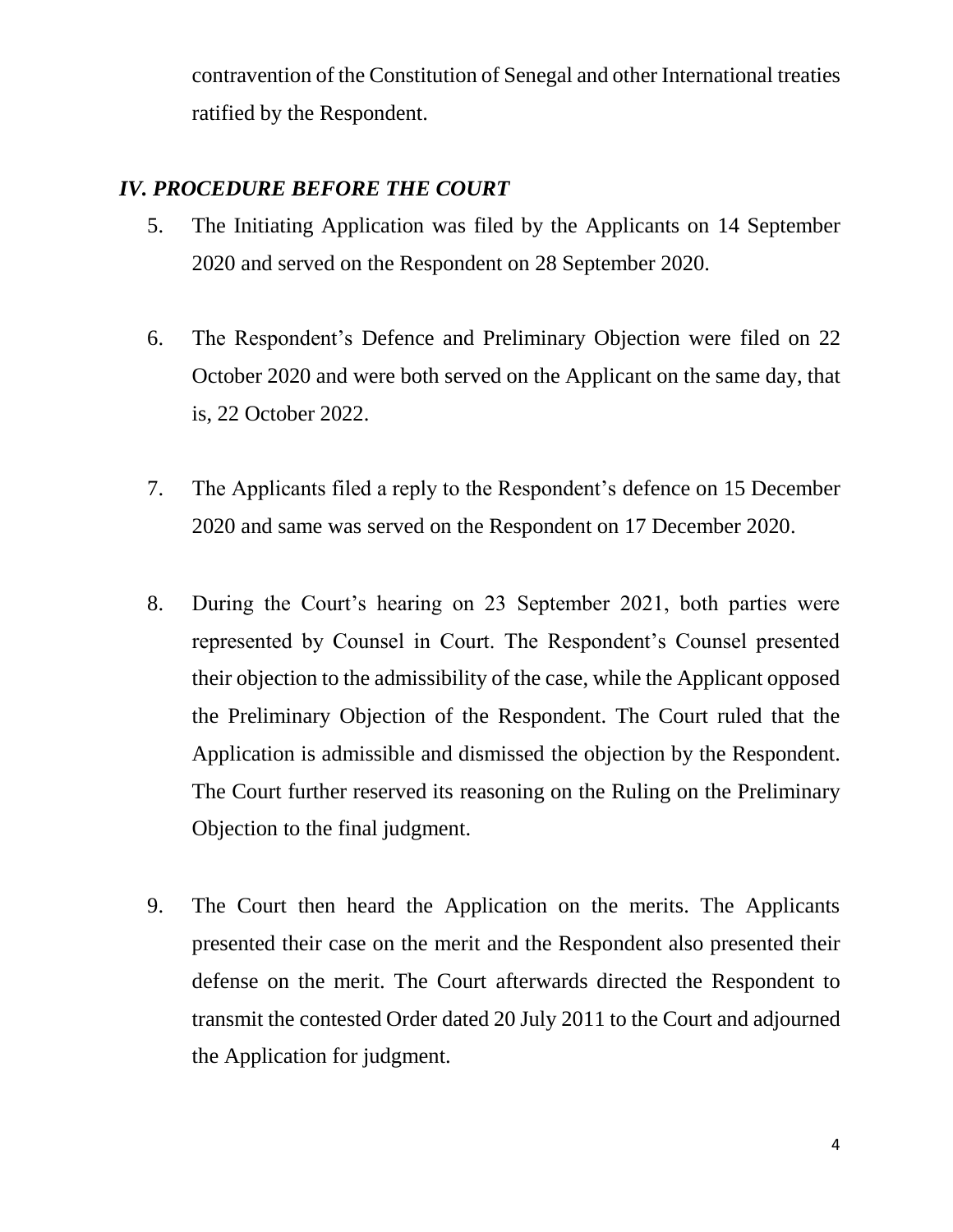### *V. APPLICANT'S CASE*

#### **a) Summary of facts**

- 10. The Applicants allege that on 20 July 2011 the then Minister of Interior of Senegal issued Order No 007580/MINT/SP of 20 July 2011 which banned all political demonstrations in the area between El Hadji Malik Sy Avenue and Cape Manuel as well as the vicinity of the Renaissance Monument, courts and tribunals, the Senate, in front of hospitals and other designated areas of Dakar the Respondent's capital.
- 11. The Applicants further alleged that they wrote a letter on 23 February 2018 to the Minister of Interior requesting a repeal of the Order on the ground that it is in violation of the rights of citizens of Senegal. However, despite acknowledging the letter and promising to consider the request, the Minister did not respond further or take any action to grant the request.
- 12. That four months after the letter was written, the Applicants concluded that the request was implicitly rejected by the Minister. Thus, they approached the Administrative Chamber of the Supreme Court of the Respondent seeking annulment of the Order.
- 13. That by a decision of 29 August 2019, the Supreme Court declared the Applicants' appeal inadmissible for failing to comply with the legal time limit for lodging an appeal for such annulment. In doing this, the Supreme Court took into account the date of entry into force of the contested Order, which is 20 July 2011.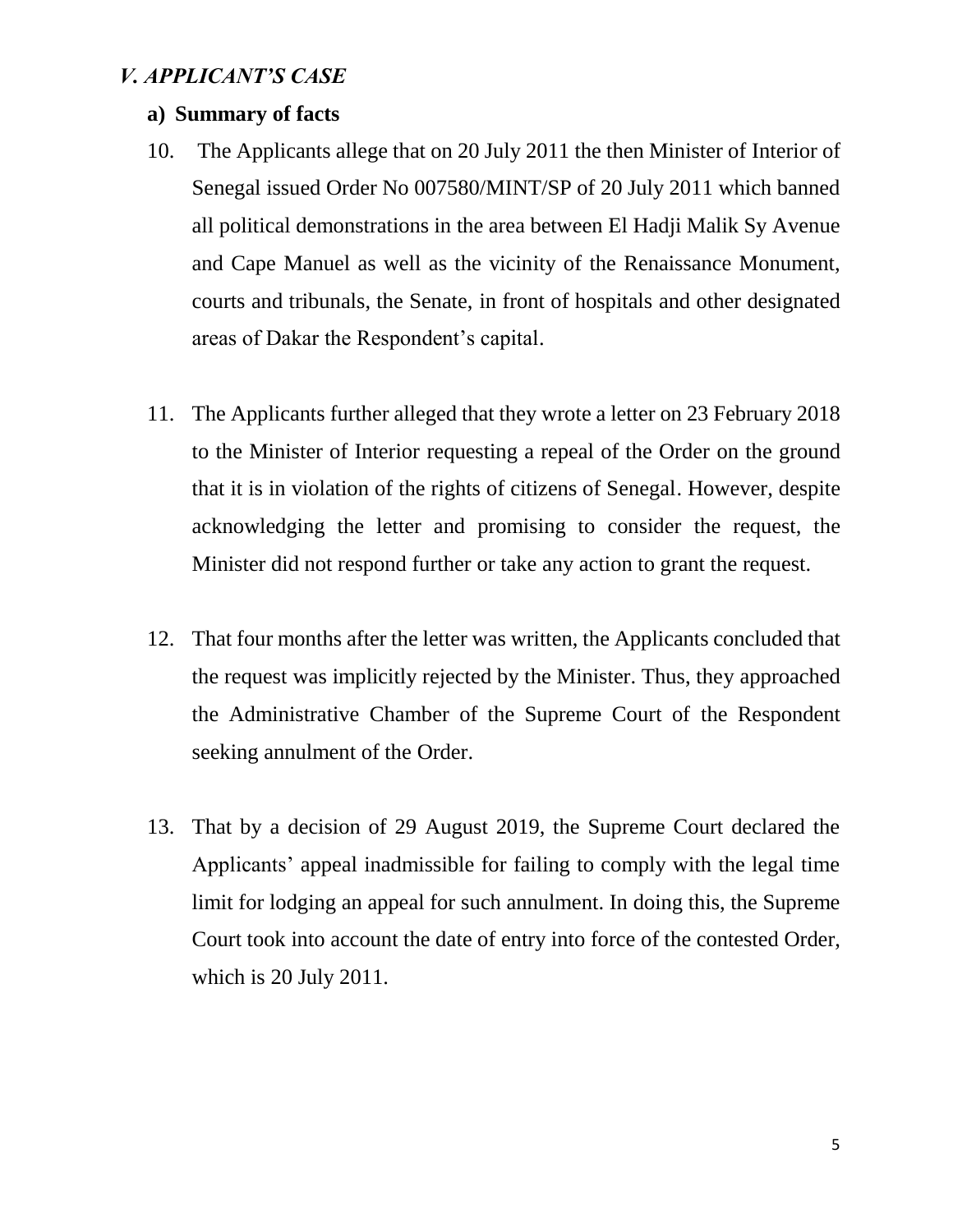- 14. The Applicants aver that the Order is still in force and all requests for demonstrations and peaceful protests in the said areas have been denied. They claim this is in violation of the rights to freedom of assembly, freedom of expression and freedom of movement of the Applicants and Senegalese people guaranteed in Articles 11, 9(2) and 12 (1) of the African Charter on Human and Peoples' Rights (African Charter) respectively, and other relevant provisions of international human rights treaties.
- 15. The Applicants therefore filed this Application before the Court for relief for the violation of their rights and of those Senegalese citizens by the Respondent in this regards.

### **a) Pleas in law**

- 16. The Applicants rely on the following laws:
- i. Order No 007580/MINT/SP of 20 July 2011;
- ii. Articles 9(4) and 10(d) of the Supplementary Protocol of 2005;
- iii. Articles 8 and 10 of the Constitution of the Republic of Senegal;
- iv. Articles 9, 11 and 12 of the African Charter;

v. Articles 12, 18(3), 19 and 21 of the International Covenant on Civil and Political Rights (ICCPR);

vi. Articles 13, 19 and 20(1) of the Universal Declaration of Human Rights (UDHR).

# **b) Reliefs sought**

- 17. The Applicants pray the Court to grant the following reliefs:
	- i. Find the violation by the Republic of Senegal of the freedom of assembly and demonstration guaranteed by the provisions of Articles 8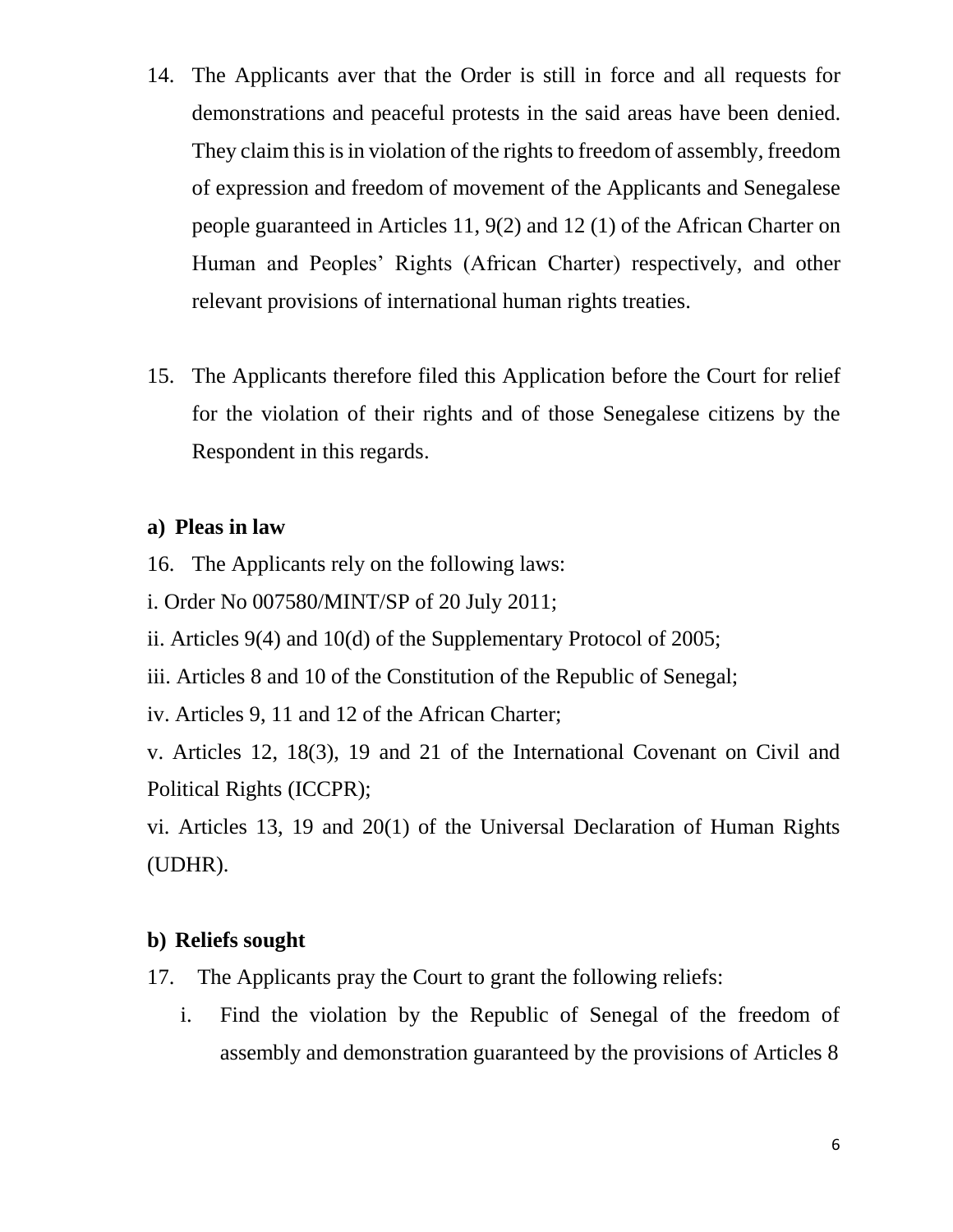and 10 of the Constitution of the Republic of Senegal, Articles 8 and 11 of the African Charter on Human Rights and Peoples, Articles 18(3) and 21 of the International Covenant on Civil and Political Rights as well as Article 20(1) of the Universal Declaration of Human Rights;

- ii. Find the violation by the Republic of Senegal of the freedom of expression guaranteed by the Constitution of Senegal in its Articles 8 and 10 but also by the provisions of Article 9(2) of the African Charter on Human and Peoples' Rights, Article 19 of the Universal Declaration of Human Rights and Article 19(2) of the International Covenant on Civil and Political Rights;
- iii. Find the violation by the Republic of Senegal of the freedom of movement guaranteed by Article 8 of the Constitution of Senegal but also by the provisions of Article 12(1) of the African Charter on Human and Peoples' Rights, Article 13(1) of the Universal Declaration of Human Rights and Article 12(1) of the International Covenant on Civil and Political Rights;
- iv. Consequently, order the Republic of Senegal to pay the sum of 500,000,000 CFA francs in compensation to Amnesty International Senegal Section and to the Senegalese League of Human Rights;
- v. Also order the Republic of Senegal to bear the entire costs.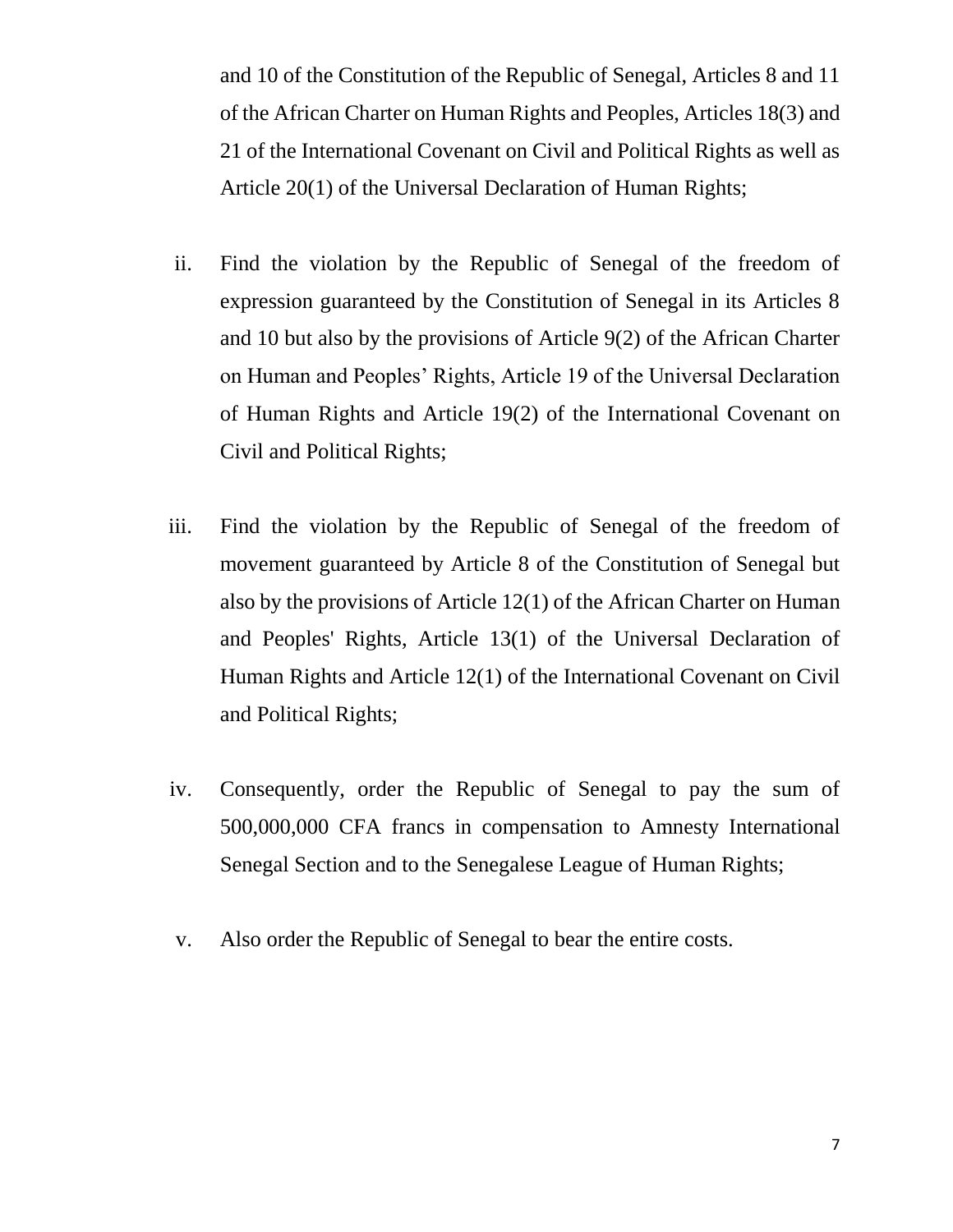#### *VI. RESPONDENT'S CASE*

#### **Summary of facts**

- 18. The Respondent raised a Preliminary Objection challenging the competence of the Court and of the Applicants, urging the Court to declare the Application inadmissible. The Court will address this objection under the Admissibility head.
- 19. In their defence, the Respondent state that though the Constitution of the Republic of Senegal provides for freedom of demonstration in Article 8, such freedom is exercised under conditions laid down by law. That the previously laid down law which is still in force is law No 78-02 of 29 January 1978 that regulates public gatherings.
- 20. That the year 2011, prior to the 2012 presidential elections, was marked by violent demonstrations that resulted in the loss of lives and looting at the city center. These events combined with terrorist threats required the Respondent to put in place security measures to protect the public and the city center where sensitive buildings are concentrated (Sandaga market, headquarters of institutions of the Respondent, national hospitals, port of Dakar, BCEAO headquarters etc.).
- 21. That it is in this context that the then Minister of Interior issued Order No 007580/MINT/SP of 20 July 2011, prohibiting demonstrations in the area between Avenue EL Hadji Malick SY and Cap Manuel and prescribed a perimeter of protection. That subsequently, taking into account the excesses observed during the demonstrations, and danger posed by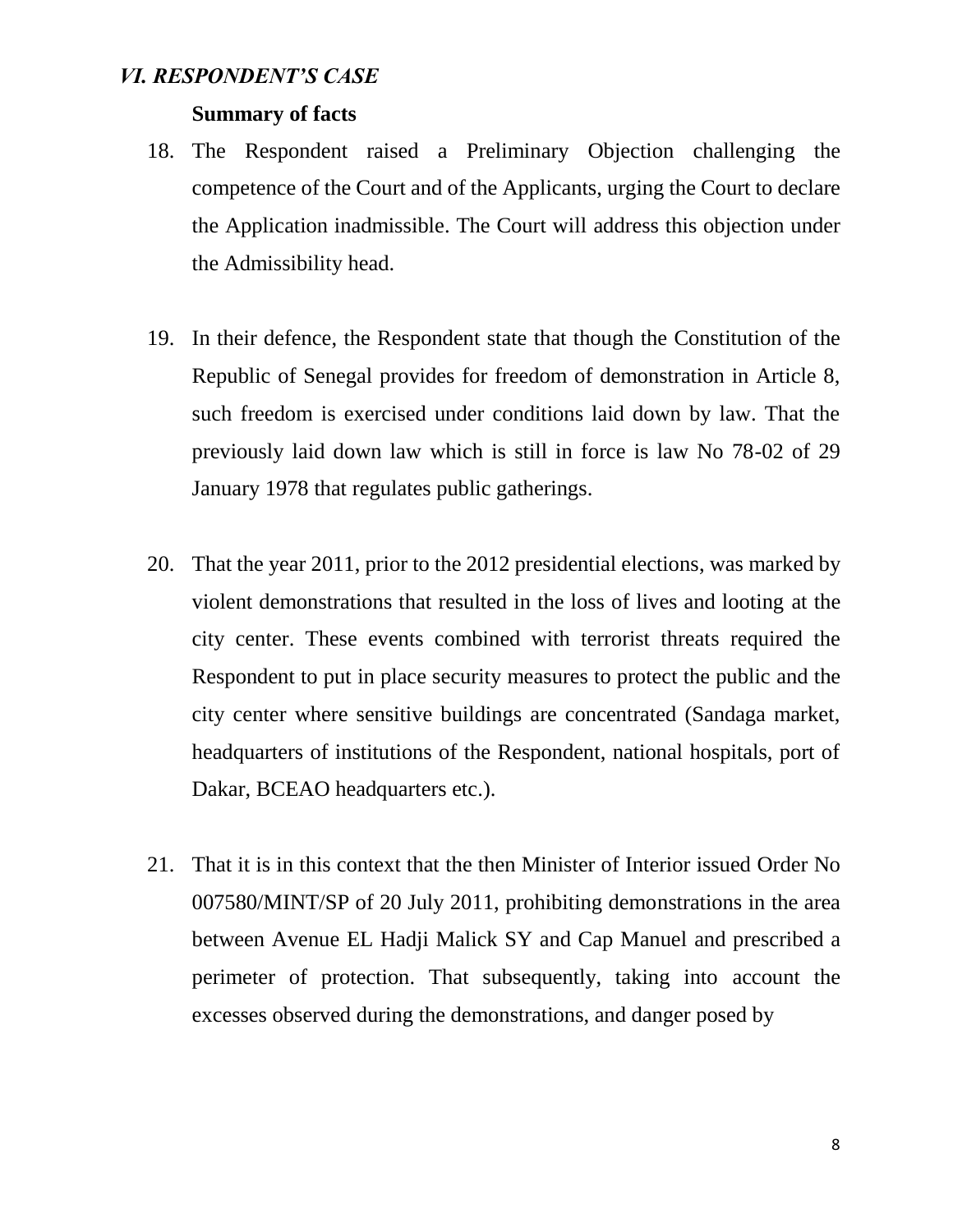terrorism, the Minister of Interior issued Order No 20.07.2011.007580, prescribing perimeter protection.

22. They cite the relevant portion of the Order to support this claim.

Article 1 of the said Order provides that

*"For security reasons, demonstrations of a political nature are prohibited in the area between El Hadj Malick Sy Avenue and Cape Manuel, particularly in front of the buildings housing the National Assembly, Senate, Economic and Social Council, Courts and Tribunals, Palais de la République, Administrative Building and Independence Square.*

*"The same ban applies in the immediate vicinity of the African Renaissance Monument and in front of hospitals.*

*However, processions of a traditional, religious or sporting nature are free subject to the fulfilment of the formality of the prior declaration to the administrative authority."*

- 23. The Respondent argues that it is up to the executive to determine the perimeters of protection according to the threat to public order posed in accordance with the law. That the second Applicants challenged the said Order before the Supreme Court, which issued a decision on 29 August, 2019 declaring the said appeal inadmissible for failure to comply with the deadline for appealing an administrative decision.
- 24. The Respondent denies violating the provisions of the African Charter and international human rights treaties because they subject the principle of freedom of demonstration/assembly to law and regulation. They argue that the Applicants merely mentioned international provisions without referring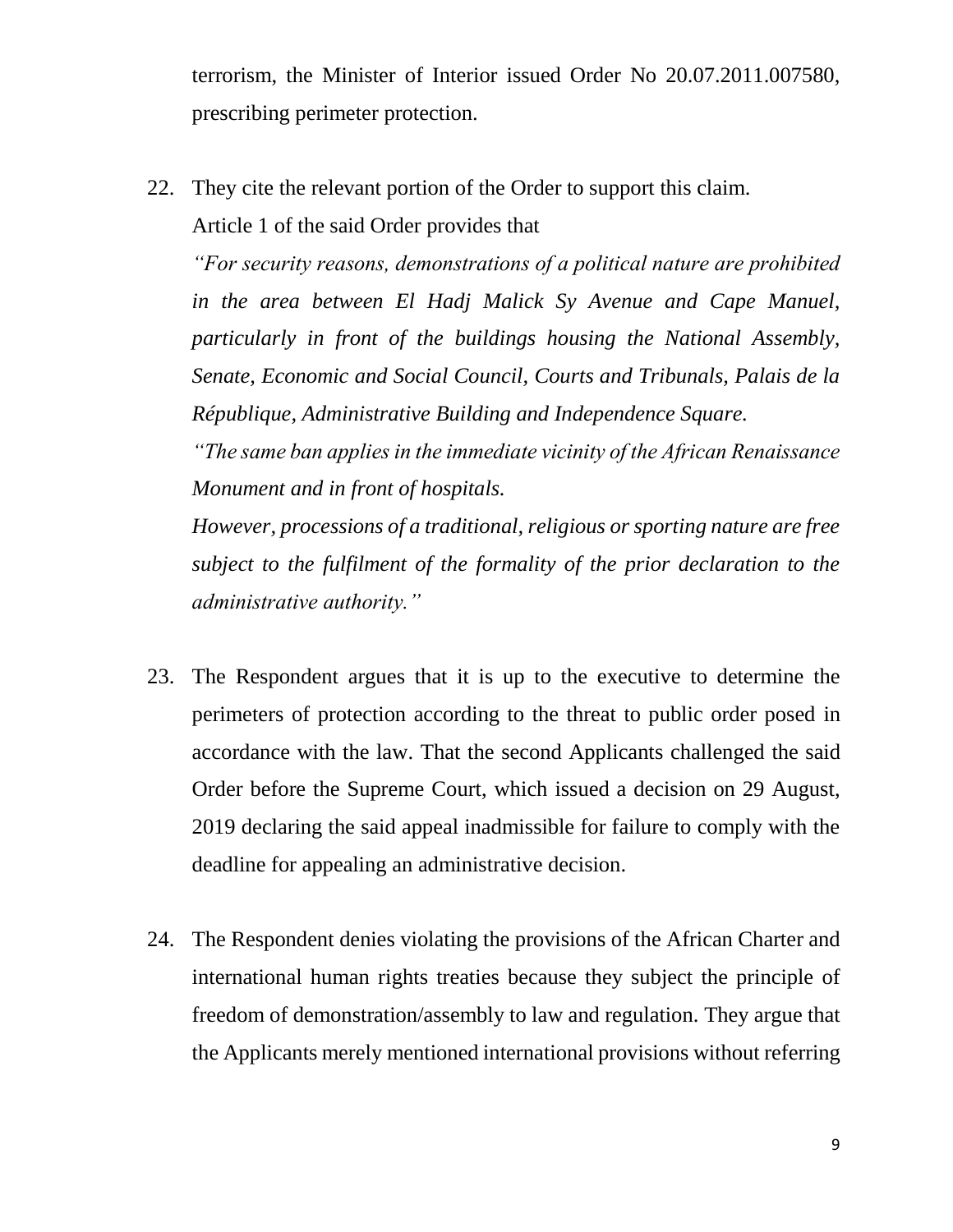to the corresponding restrictions. For example, the ICCPR provides restrictions to principles of freedom of expression and freedom of assembly, subjecting them to the dictates of the law.

- 25. The Respondent further argues that the Applicants have not adduced evidence to show that their rights were violated as alleged and have also not justified their claim by showing that they were directly affected as victims for the violation of their rights as alleged.
- 26. That in view of the foregoing, the Respondent prays the Court to dismiss the Applicant's Application.

#### **a) Pleas in law**

- 27. The Respondent relies on the following laws:
	- i. Article 8 of the Constitution of the Republic of Senegal;
	- ii. Law No 78-02 of 29 January 1978;
	- iii. Article 107 of the Constitution of the Republic of Senegal;
	- iv. Article 1 of Order No 007580/MINT/SP of 20 July 2011;
	- v. Articles 12(3), 19(3) and 21 of the ICCPR;
	- vi. Articles 11 and 12(2) of the African Charter.

# **c) Reliefs sought**

- 28. The Respondent seeks the following reliefs from the Court;
- i. Grant the Preliminary Objections raised on jurisdiction and admissibility;
- ii. Reject the Application as ill founded;
- iii. Order the Applicants to bear the costs.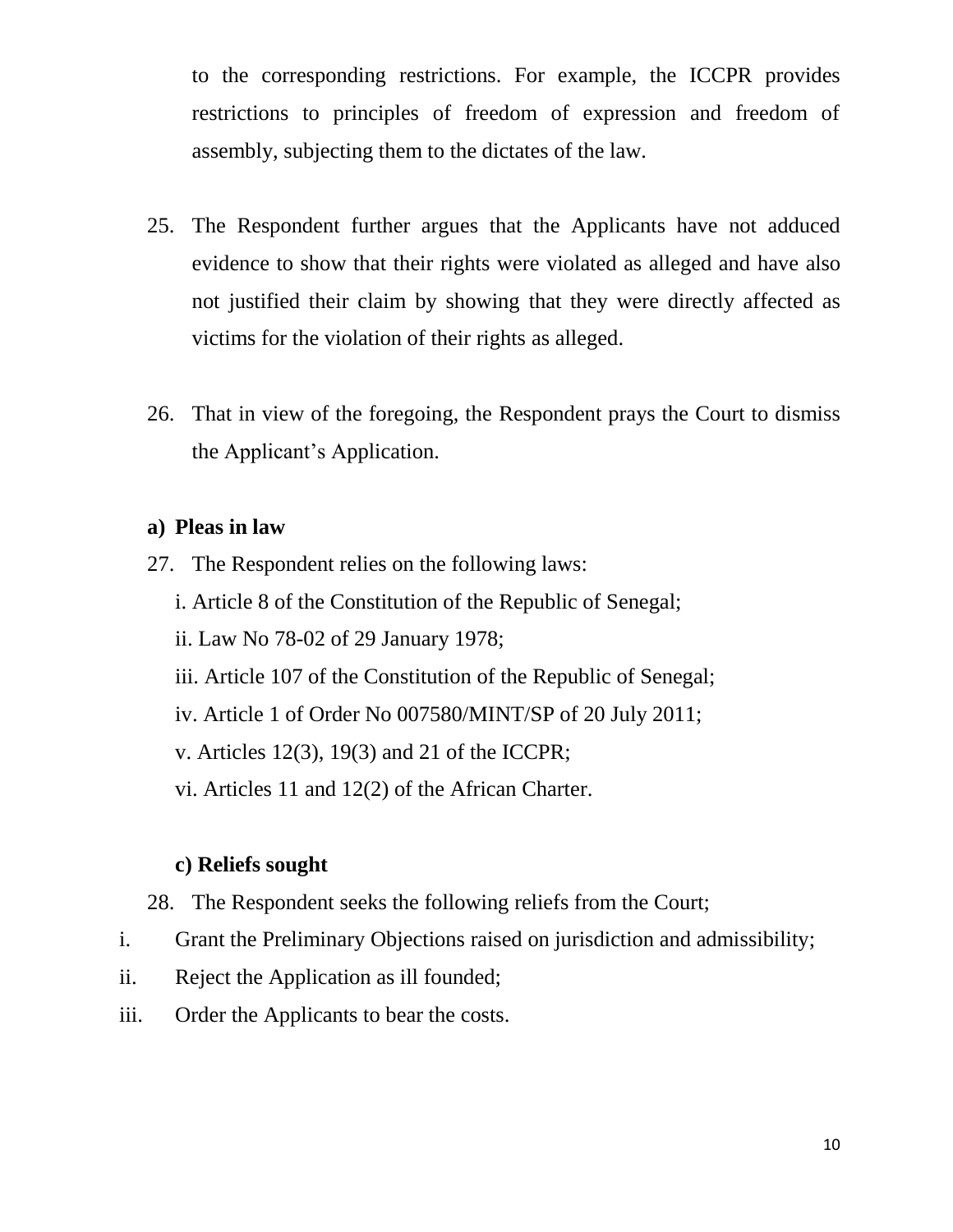#### *VII. JURISDICTION*

29. This Application is founded on the alleged violation of the right to freedom of assembly, freedom of expression and freedom of movement guaranteed in Articles 11, 9 and 12 (1) of the African Charter respectively. In accordance with Article 9(4) of the Protocol A/P1/7/91 on the Community Court of Justice (Protocol), which provides, *"The Court has jurisdiction to determine cases of violation of human rights that occur in any Member State.*" The Court therefore holds that the Application being premised on the alleged violation of human rights, the Court has jurisdiction to adjudicate on the Application.

#### 30. *VIII. ADMISSIBILITY*

The admissibility of applications in this Court is provided for in Article 10(d) (i) and (ii) of the Supplementary Protocol 2005: *"Access to the Court is open to…d) individuals on application for relief for violation of their human rights; the submission of application for which shall: i) not be anonymous; nor ii) be made whilst the same matter has been instituted before another International Court for adjudication.*"

- 31.The Court holds that the Application is in compliance with Article 10 (d) (i) and (ii) of the Protocol, having found that it is neither anonymous nor made whilst the same matter has been instituted before another international court for adjudication.
- 32.It is imperative to state at this point that while Article 10(d) (i) and (ii) are statutory provisions enshrined in the Protocol for the determination of the admissibility of an application therein, they are not exhaustive as certain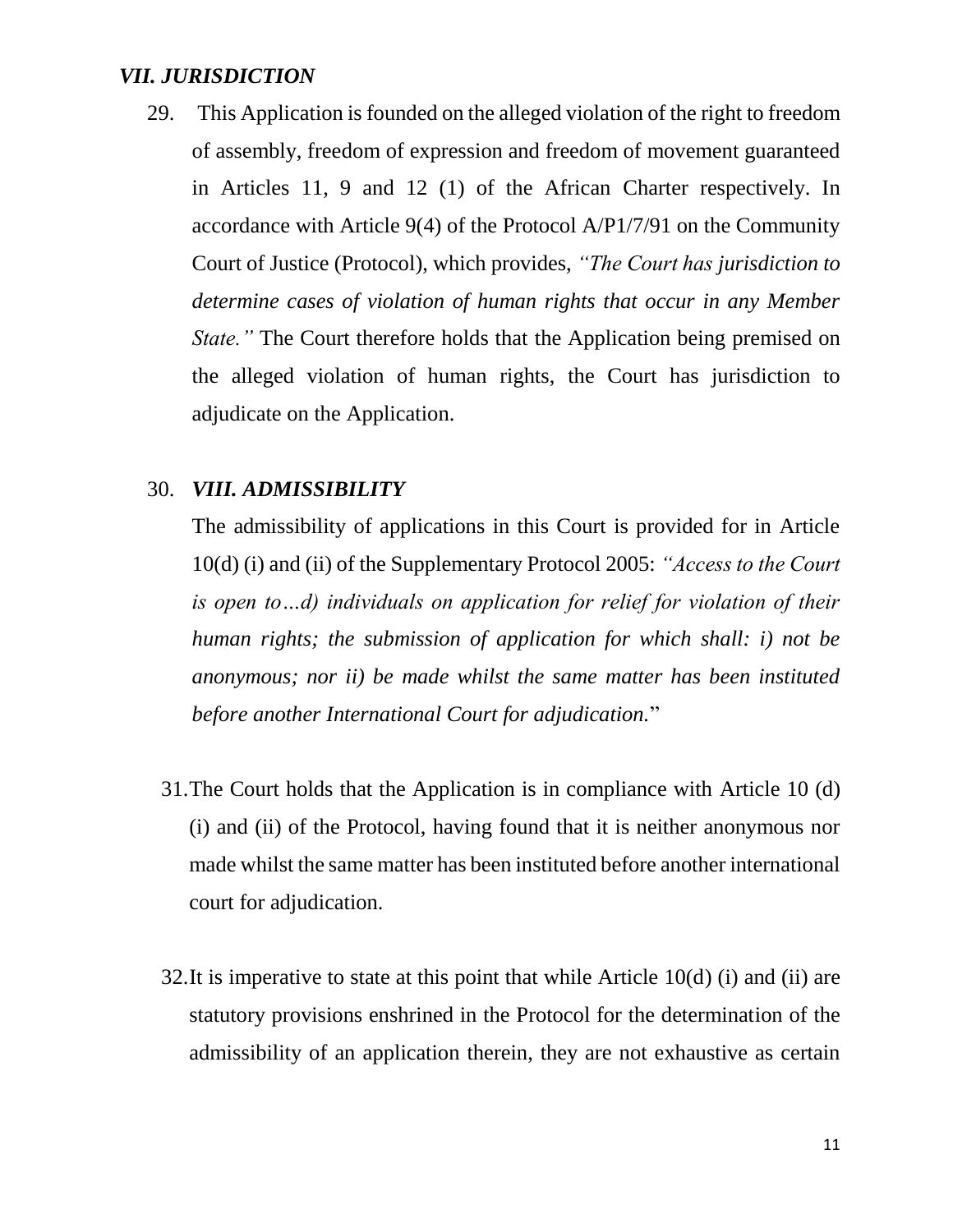facts of the application may present a need for further examination of its admissibility outside the enshrined provision.

- 33. The Respondent raised a Preliminary Objection on the admissibility of the Application based on four prongs;
	- a) Irregularity as to the form of the Application;
	- b) Incompetence of the Court to review a national law;
	- c) Lack of capacity of the Applicants being legal persons;
	- d) Lack of locus standi of Applicants not being victims.
- 34. Thus while the Application has been declared to be in compliance with the provision of Article 10(d) (i) and (ii) of the Supplementary Protocol, it is imperative to examine the preliminary objections raised which are listed above.
- 35. Issues raised as a Preliminary Objection are such that can be adequately disposed of based on the claims and reliefs sought in the application. Issues of locus standi require the examination of all proof and evidence placed before it to determine their probative value. The Court will proceed to examine Preliminary Objections (a-c) while the last (d) objection relating to the locus standi of the Applicants being a matter of evidentiary proof will be addressed on merit.
- 36. The Court sitting on 23rd September 2021 heard the parties on the preliminary objections of the Respondent and ruled dismissing same while deferring the reasoning to be imputed in the final judgment. The Court will now proceed to give its reasons as ruled.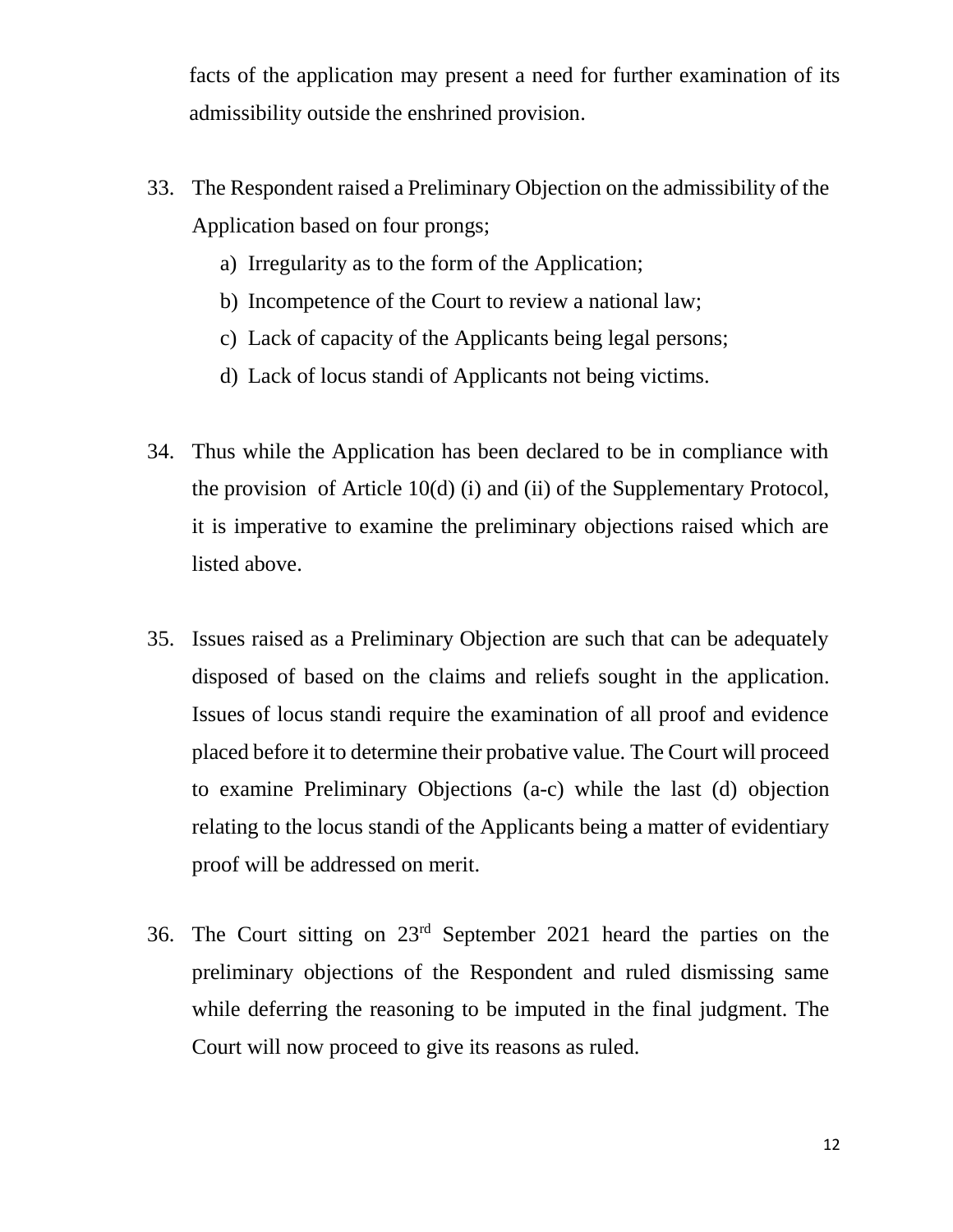# *a) Irregularity as to the form of the Application non- provision of address at the seat of the Court*

- 37. It is the contention of the Respondent that the Application did not include an address of the Applicants at the seat of the Court contrary to the conditions laid down in Article 33 of the Rules of Court. They state that according to the said Article, the Chief Registrar must set a deadline for the Applicants to regularise their Application, otherwise their application will be declared inadmissible.
- 38. The Respondent concludes that in the absence of regularization of their Application within the required time limit, it should be declared inadmissible for failure to observe the formal conditions laid down by Article 33 of the Rules of Court.
- 39. The Applicants in their response to the Respondent's objection as to form stated that the Application fulfilled its purpose given that the Respondent received same and filed a statement of defense within the time limit. That their objection in this regard is therefore not justified.

#### \*\*\*\*\*

- 40. The Court notes that the Preliminary Objection of the Respondent hinges on Article 33 of the Rules of Court. However, only sub-sections (1), (2), and (6) of the said Article is relevant. The said sub-Articles are reproduced as follows:
	- *1. "An application of the kind referred to in Article 11 of the Protocol shall state: (a-e)...*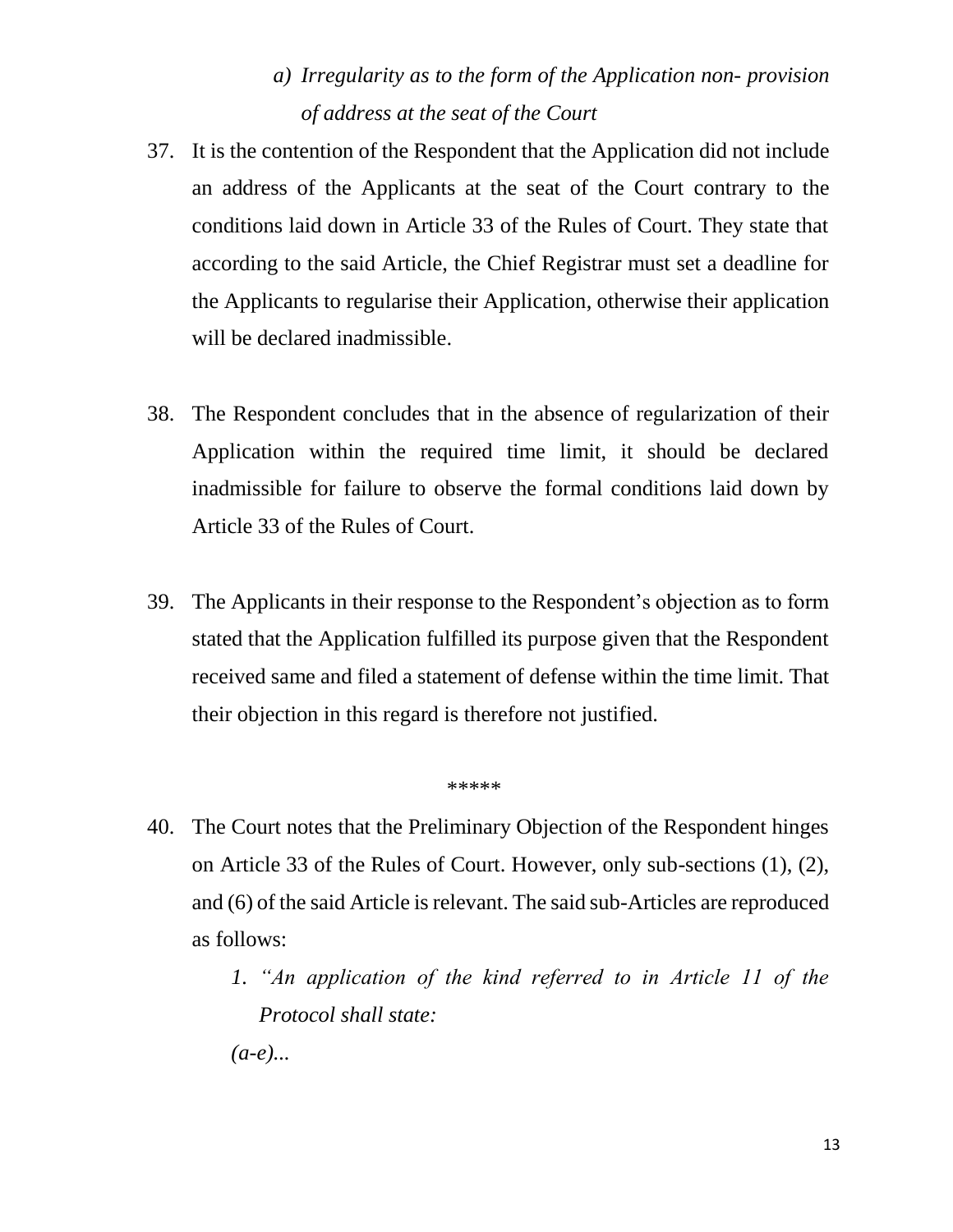*2. For the purpose of the proceedings, the application shall state an address for service in the place where the Court has its seat and the name of the person who is authorised and has expressed willingness to accept service.*

*6. If the application does not comply with the requirements set out in paragraphs 1-4 of this Article, the Chief Registrar shall prescribe a period not more than thirty days within which the applicant is to comply with them whether by putting the application itself in order or by producing any of the above-mentioned documents. If the applicant fails to put the application in order or to produce the required documents within the time prescribed, the Court shall, after hearing the Judge Rapporteur, decide whether the non- compliance with these conditions renders the application formally inadmissible."*

- 41. The Court notes that the Registry of the Court is entrusted with the responsibility of ensuring that pleadings filed are in accordance with the Rules of Court. As such, issues of lapses like in cases of failure to provide an address, ought to be pointed out by Registry to the applicant, to enable them put their house in order.
- 42. Though the Registry accepted their failure to notify the Applicants of any lapse, however, the omission being a procedural lapse which does not go to the substance of the case, the admissibility of the Application will not be vitiated. See *CHEIKH GUEYE V REPUBLIC OF SENEGAL ECW/CCJ/JUD/21/20 PAGE 14.* See also *DAOUDA GARBA V. REPUBLIC OF BENIN, JUDGMENT NO. ECW/CCJ/JUD/01/10, (2010) CCJELR PARAGRAPH 30.* Where the Court held that *"…mere absence of the citation of the*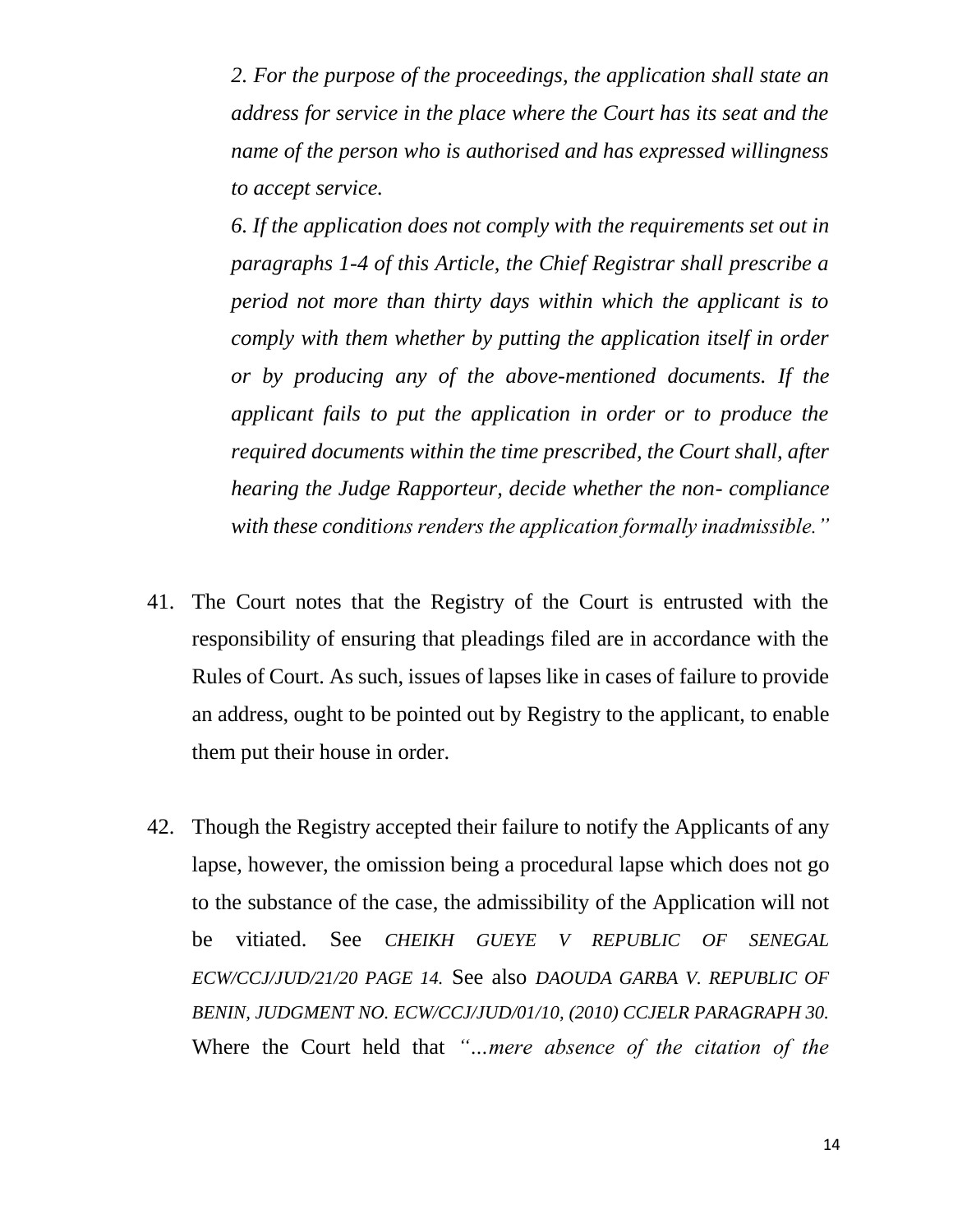*Applicant's address on his application cannot constitute an obstacle to the admissibility of the application…"*

43. The Court therefore dismisses the Respondent's objection and holds that the Application is admissible.

#### *b) Incompetence of the Court to review a national law*

- 44. The Respondent raised a Preliminary Objection challenging the competence of the Court to examine Order N° 7580 / MINSTSP of 20 July 2011 being a legislation of a State. This objection will be addressed at this stage as it does not require the examination of the impugned Order as to its compliance with international standards which is a merit consideration.
- 45. The Applicants in their response contend that the Respondent has the obligation to repeal Order No 7580/MINSTSP of 20 July, which is a manifestly illegal administrative Act which furthermore violates the fundamental rights of the Senegalese people since any request for meeting is systematically denied. They argue that the Application is well founded and urges that the Court of Justice find that the Republic of Senegal retains in its legal order an administrative Act which infringes on the rights and freedoms guaranteed by national and international texts.

#### \*\*\*\*\*

46. States, by virtue of their sovereign nature are independent of any interference which impugns actions or decisions taken in that capacity. This informed the position taken by the Court in a plethora of cases that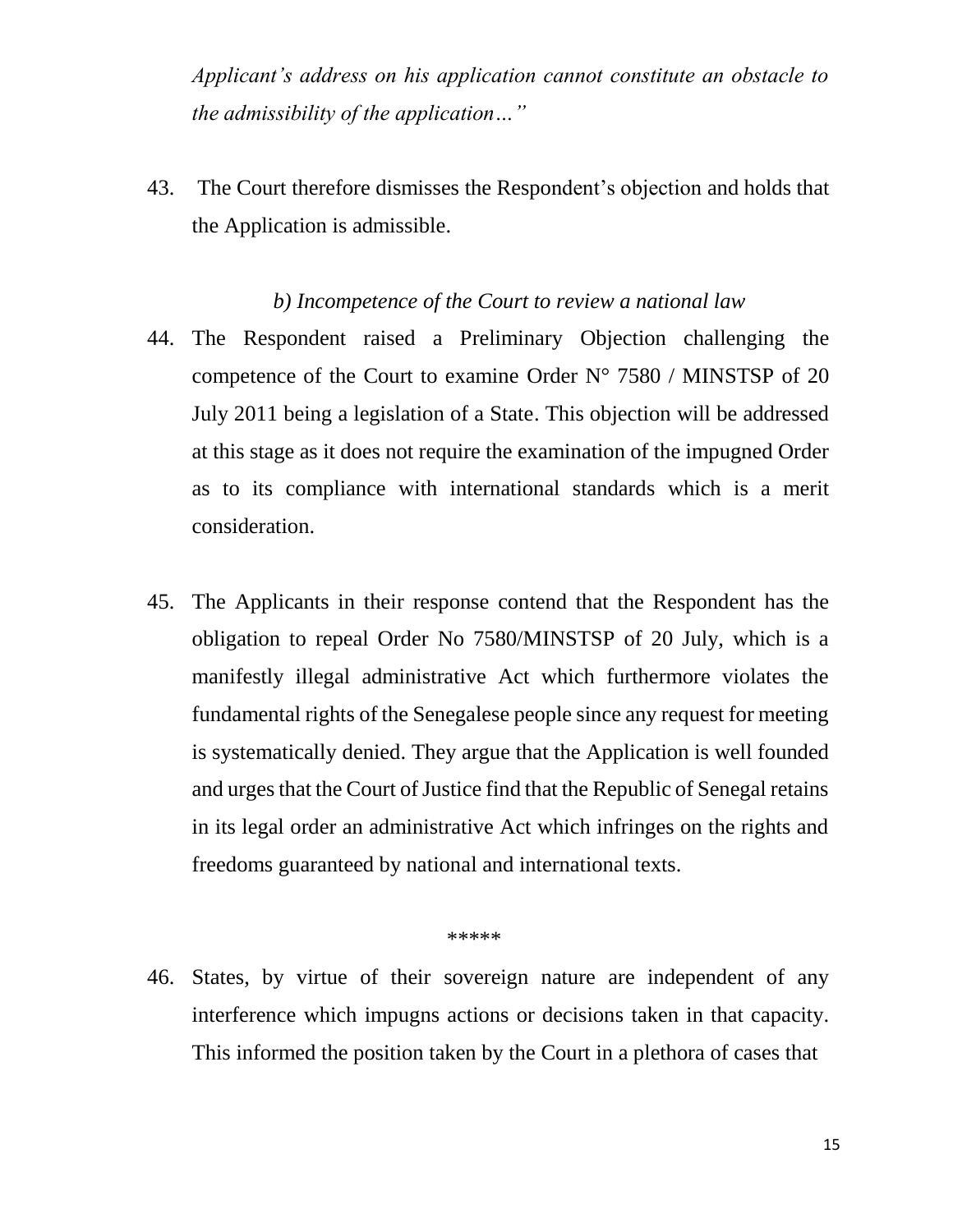it will not examine any legislative or judicial decision taken by Member State. Indeed as concerns judicial decisions the Court will not constitute itself into an appellate court to sit over judgments of National Courts.

- 47. While this is a general principle, it is however not of general application, as such national actions and or decisions are subject to compliance with international human rights standards. In this wise, the Court has reiterated in several decisions that it will assume jurisdiction and examine either legislative or judicial decisions when violation of human rights have been alleged therein. Reiterating the above, the Court held that, *"it is not an appellate court and will only admit cases from national courts where human rights violations were alleged in the course of the proceedings.*  See *JUSTICE PAUL UUTER DERRY & 2 ORS V. THE REPUBLIC OF GHANA UNREPORTED ECW/CCJ/JUD/17/19 PAGE. 28*.
- 48. This issue was finally put to rest when the Court held that; *"… It has severally drawn a distinction between its lack of jurisdiction to examine the decisions of national courts and its jurisdiction to hear cases of human rights abuses arising therefrom. The Court has consistently held that it cannot sit on appeal over decisions of national Courts of Member States."* See FINANCE INVESTMENT & DEVELOPMENT CORPORATION (FIDC) V. *REPUBLIC OF LIBERIA UNREPORTED ECW/CCJ/JUD/23/18 PAGE. 11.* See also *HADIJATOU MANI KORAOU V. REPUBLIC OF NIGER ECW/CCJ/JUD/06/08 PAGE 13; NNENNA OBI V FEDERAL REPUBLIC OF NIGERIA JUDGMENT NO. ECW/CCJ/APP/JUD/27/16 PAGE 13-14; MESSRS ABDOULAYE BALDE & ORS V REP OF SENEGAL ECW/CCJ/JUD/04/13 PAGE 22.*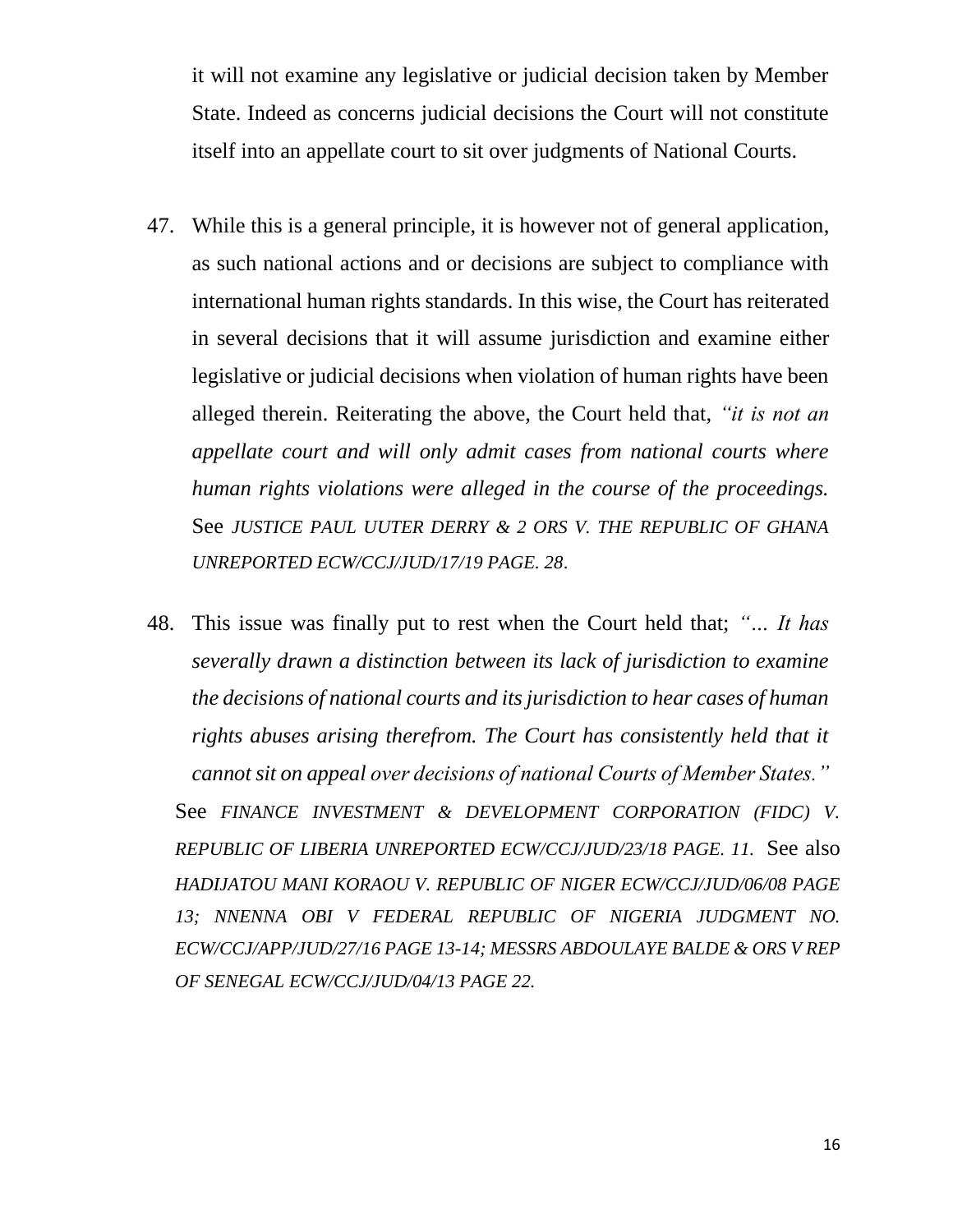49. In light of the this, the Court holds that it has the power to examine Order N° 7580 / MINSTSP of 20 July 2011 to determine their compliance or otherwise with the African Charter and other International Human Rights instruments to which the Respondent is signatory. The Preliminary objection of the Respondent in this wise is hereby dismissed.

### *c) Lack of capacity of the Applicants being legal persons*

- 50. The Respondent argued that in order to bring an action in accordance with Article 10 (d) of the Protocol "*it is necessary to be a natural or legal person who must also justify, assuming that he is endowed with legal capacity with regard to his national legislation his status of victim" See Doc. 3 page 6.*
- 51. In their response to the Respondent's objection under this head, the Applicants argued that their status as legal persons does not render the Application inadmissible since the Court allows legal persons to bring actions before it for human rights violations, as decided in *SERAP V FEDERAL REPUBLIC OF NIGERIA AND OTHERS, ECW/CCJ/APP/07/10*.
- 52. That according to the said judgment, the Court confirmed that Non-Governmental Organisations (NGOs) duly constituted in accordance with their national laws can bring actions in respect of human rights violation where the victim is not an individual but a large group of individuals or even an entire community.
- 53. The Applicants therefore urge that the Application should be declared admissible having met the requirements of the law.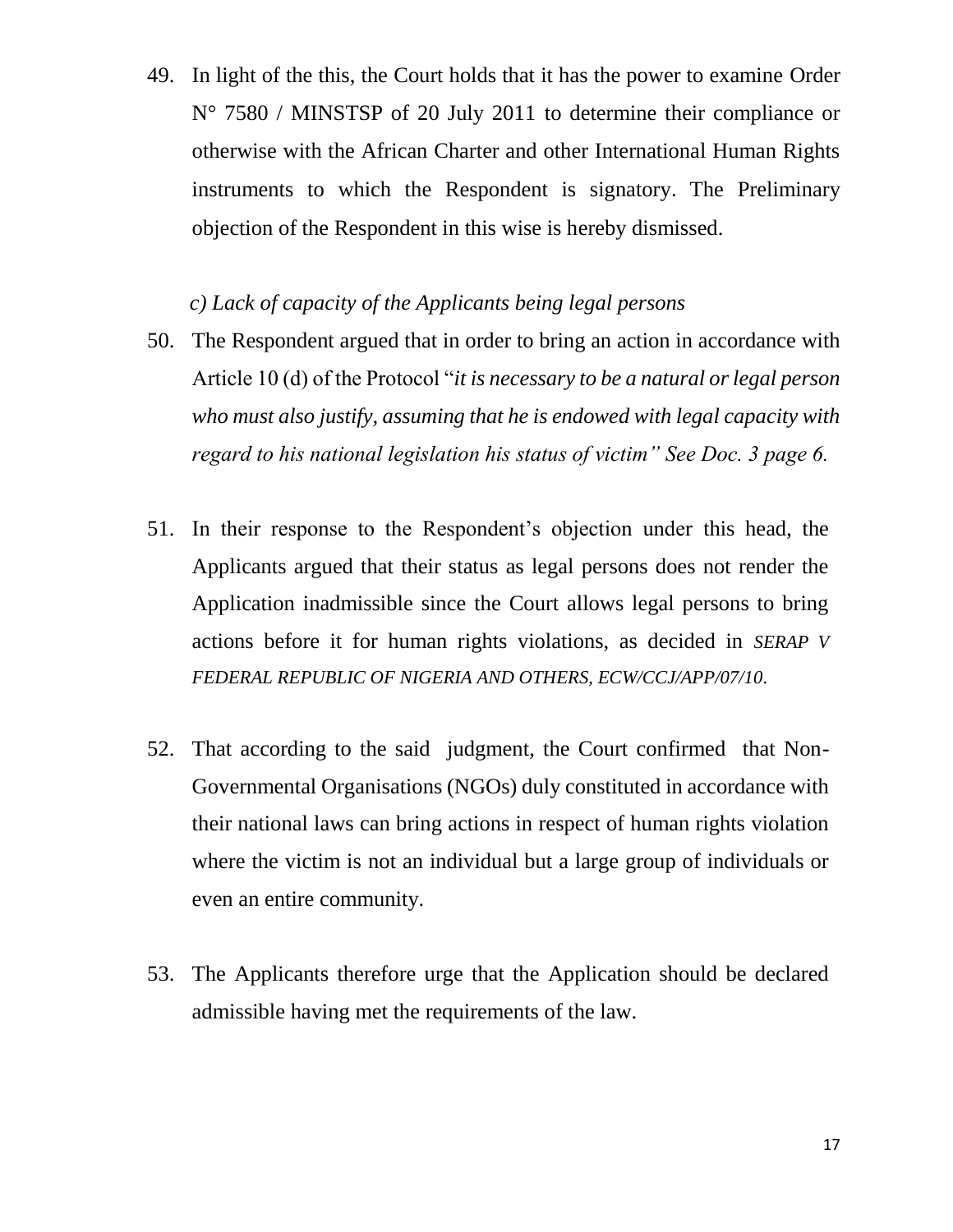- 54. The general provision relating to admissibility of applications before this Court is governed by Article 10 (d) (i) and (ii) of the Protocol (as amended by the Supplementary Protocol 2005), which provides thus: "*Access to the Court is open to…d) individuals on application for relief for violation of their human rights; the submission of application for which shall: i) not be anonymous; nor ii) be made whilst the same matter has been instituted before another International Court for adjudication."*
- 55. The examination of the capacity of the Applicants as legal persons to institute this action is more compelling particularly in light of the fact that the Applicants are described in the Application as such and known as *La Ligue Senegalaise Des Droits Humains (Senegalese League of Human Rights) and Amnesty International Section Senegal.*
- 56. This is in conformity with the jurisprudence of the Court where it held as it concerns capacity of applicants that *"It is trite learning that where the capacity of a Plaintiff is put in issue, he must, if he is to succeed, first establish his capacity by the clearest evidence." EBERE ANTHONIA AMADI & 3 ORS V. THE FEDERAL GOVERNMENT OF NIGERIA JUDGMENT NO ECW/CCJ/JUD/22/19 PAGE 13*
- 57. The crux of the objection of the Respondent is not that the Applicants as legal persons lack the capacity to bring this action on their behalf or on behalf of the Senegalese people. Their argument is that the Applicants must establish their locus standi either in a representative capacity or otherwise by proving a damage suffered in that wise. In other words that the Senegalese or the Applicants must establish that they are victims by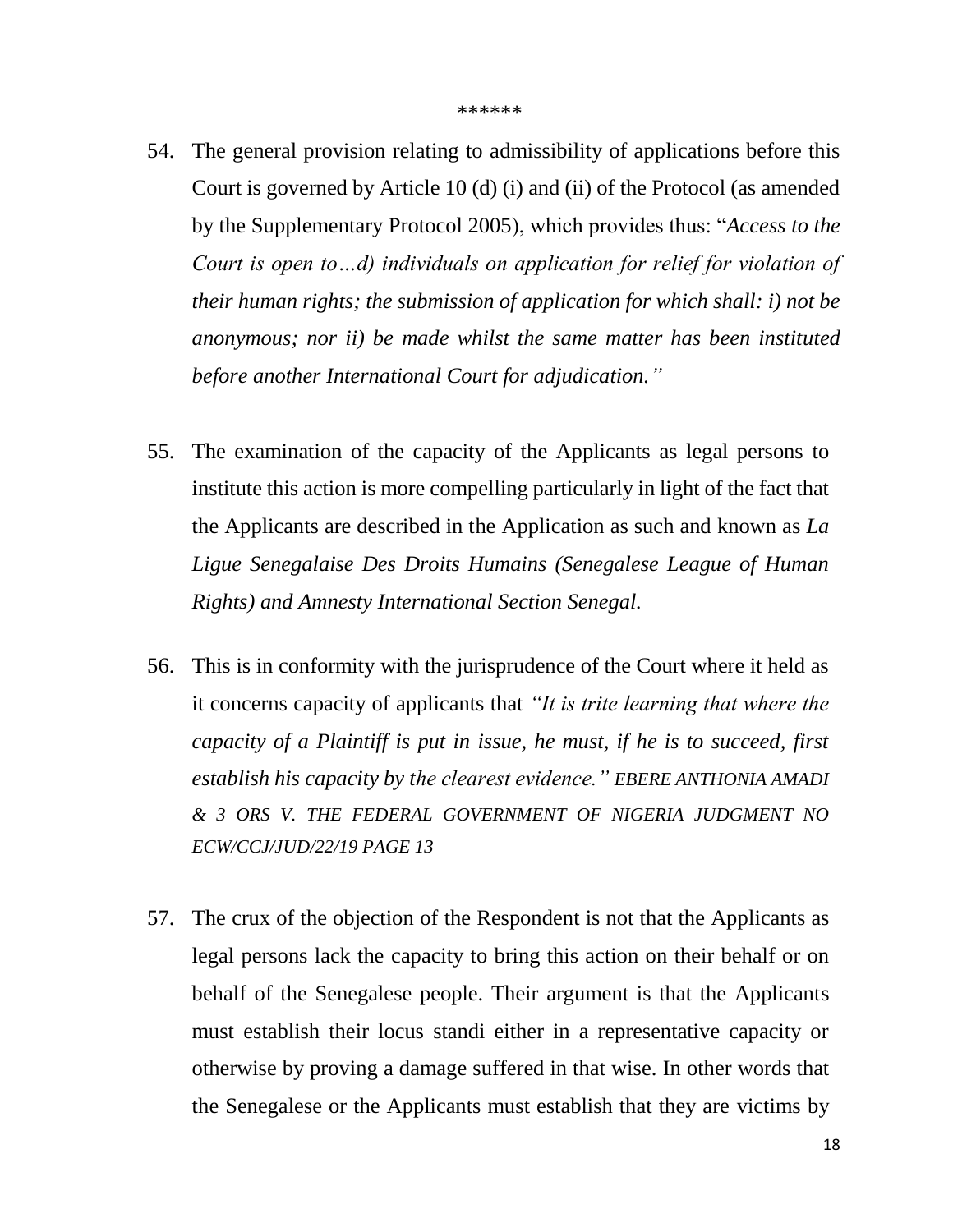reason of the harm or damages suffered arising from the ban on demonstration imposed by the contested Order N° 7580 / MINSTSP of 20 July 2011. The Court already deferred the examination of locus standi to the merit stage and maintain its stand.

- 58. The Court will however examine the Respondent's objection under two headings: c*apacity as legal person to maintain an action on their own behalf for violation of their human rights, and capacity to maintain an action on behalf of the Senegalese people for violation of their human righ*ts.
	- *a) Capacity as legal person to maintain an action on their own behalf for violation of their human rights.*
- 59. An examination of the capacity of legal persons to bring an action for the violation of their human rights calls for further elaboration beyond the consensus of parties. It is undisputed that both Parties are *ad idem* that a legal person can bring an action for themselves or in a representative capacity for a group for the violation of human rights. This is a wellfounded principle which has been supported by a plethora of decisions by the Court. *"Non-governmental organisations (NGOs) and public spirited individuals can institute actions on behalf of a group of victims usually from a community or class of people based on common public interest to claim the violation of their human rights..."* See *THE REGISTERED TRUSTEES OF JAMA'A FOUNDATION & 5 ORS V FEDERAL REPUBLIC OF NIGERIA & ANOR ECW/CCJ/JUD/04/20, PAGE 14-15. See also NOSA EHANIRE OSAGHAE & 3 ORS V. REPUBLIC OF NIGERIA ECW/CCJ/JUD/03/17 PAGE 19.*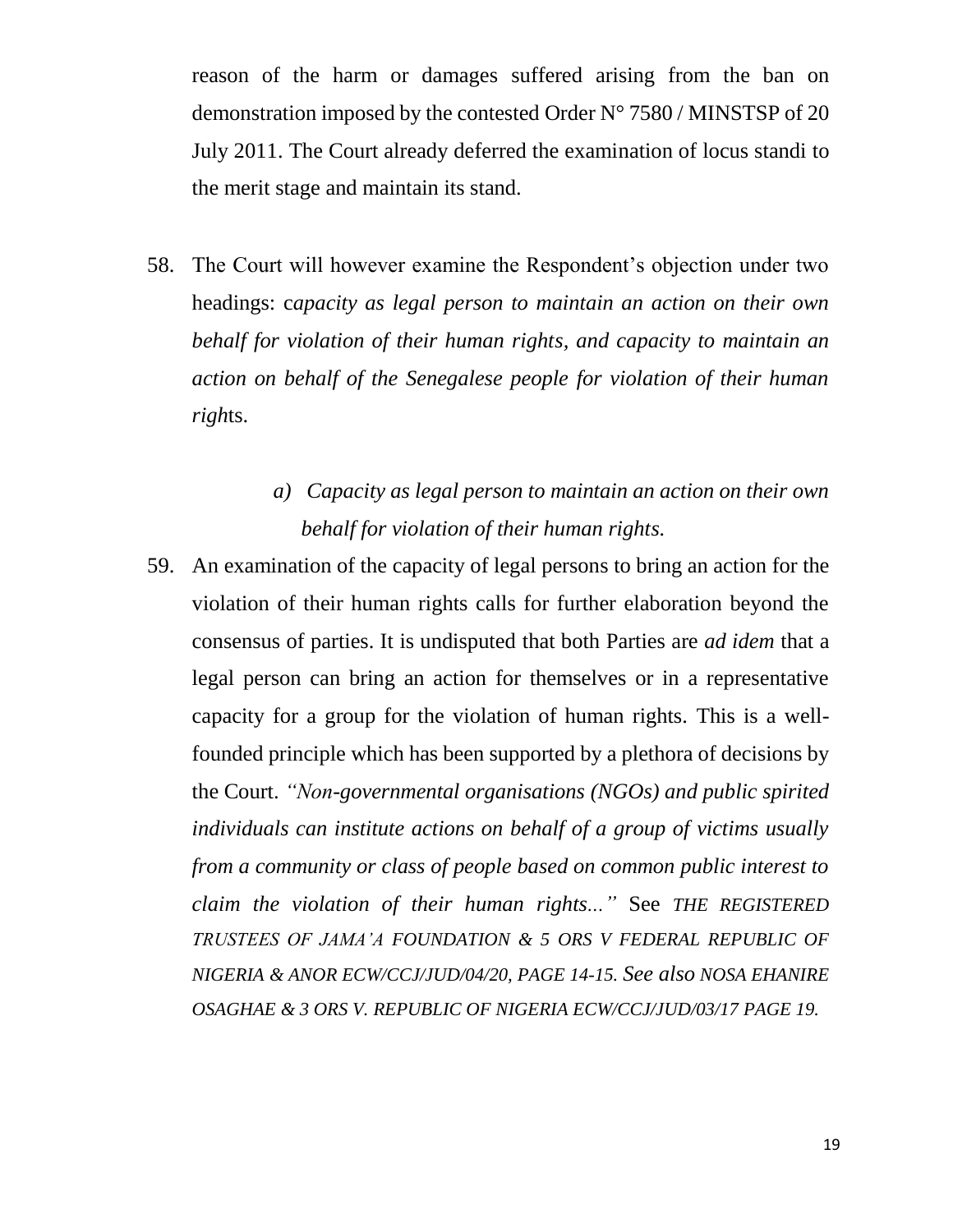- 60. The Court will not belabor this agreed point save to reiterate that while legal persons can sue for the violation of their human rights, limitations are imposed on the category of human rights in respect of which such legal persons can bring an action. In addressing this limitation the Court held, *"The established exceptions under which corporate bodies can ground an action are rights that are fundamental rights not dependent on human rights and they include right to fair hearing, right to property and right to freedom of expression." DEXTER OIL LIMITED V REPUBLIC OF LIBERIA (ECW/CCJ/JUD/03/19), PAGE 21.*
- 61. It is established from the pleadings before the Court that the Applicants are legal persons as they are described as *La Ligue Senegalaise Des Droits Humains (Senegalese League of Human Rights),* an association registered under Senegalese law, and *Amnesty International Section Senegal,* a nongovernmental organization also resident in Senegal. Nevertheless, for their Application to be admitted, the Applicants must establish that they fall within the recognised exceptions to cloth them with capacity to bring this action.
- 62. The Applicants' allegation is premised on the violation of their right to assembly, free movement and freedom of expression all contrary to Articles 11, 12 and 9 of the Charter respectively. From the established exceptions earlier provided, it is obvious that the only action that the Applicants can maintain for themselves is the right of freedom of expression.
- 63. This reasoning is confirmed by the Court when it held that it has "*made it abundantly clear that non- natural persons can enjoy freedom of*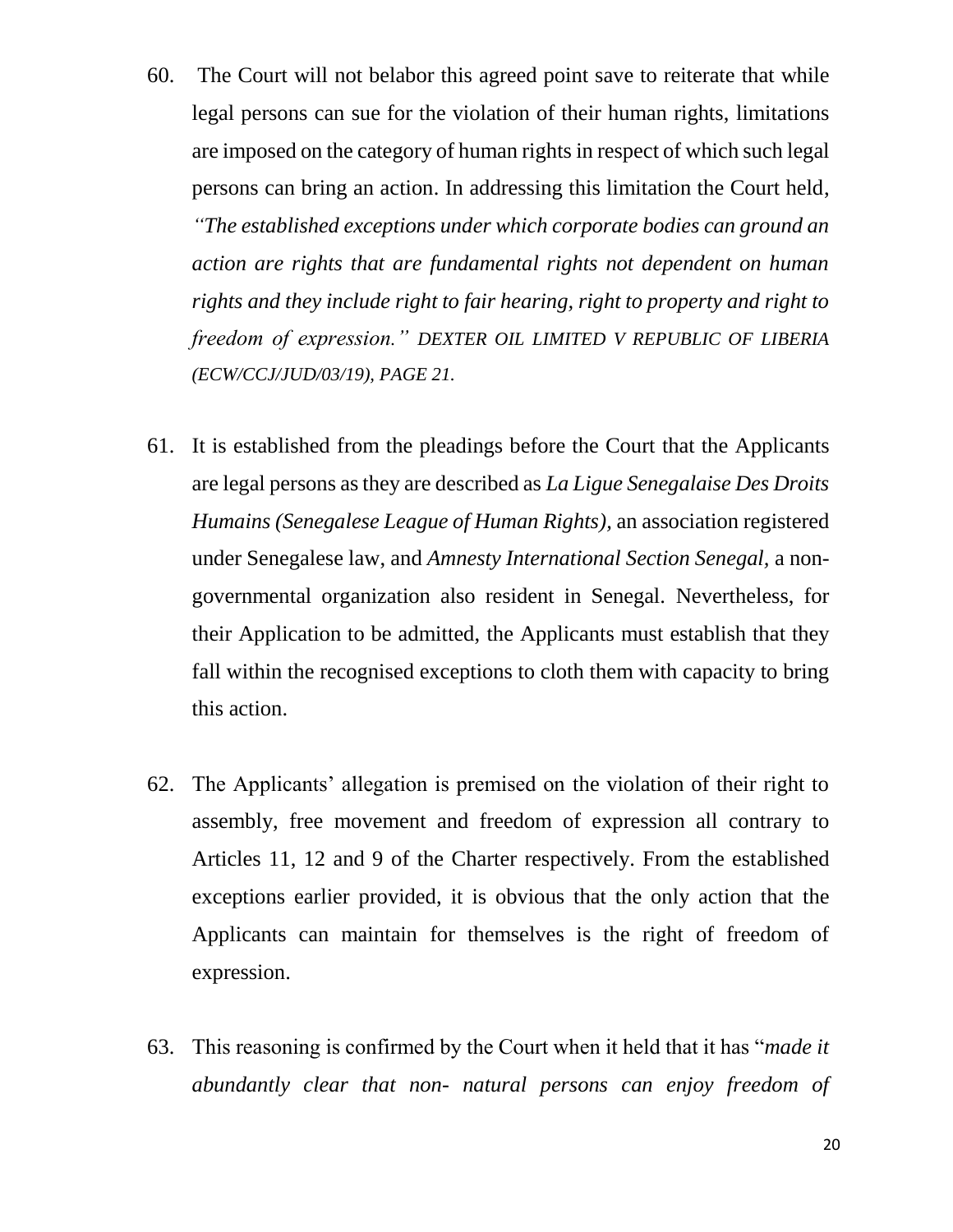*expression including other rights that are not dependent on human rights (i.e. derivative) and can initiate an action to protect those rights if they are violated." AMNESTY INTERNATIONAL TOGO & 7 ORS V. THE TOGOLESE REPUBLIC ECW/CCJ/JUD/09/20 PAGE. 10.*

- 64. The Court therefore holds that the Applicants are devoid of capacity as a legal persons to bring an action for the violation of their right to assembly and free movement and the Application in that wise is hereby declared inadmissible. The allegation as it relates to violation of freedom of expression of the Applicants will be analysed at the merit stage.
- *b) Capacity to maintain an action on behalf of the Senegalese people*
- 65. As it relates to the Applicants' representative action on behalf of the Senegalese for the violation of their rights to assembly, free movement and freedom of expression, the Court has recognised the capacity of NGOs to bring an action on behalf of a group or community in the interest of the public, challenging the law or action acknowledging that *"The doctrine of actio popularis was developed under the Roman law in order to allow any citizen to challenge a breach of a public right in court. This doctrine developed as a way of ensuring that the restrictive approach to the issue of standing would not prevent public spirited individuals from challenging a breach of a public right in court. In public interest litigation the Plaintiff need not show that he has suffered any personal injury or has a personal interest that needs to be protected to have standing. Plaintiff must establish that there is a public right which is worthy of protection which has allegedly been breached and that the matter in question is justiciable."* See *SERAP V. FEDERAL REPUBLIC OF NIGERIA (2010) CCJELR, PAGE 196, PARAGRAPH 32 & 34.* See also *THE REGISTERED TRUSTEES OF*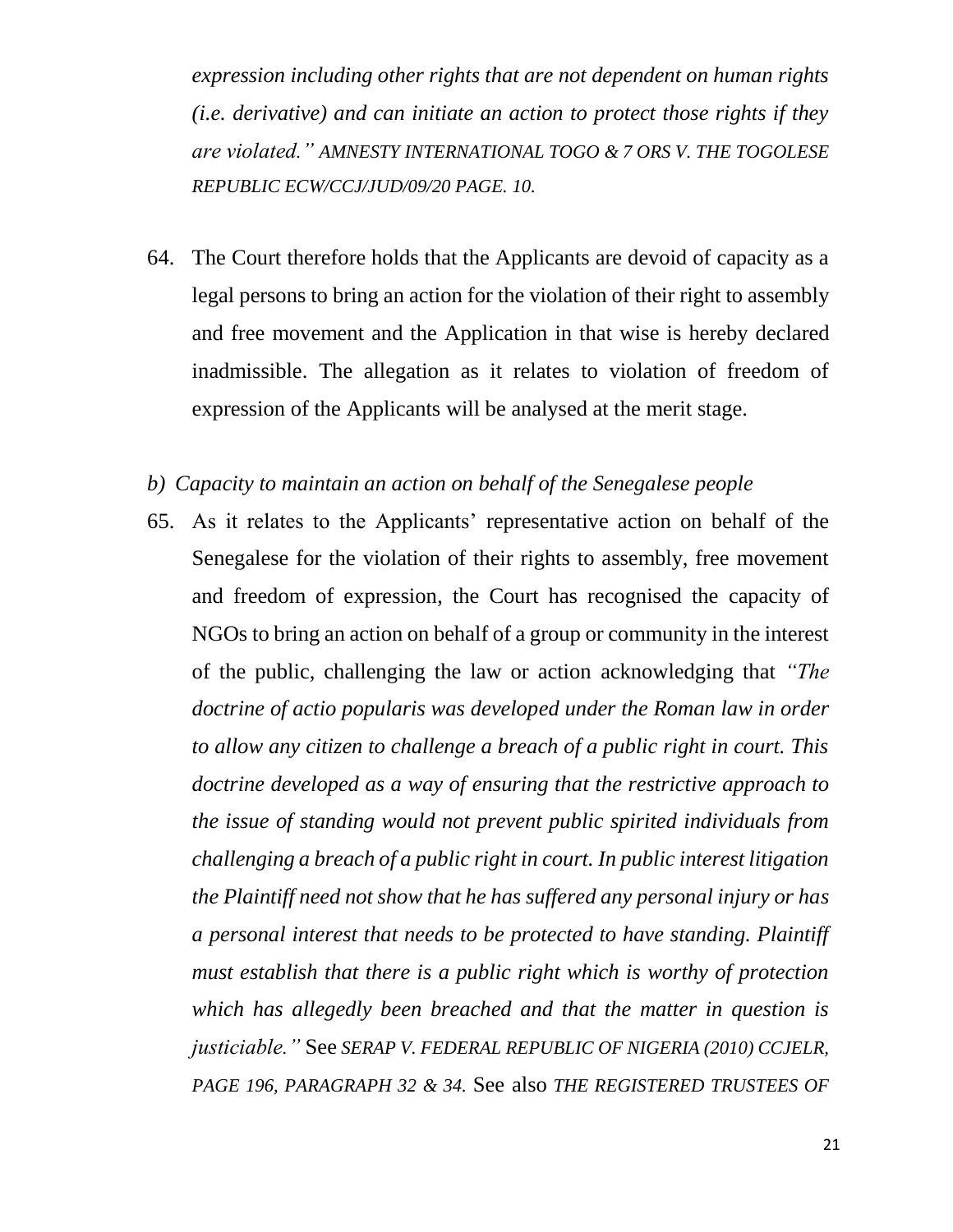*JAMA'A FOUNDATION & 5 ORS V. FEDERAL REPUBLIC OF NIGERIA & ANOR ECW/CCJ/JUD/04/20, PAGE 14-16.*

- 66. The Court is of the considered opinion that any law which affects not only the rights of the Senegalese people to freedom of expression including right to demonstrate on political matters but also their rights to assemble freely and to free movement is clearly an issue of public interest.
- 67. Therefore, the Court holds that the Applicants being NGOs and suing on behalf of the Senegalese people for the violation of their rights to assembly, movement and freedom of expression have the competence to maintain this action. The Application in this wise is hereby declared admissible.

### *MERITS*

68. Having held that the Application is admissible as it relates to the Applicants' personal action for the alleged violation of their right to freedom of expression as well as the representative action on behalf of the Senegalese people as it concern the alleged violations of their right to assembly, freedom of movement and freedom of expression, the Court must now examine whether these allegations have been proved. In other words whether the Applicants have established that they have locus standi as victims who suffered damages from the ban imposed on political demonstration by Order N° 7580 / MINSTSP of 20 July 2011.

### *Allegation of the violation of freedom of expression of the Applicants***.**

69. The Applicants allege that on 20 July 2011 the then Minister of Interior of Senegal issued an Order banning all political demonstrations in the area between El Hadji Malik Sy Avenue and Cape Manuel as well as the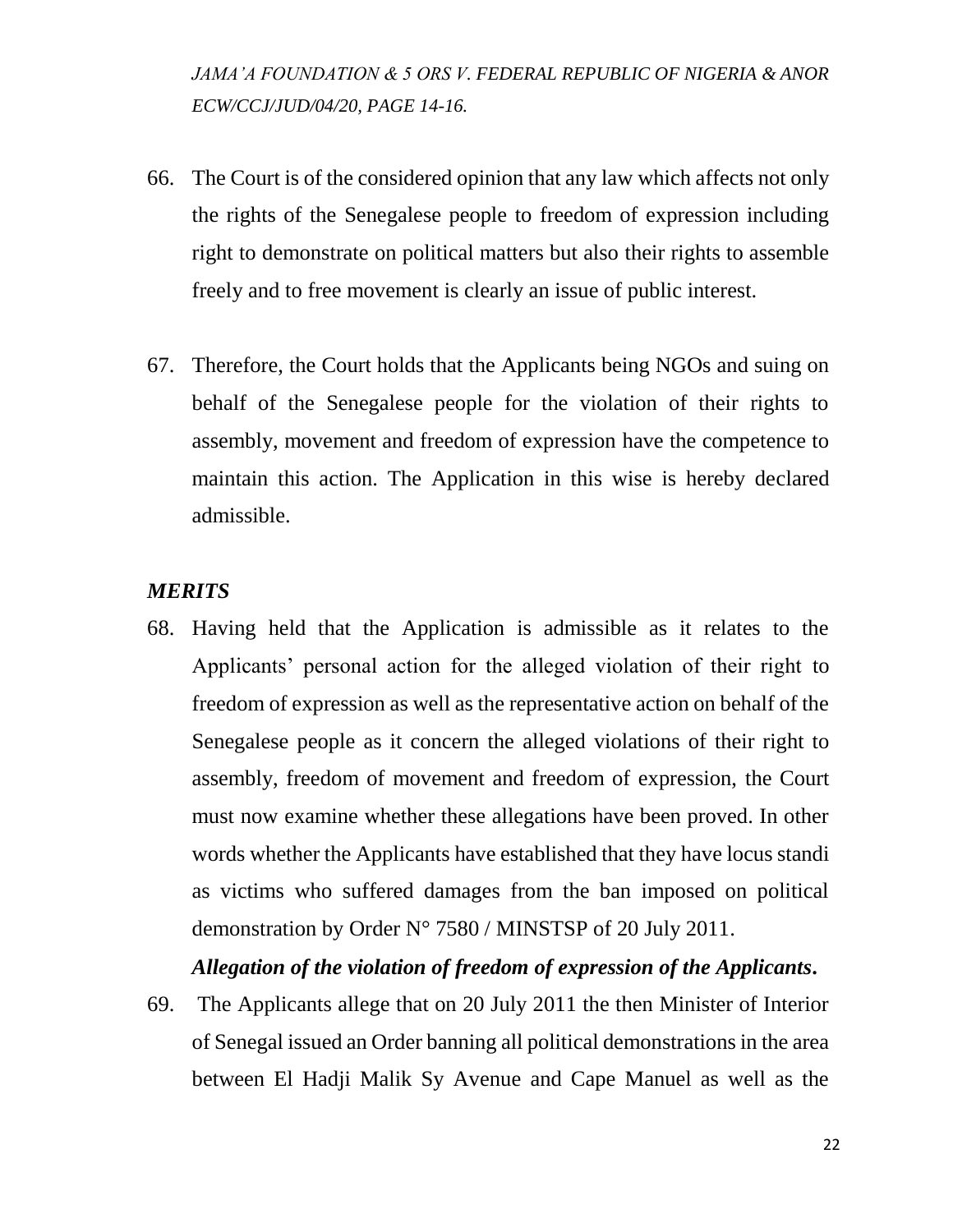vicinity of the Renaissance Monument, courts and tribunals, the Senate, in front of hospitals and other designated areas of Dakar the Respondent's capital.

- 70. The Applicants assert in their submission that freedom of expression includes freedom to disseminate one's opinion regardless of the means of expression. That carrying out a demonstration is a means of such expression which is protected by law because it is a means of expressing one's opinions.
- 71. They state that they do not have the possibility of fully expressing their opinions because of the prohibition imposed by the Ministerial Order of 20 July 2011.
- 72. On its part the Respondent contend that the freedom of expression is not absolute as it is restricted in accordance with the law, "*a) for respect of the rights or reputations of others; b) For the protection of national security or of public order, or of public health or morals."* That the restrictions were made in the interest of national security, public safety, public order, health and freedoms of others*.*
- 73. They further argue that for the Applicants to succeed in their claim, they must prove their interests as victims by demonstrating that they have suffered a violation of the alleged human rights or to establish their status enabling them to bring an action on behalf of the victims. That the Applicants who allege to be victims have not demonstrated how their rights were violated or the injury they have suffered as a result of the restrictions of the Order.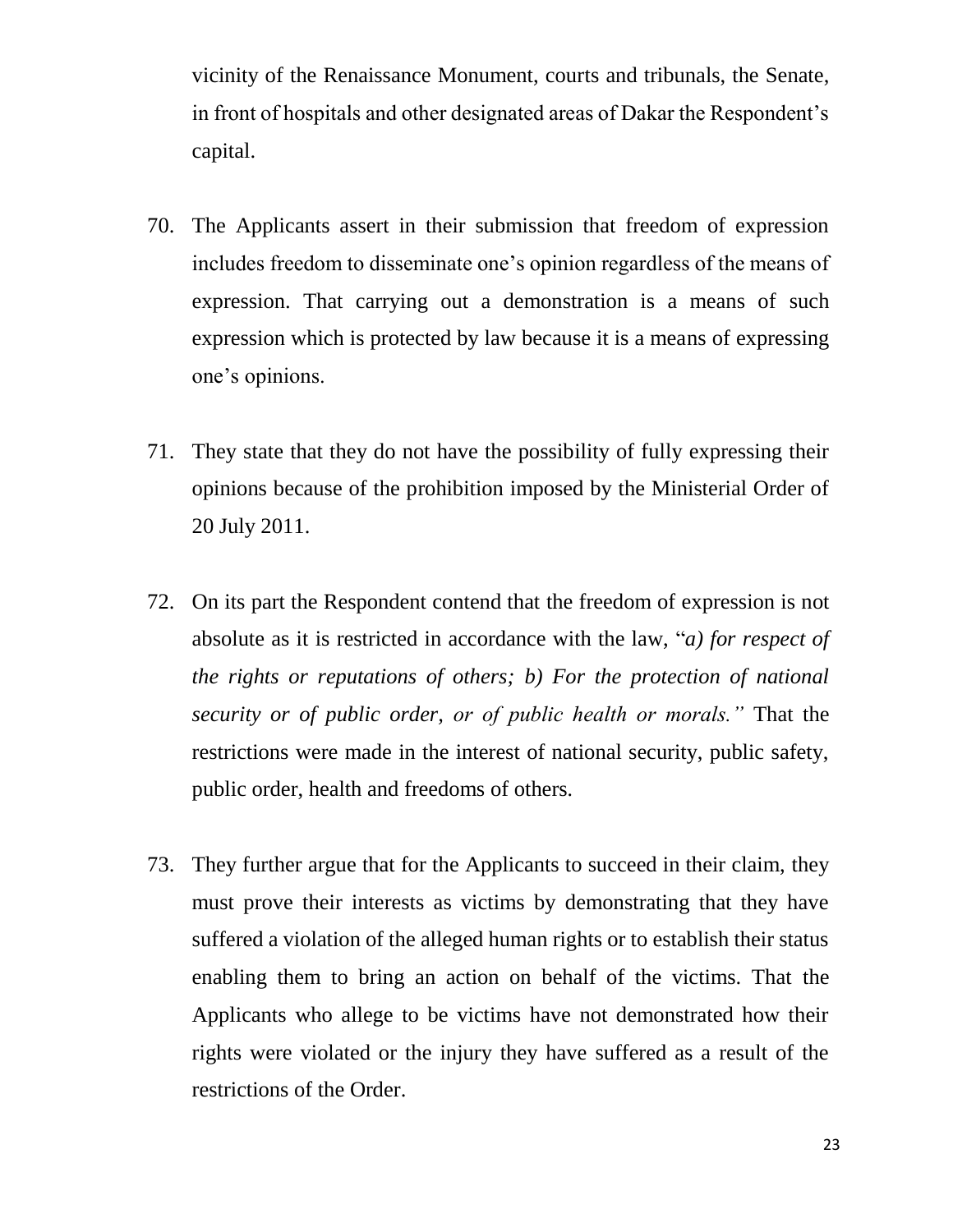74. The Respondent also contend that indeed the only restrictions imposed by the said Order relate to political demonstrations while all others like cultural, sporting or religious events are unaffected. They also argue that the political restrictions in the Order do not implicate the Applicants, who are not political parties, nor does it prevent the expression of opinion of their activities or the exercise of their recognised rights.

#### *\*\*\*\*\*\**

- 75. Article 9 (2) of the Charter provides as follows: *"Every individual shall have the right to express and disseminate his opinions within the law."* It guarantees the right of individuals to express, disseminate and receive information subject to restrictions in accordance with the law. In considering whether the right of the Applicants to freedom of expression has been violated, the litmus test is proof that the ban has caused a freeze on their ability to express, disseminate and receive information which has occasioned some damages to the Applicants.
- 76. The freedom of expression by an individual is distinguishable from that of a legal person. While an individual may claim the right to express an opinion on any matter of public interest, this wide ambit is not available to a legal person. A legal person is not a human being but a person in law. Consequently, all its characteristics are determined by the legal mandate of its creation. A legal person must therefore conduct its activities in line with the law that created it failing which such activity will be declared ultra vires, null and void.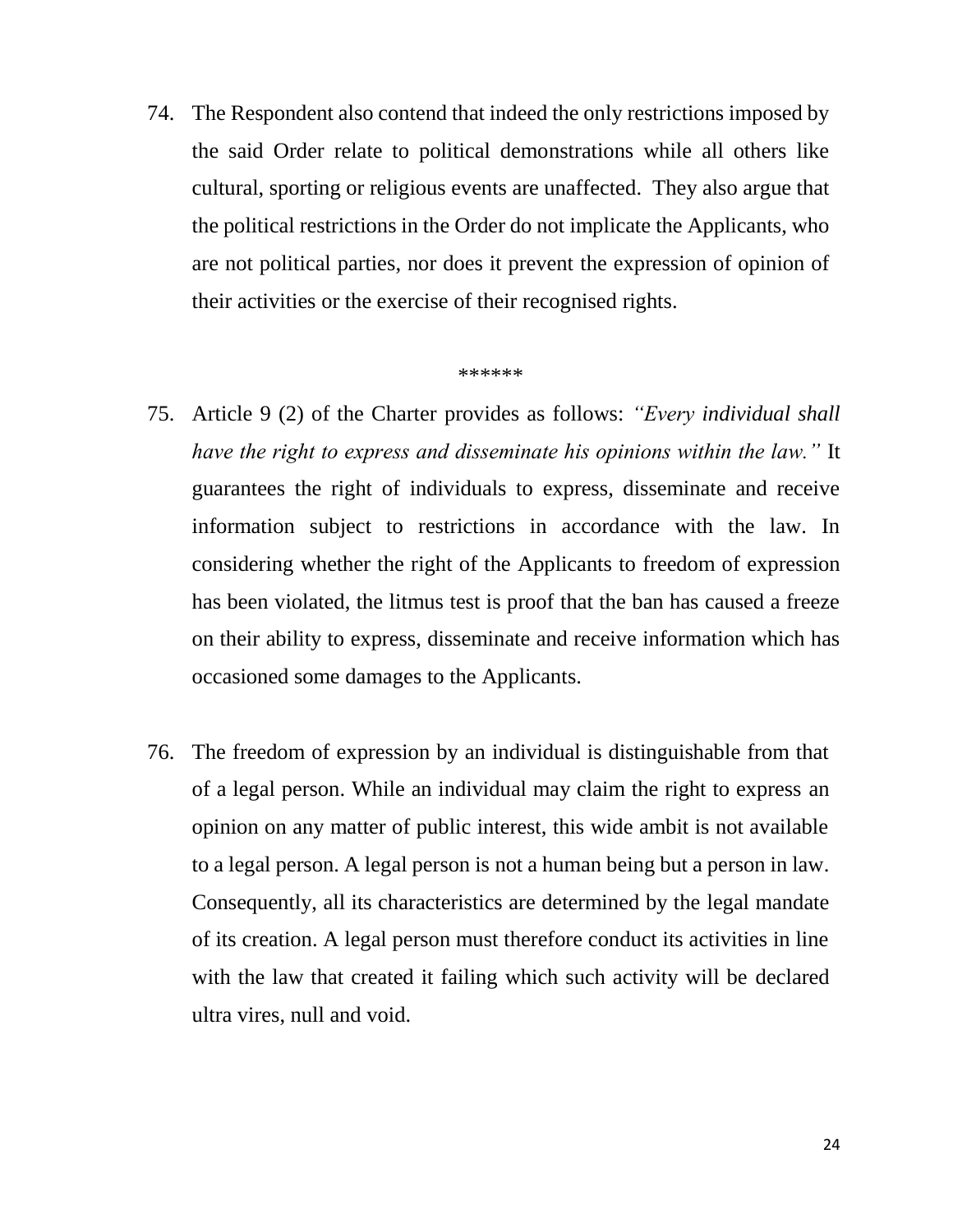- 77. It follows that a legal person who alleges the violation of its freedom of expression must prove that the subject-matter for which an expression of opinion is allegedly denied is within its mandate and necessary for the full realization of the aims and objective of its existence.
- 78. In the instant case, the Applicants who are NGOs operating within the jurisdiction of the Respondent, allege that the ban on political demonstrations by Order N° 7580 / MINSTSP of 20 July 2011 adopted by the Respondent violated their right to freedom of expression. To succeed in this claim, it behooves on the Applicants to specify the aims and objectives for which they were registered and show how the said ban prevented the dissemination and or receipt of information or opinion in regards to their legitimate activities.
- 79. The Records before the Court do not disclose the objectives for which the Applicants were registered and the Court is unable to conjecture same. The Court has held that *"It is a general rule in law that during trial, the party that makes allegations must provide evidence. The onus of constituting and demonstrating evidence is therefore upon the litigating parties. They must use all the legal mean available and furnish the points of evidence which go to support their claims. The evidence must be convincing in order to establish a link with the alleged facts." GARBA DAOUDA VS REPUBLIC OF BENIN, PARAGRAPH 35.*
- 80. As earlier stated the Order  $N^{\circ}$  7580 / MINSTSP of 20 July 2011 is a ban on demonstration of political nature with religious, cultural, sporting and social demonstration excepted. Since the object of the ban is of a political nature, the Applicants are obliged to prove that their mandate entails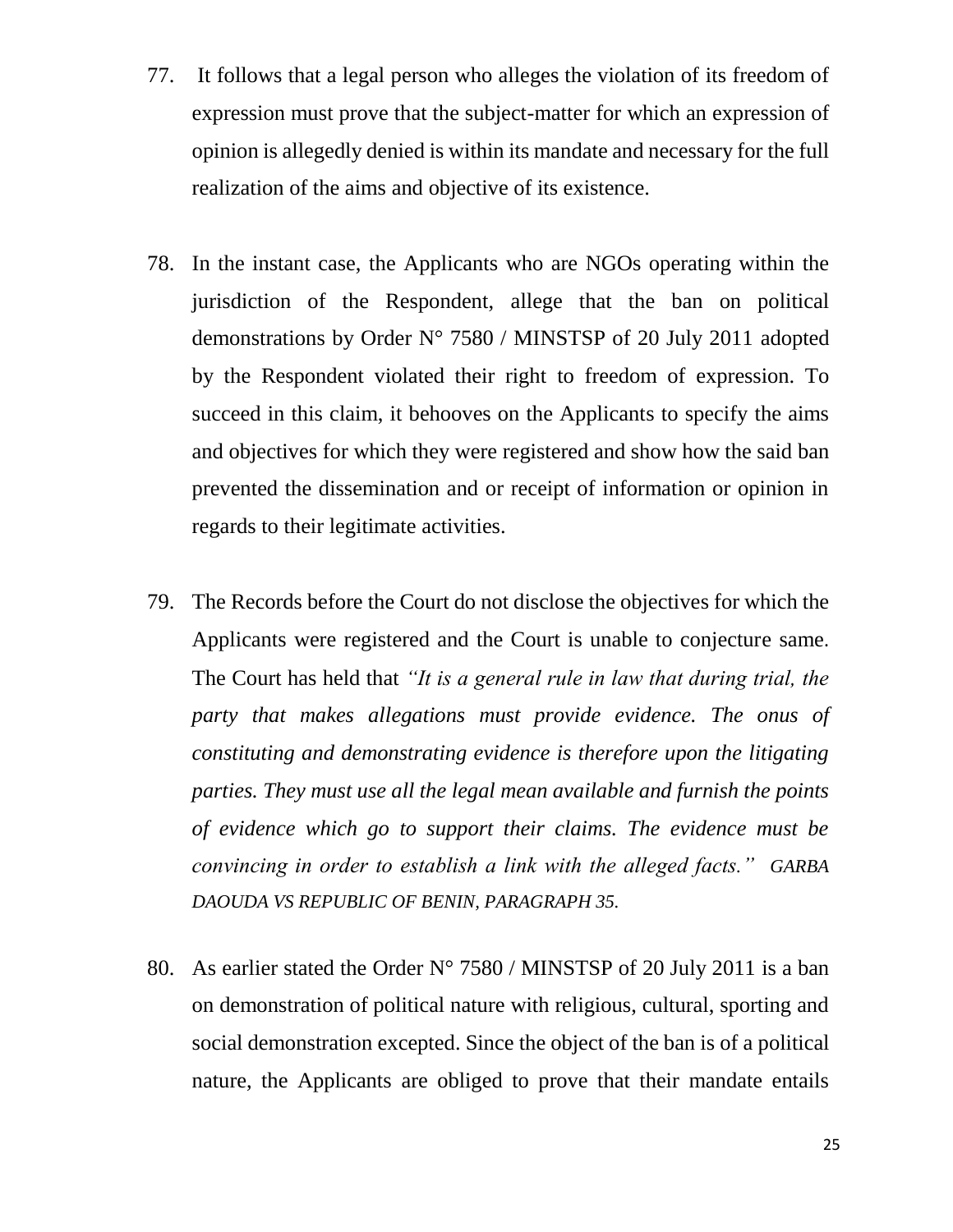politically-centered activities for which they are registered either as political parties or organisations with the mandate to carry out advocacy, promotion, outreach or support for engagement in participation in government or other associated politically based activities. In the absence of this vital and determinate information, the Court is unable to determine that the said ban negatively impacted the realization of the mandate of the Applicants.

- 81. In this wise, The Court aligns with the defense of the Respondent in Document 3 page 7 paragraph 6 when they pleaded that "*It is indisputable that the restrictions in the Order relate to demonstrations of a political nature and in no way concern the activities recognised to the applicants (who, it is worth noting, are not political parties), nor do they oppose the expression of their activities or the exercise of their recognised rights.'*
- 82. The Applicants having failed to prove the causal link between the alleged violation of their right to freedom of expression and the ban on political demonstration, they have a fortiori failed to prove that they are victims who suffered damages from the action of the Respondent in banning political demonstration. The Court agrees with the Respondent when they pleaded in Document 3 page 6 "*that the Applicants who allege to be victims do not demonstrate case of violation of their rights no claim that they had suffered as a result of the restrictions of the Order N° 7580 / MINSTSP of 20 July 2011.*
- 83. Since the Court has held that the Applicants have failed to prove their locus standi to initiate this action, a further examination of the contested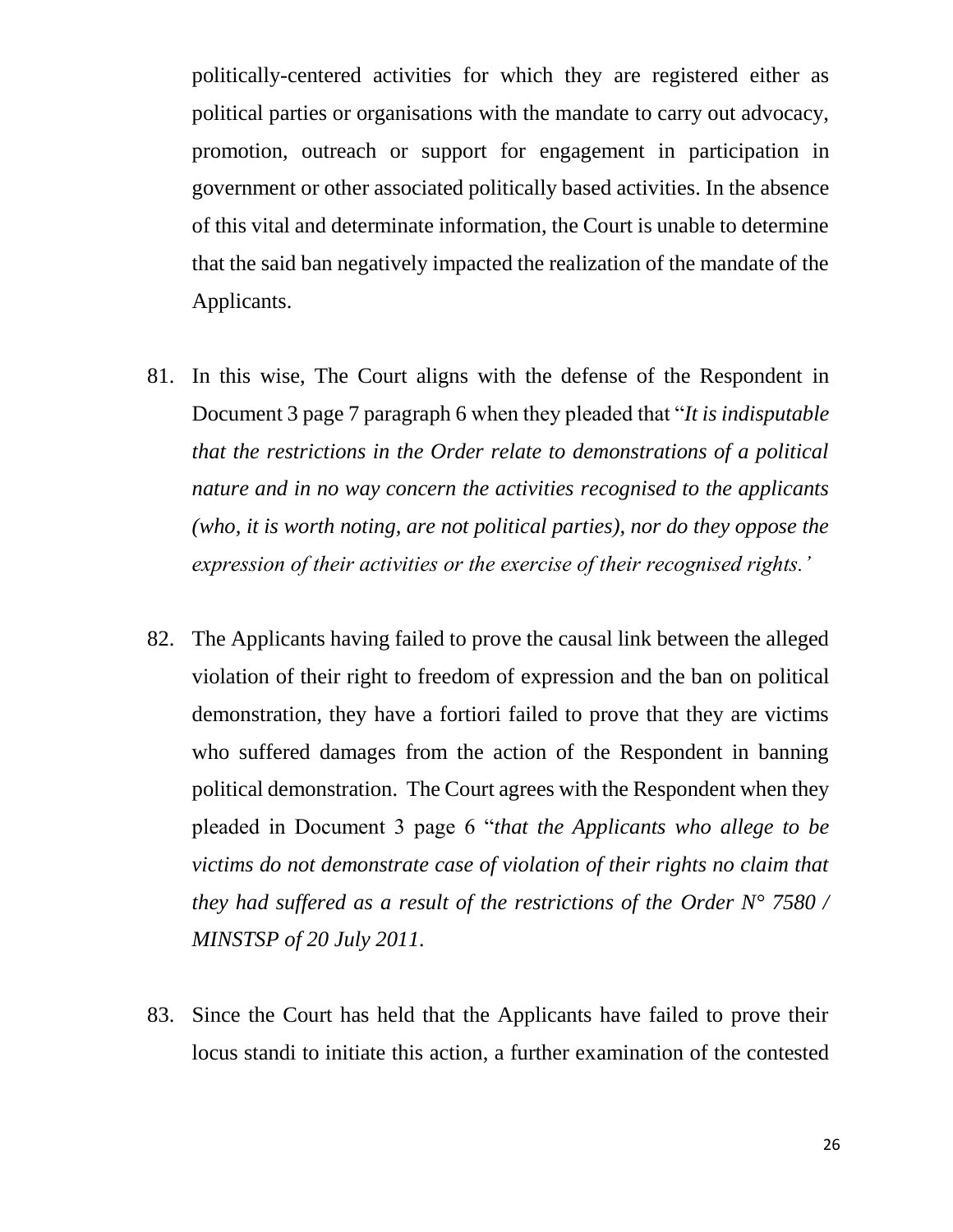Order N° 7580 / MINSTSP of 20 July 2011 to determine its compliance with human rights standards therefore is moot.

- 84. Based on the above analysis, the Court holds that the allegation of the Applicants for the violation of their right to freedom of expression being unsubstantiated fails and is hereby dismissed.
- 85. Though the Court has earlier upheld the Applicants' competence to maintain this action in a representative capacity on behalf of the Senegalese people, the Court will nevertheless proceed to determine whether the Applicants have proved the allegation that the ban on political demonstration violated the Senegalese' rights to freedom of expression, freedom of assembly and freedom of movement. The Court will now examine seriatim the allegations of the violation of these rights.

### *Allegation of violation of freedom of expression of the Senegalese people.*

- 86. The case of the Applicants is that the Ministerial Order of 20 July 2011 is an unjustified restriction on the freedom of expression of all the inhabitants of Senegal. They state that they do not have the possibility of fully expressing their opinions because of the prohibition imposed by the Ministerial Order of 20 July 2011. That in order to restrict freedom of expression, sufficient grounds must be put forward.
- 87. In Response, the Respondent argued that regarding the Senegalese community on whose behalf the Applicants claim to be acting, the Applicants have not provided any proof that the Senegalese are victims of the said Order. On the contrary, the Order was issued to ensure their safety from vandalism, anticipate the permanent threat of terrorism and preserve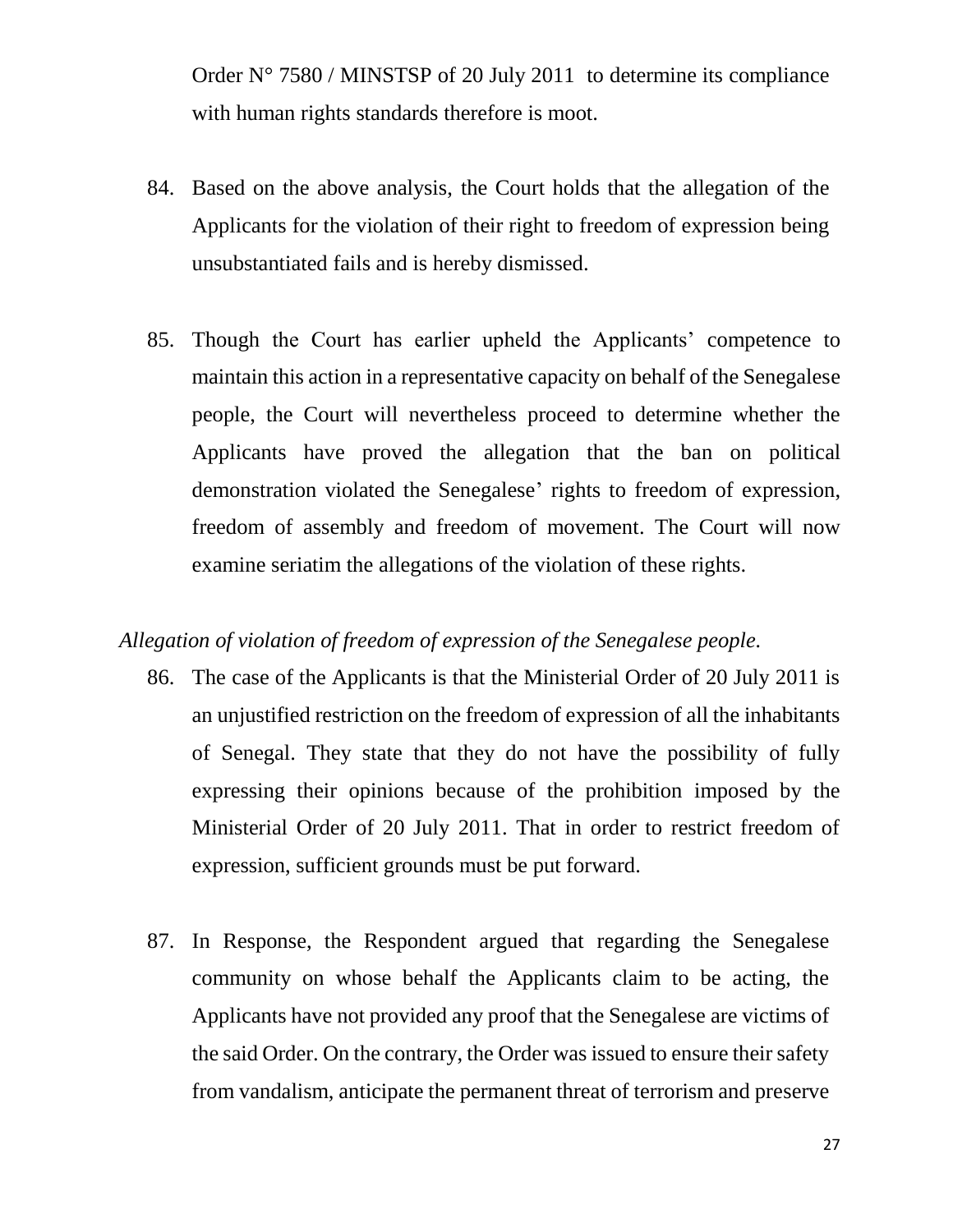public order in the interests of national security, safety of others, health, morals or rights and freedoms of individuals. They also contend that the ban concerned only demonstrations of a political nature whilst other demonstrations like religious, cultural and the likes were not affected by the ban.

\*\*\*\*\*\*\*

- 88. Article 9(2) of the African Charter provides for the right to freedom of expression, it states thus: *"Every individual shall have the right to express and disseminate his opinions within the law."*
- 89. Article 19 (2) and (3) of the International Covenant on Civil and Political Rights (ICCPR) which provides an expanded description of the right to freedom of expression provides that:

2) *Everyone shall have the right to freedom of expression; this right shall include freedom to seek, receive and impart information and ideas of all kinds, regardless of frontiers, either orally, in writing or in print, in the form of art, or through any other media of his choice. 3) The exercise of the rights provided for in paragraph 2 of this article carries with it special duties and responsibilities. It may therefore be subject to certain restrictions, but these shall only be such as are provided by law and are necessary:*

 *(a) For respect of the rights or reputations of others; (b) For the protection of national security or of public order (ordre public), or of public health or morals."*

90. Freedom of expression is a fundamental right that is necessary in a democratic society, crucial to its progress and a key element of the civil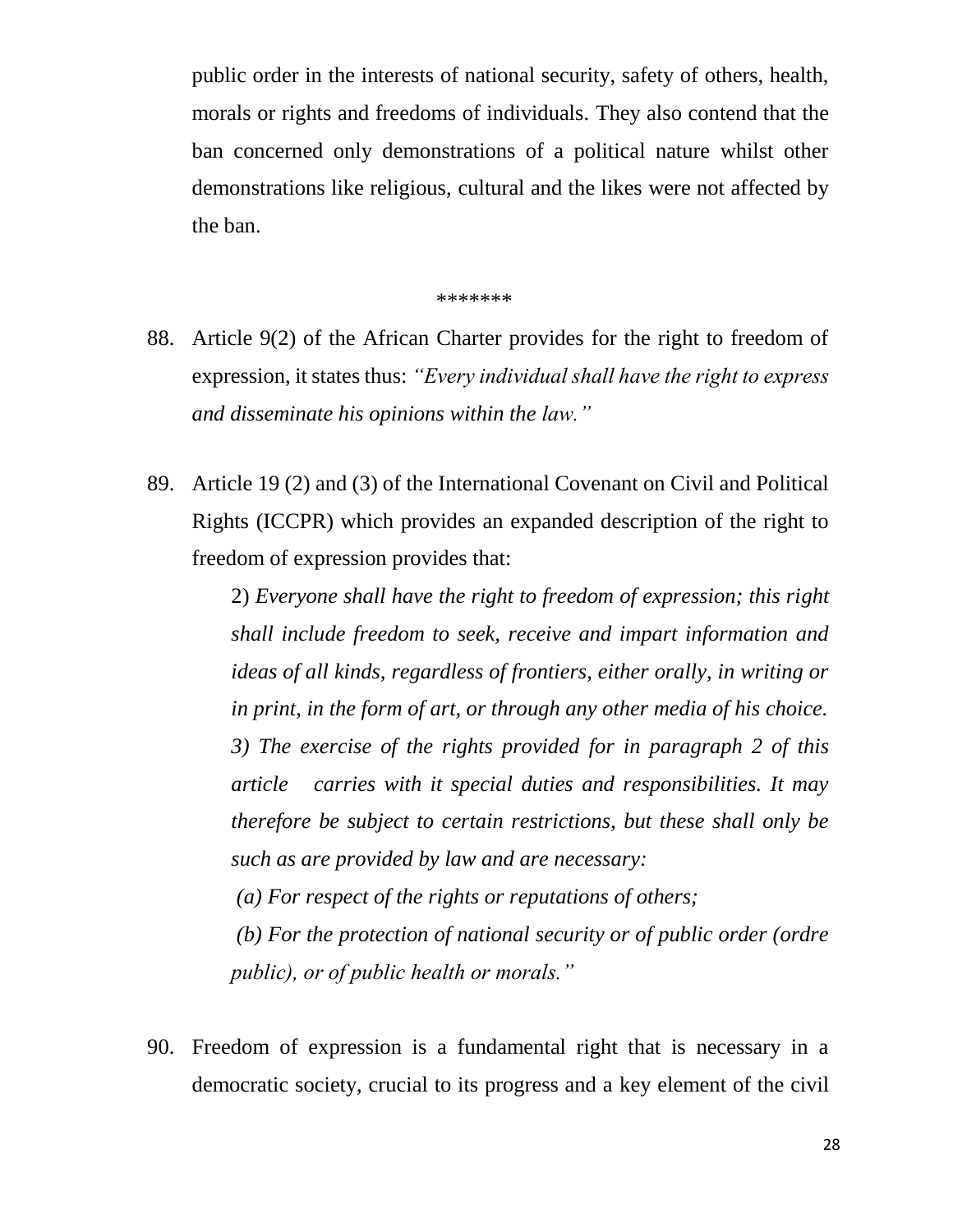society. It includes the freedom to hold, share and explore opinions and ideas in various forms. The European Court has also recognised that freedom of expression includes the right of individuals or groups to express their views through public protest and demonstration, which makes it closely linked to the right to peaceful assembly.

- 91. Freedom of expression offers protection for various types of discourse, including political and religious, as well as enabling cultural and artistic expression. *LINGENS V. AUSTRIA, 8 JULY 1986 (APPLICATION NO. 9815/82). JUDGMENT. STRASBOURG. 8 JULY 1986; ŞENER V. TURKEY, 18 JULY 2000 26680/95 [2000] ECHR 377 (18 JULY 2000.* See also *"Applicability of Article 10 of the Convention*" in the *European Court of Human Rights Guide on Article 10 of the European Convention on Human Rights, Freedom of Expression, Page 12-14.*
- 92. The African Commission on Human and Peoples' Rights (ACHPR) Declaration of Principles on Freedom of Expression and Access to Information in Africa (ACHPR Principles) in expressing the importance of the right stated that "*Freedom of expression and access to information are fundamental rights protected under the African Charter and other international human rights laws and standards. The respect, protection and fulfilment of these rights is crucial and indispensable for the free development of the human person, the creation and nurturing of democratic societies and for enabling the exercise of other rights."*  Principle 1, paragraph 1.
- 93. The Court recognised the fundamental nature of this right when it held that "*Freedom of expression is a fundamental human right and full*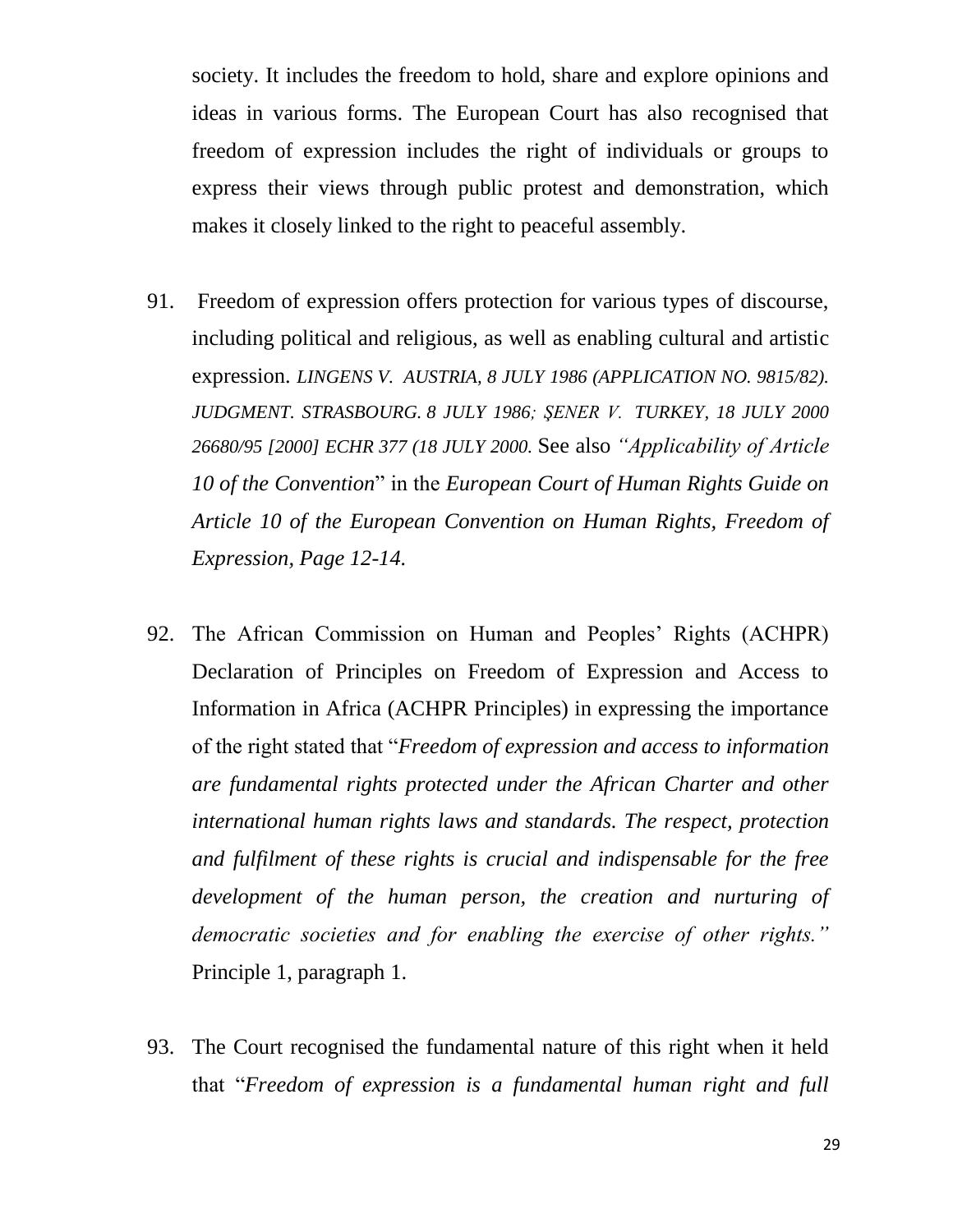*enjoyment of this right is central to achieving individual freedoms and to developing democracy. It is not only the cornerstone of democracy, but indispensable to a thriving civil society." FEDERATION OF AFRICAN JOURNALISTS & 4 ORS V. REPUBLIC OF THE GAMBIA ECW/CCJ/JUD/04/18 PAGE 32.*

- 94. In the instant case the Applicants allege that Order No. 007580/MINT/SP of 20 July 2011 (Exhibit No. 1), banning all demonstrations in the area between El Hadji Malik Sy Avenue and Cape Manuel as well as in the immediate vicinity of the Renaissance Monument and in front of hospitals (the Order), violates their freedom of expression and that of the Senegalese people. The Respondent on its part asserts that the Order was issued for the protection of the people and made in the interest of national security, public safety, public order, health and freedoms of others and was only related to demonstrations of a political nature.
- 95. The Court notes that the challenged Order is a ban in respect of demonstrations of political nature. The apt issue to determine therefore is whether the ban on public demonstration on political matters is one of public interest that justifies the invocation of the principles of *actio popularis* to enable the Applicants to act for the Senegalese People. In other words whether the ban on demonstration of a political nature is of such public interest for the Senegalese to clothe the Applicants with the capacity to act on their behalf.
- 96. The Court recalls the exact wordings of the relevant phrase of the challenged Order ... as follows: *For security reasons, demonstrations of a political nature (*Emphasis added) *are prohibited in the area between El*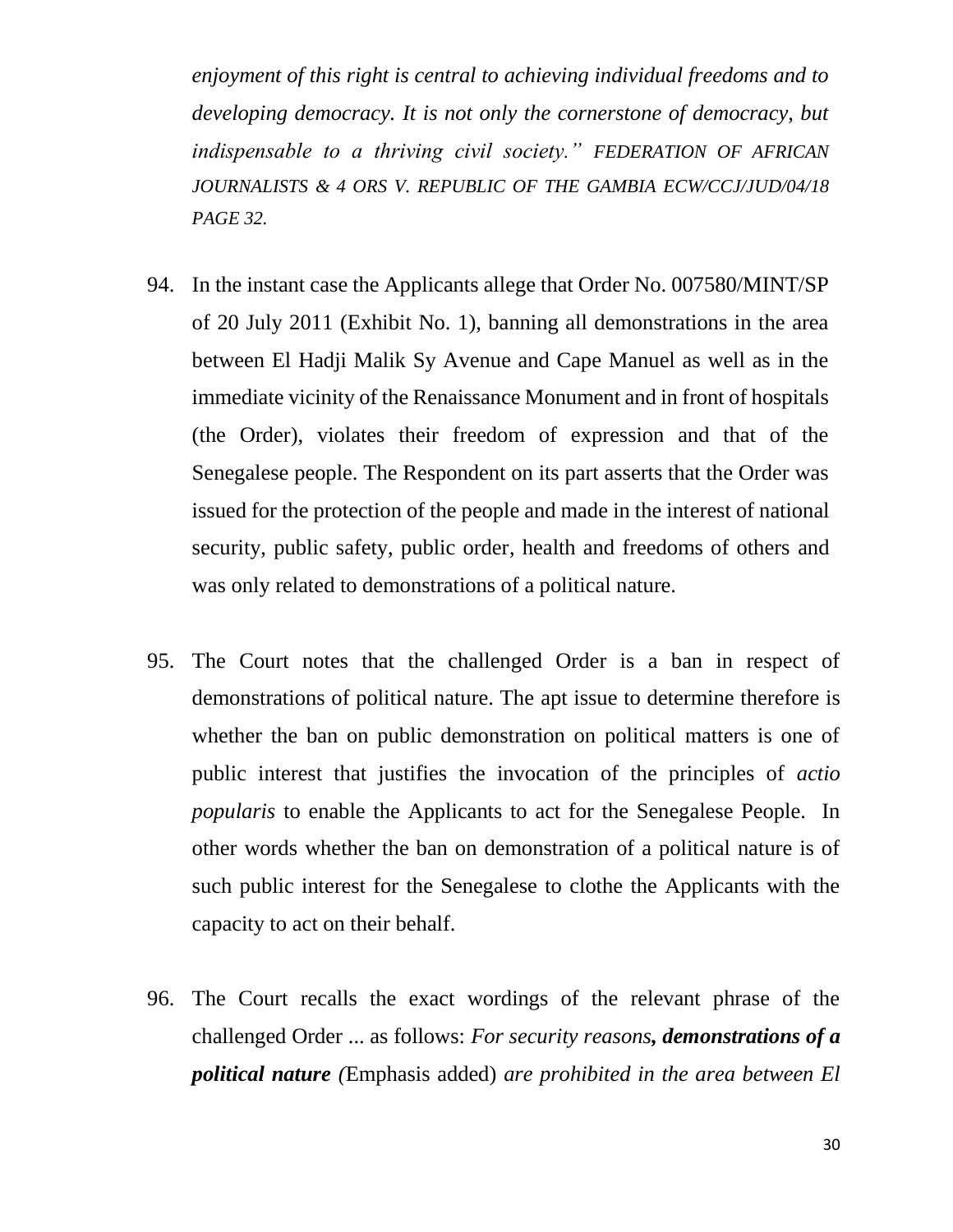*Hadj Malick Sy Avenue and Cape Manuel, particularly in front of the buildings housing the National Assembly, Senate, Economic and Social Council, Courts and Tribunals, Palais de la République, Administrative Building and Independence Square.*

97. The key phrase therefore is *demonstrations of a political nature.*  Considering that the said Order did not define 'political nature', however in order to progress constructively in the determination of this Application, it is imperative to know what *'politics'* means to enable an understanding of an event of '*political nature'*. Wikipedia defines politics *as "the way the countries are governed and the ways that government make rules and laws*." See Simple.m.wikipedia.org. Merriam-Webster dictionary also defines it as *"the art and science of government"* See Merriam-Webster.com. If from these definitions, politics can simply be said to be the way a country is governed, it follows that every citizen who already being conferred with an inherent right to express an opinion on any matter as provided by Article 13 of the Charter will *a fortiori* have the right to express an opinion on how their country is governed. The Court is mindful of the fact that not every Senegalese will have a political opinion to express. However any Senegalese or group of them that have a political opinion to express is legally within their rights to so do. For instance, a demonstration to protest the content of a new electoral law is clearly an opinion of a political nature as that law implicates the election of those to govern in the government. The Court is therefore of the considered opinion that a demonstration of a political nature is available to all adult Senegalese. Though its number cannot be pre-determined the right is a matter of public interest which must be protected.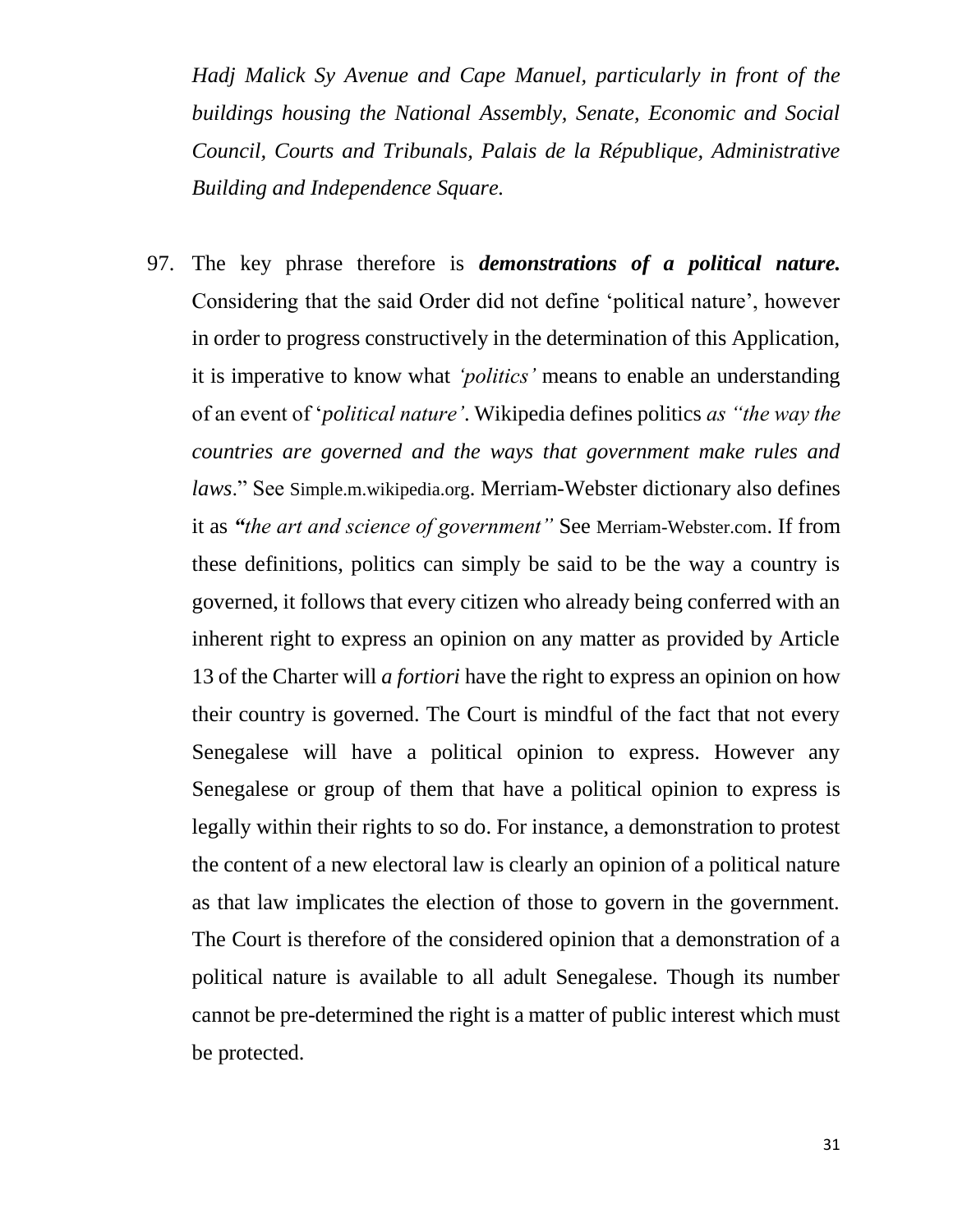- 98. An ancillary issue raised by the Respondent requires an examination whether this opinion of a political nature must necessarily be expressed through the platform of a political party. Indeed political parties have the advantage of collectively advancing the cause of their members as it relates to how a country is governed. Nevertheless, as stated above, all Senegalese have the inherent right to express a political opinion which cannot be forcefully subsumed under the umbrella of a political party.
- 99. Having made this clarification, the Court hastens to state that while the guarantee of freedom of expression is not absolute, interference is permissible under certain circumstances including interests of national security, public safety, public order, health and freedoms of others. ARTICLE 19 (3) A & B ICCPR.
- 100. Thus where there is an interference, the Respondent is obliged to justify same with sufficient reason to the satisfaction of the Court. In the instant case, the Respondent merely stated that the ban on political demonstration was to avert the breakdown of national security. Upon examination of Order  $N^{\circ}$  7580 / MINSTSP of 20 July 2011 and the circumstances allegedly justifying the ban on political demonstration by the Respondent, the Court is of the considered opinion that the order is unduly broad and vague which is supported by the decisions of the Supreme Court of Senegal wherein it stated that the sole security justification is insufficient and obliges the Respondent "...*to specify the alleged risk as well as the absence of alternative measures to the ban, the only reference to disturbance of public order being imprecise and inadequate*" (Exhibit 5 Judgment N° J / 176 / RG / 15 of 11/05/2015).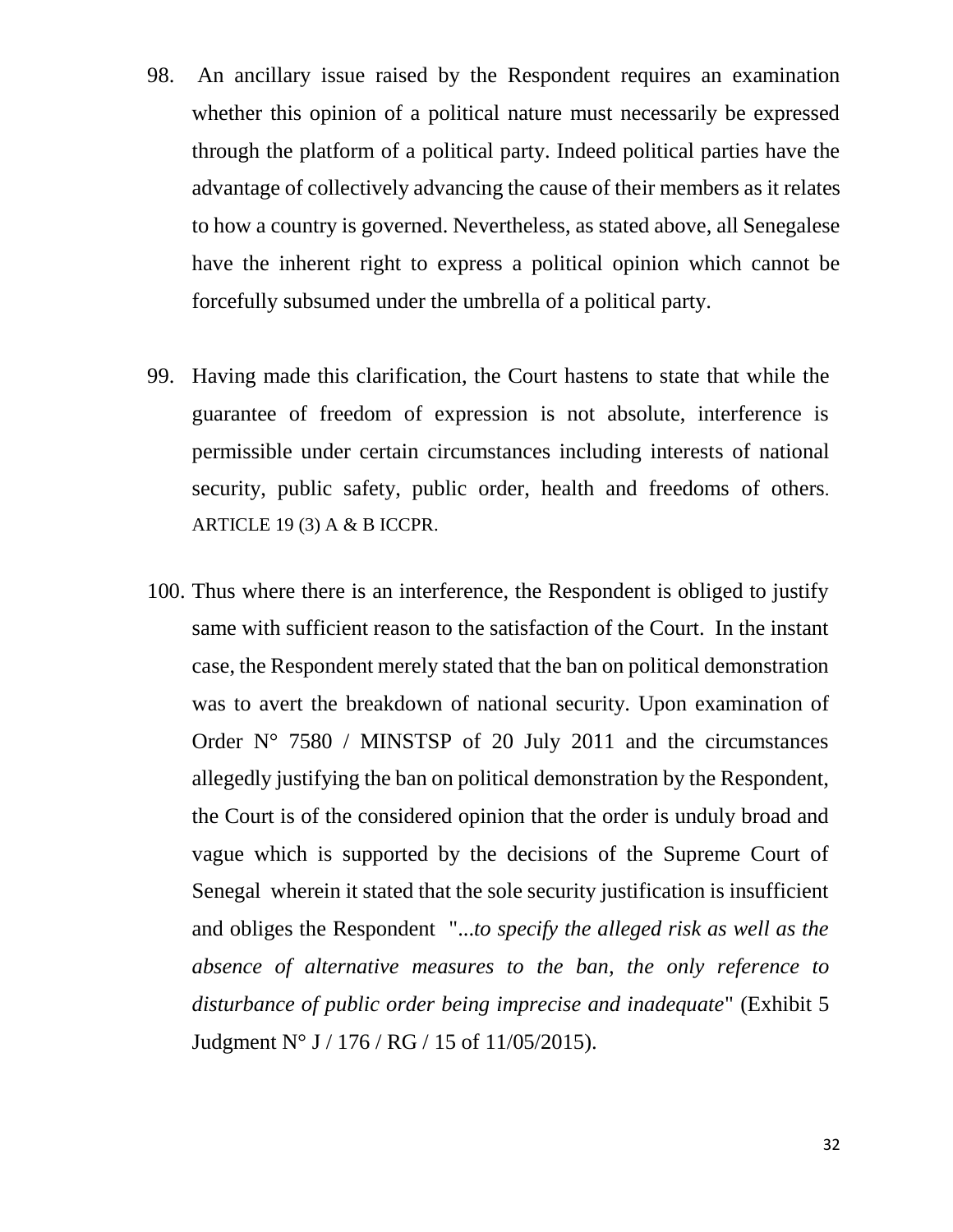- 101. Reference of threat to national security *simplicita* is not a magic wand to deflect an allegation of the violation of a human rights violation without specifying the issue of national security being protected or sought to be protected.
- 102. Additionally, the Court notes the duration of the ban which came into operation on 20 July 2011 and remains active up to 14 September 2020 when this Application was filed. The apt question to ask is whether the alleged threat to national security still exists in reality even as of the time this Application was filed. The Respondent ought to provide convincing reason(s) for the continued operation of the ban which has assumed an indefinite character.
- 103. The Court notes that even when interference in a guaranteed human right is lawful, it is not expected to serve as a perpetual obstruction or denial of the enjoyment of the right. The Court is of the considered opinion that the prolonged and indefinite restriction imposed by the operation of the ban is unreasonable and unjustified. Indeed States must not only safeguard the right to assemble peacefully but also refrain from applying unreasonable indirect restrictions upon the right. *DJAVIT AN V. TURKEY (APPLICATION NO. 20652/92) JUDGMENT OF 20 FEBRUARY 2003.*
- 104. The purpose of any interference by Government is to facilitate and not to prevent or restrict the right, as steps taken relative to the rights to freedom of assembly shall have the primary purpose of enabling the exercise of the rights and not to restrict it. *(PARAGRAPH 71 OF THE ACHPR GUIDELINES ON FREEDOM OF ASSOCIATION.*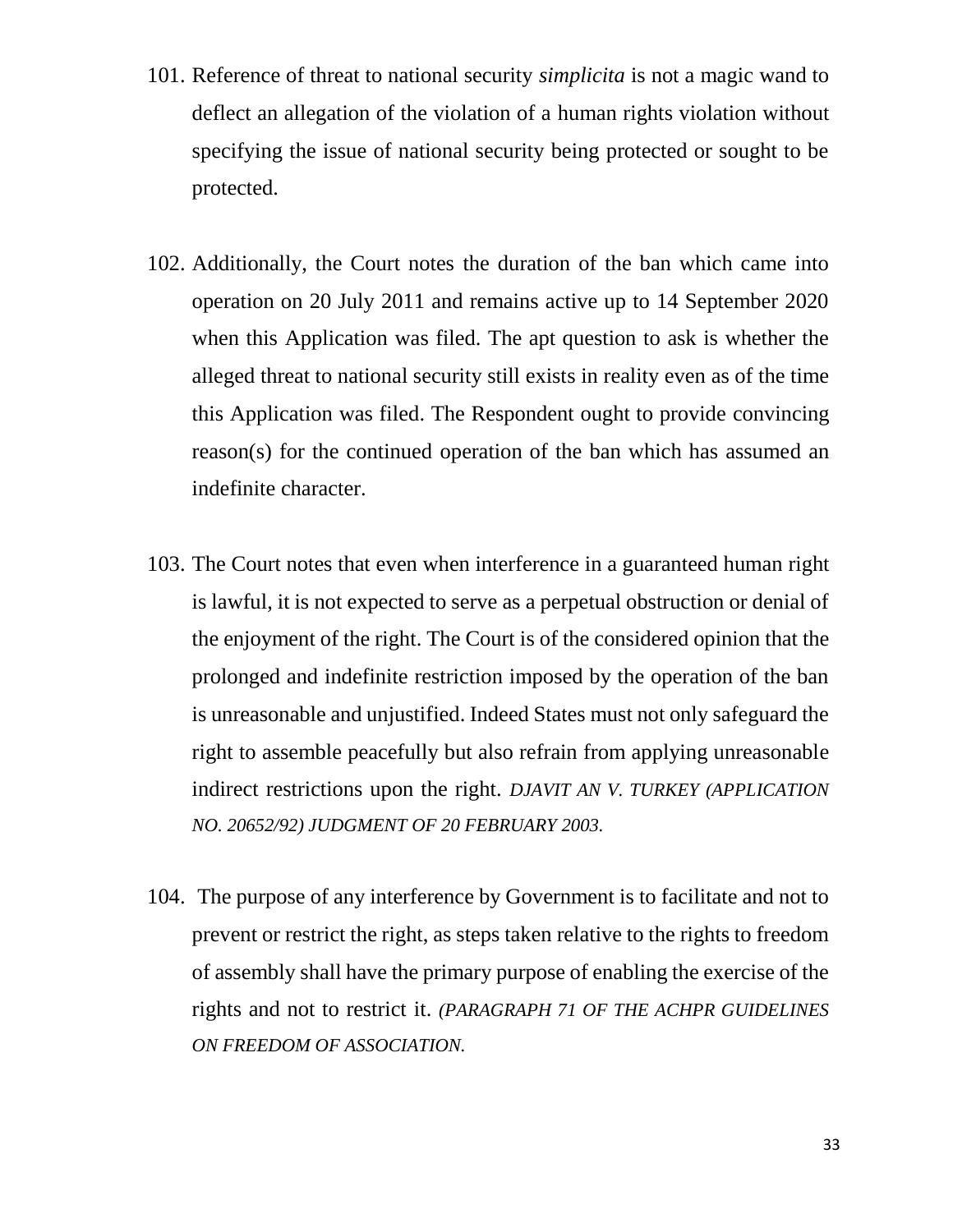- 105. The above cited decisions though delivered in respect of right to assembly is equally relevant and applicable to other rights with restrictive provisions like freedom of expression.
- 106. The Court is therefore unable to support the justification of the ban on political demonstration by the Respondent which is premised on threat to national security. Neither is it able to legitimise the indefinite duration of the operation of the ban. Having earlier demonstrated the intertwining relationship between freedom of assembly and of expression, the Court has come to the inevitable conclusion that the Order N° 7580 / MINSTSP of 20 July 2011 which bans political demonstrations in the perimeter designated in the same Order violated the right of the Senegalese people as alleged.
- 107. The Court therefore holds that the Respondent violated the right of the Senegalese people to freedom of expression contrary to Article 9 of the Charter.

#### *Allegation of Violation of the right to freedom of assembly*

- 108. The Applicants state that Order  $N^{\circ}$  7580 / MINSTSP of 20 July 2011 prohibits all demonstrations of a political nature in the entire area between avenue El Hadji Malik Sy and Cap Manuel as well as in the immediate vicinity of the Renaissance Monument and in front of hospitals for "security reasons" with no justification.
- 109. They argue that the said Order greatly restricts the right of assembly and the right of demonstration of the whole of the Senegalese population who can no longer organise a meeting or rally in the area defined by the order.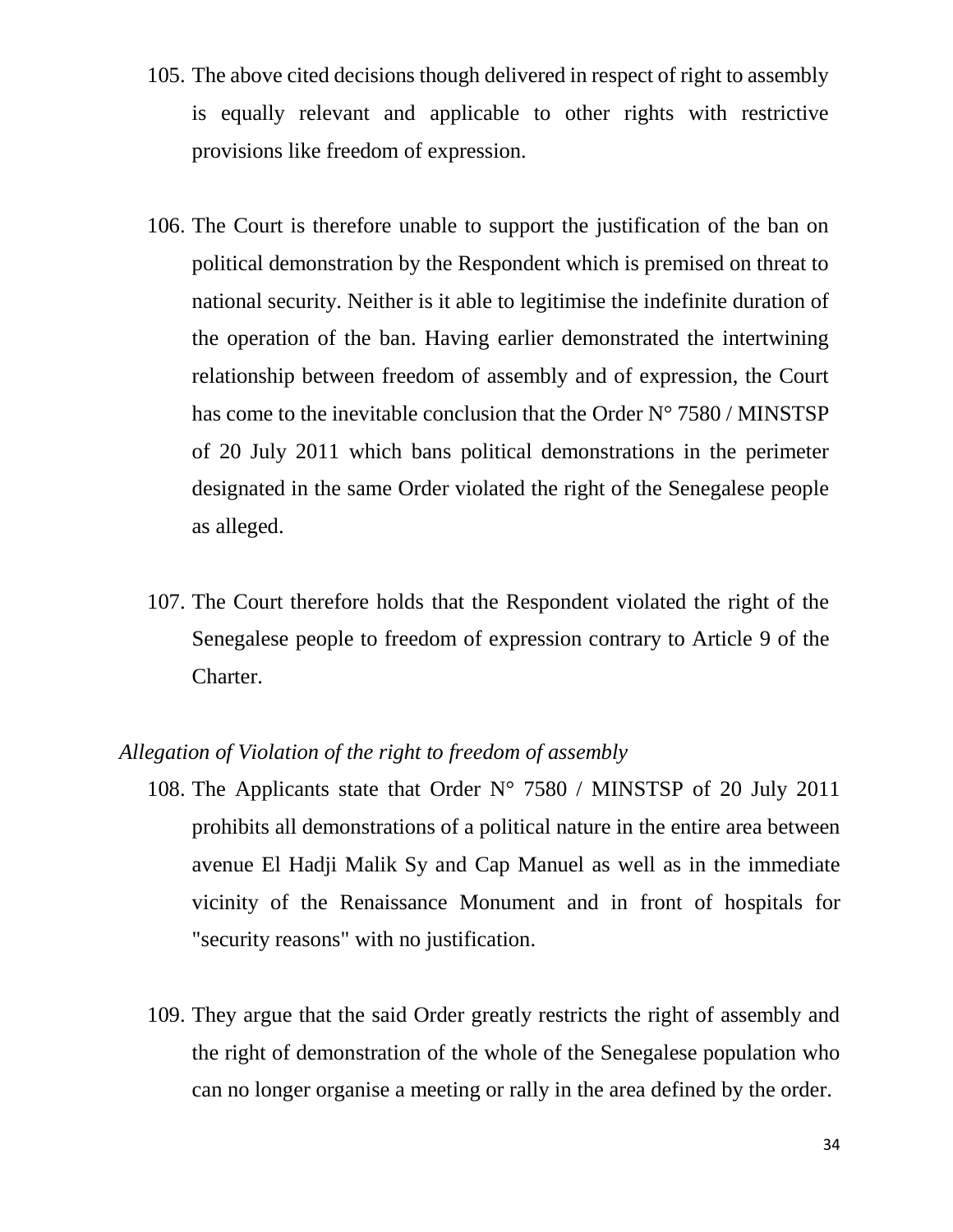- 110. They further assert that the Senegalese Supreme Court, through numerous rulings, adjudged that the sole security justification adduced by the Respondent is insufficient to justify the orders prohibiting public events in the area determined by the Ministerial Order. They cite the judgment of 9 June 2016, which held that the Prefect is "*obliged to specify the alleged risk as well as the absence of alternative measures to the ban, that the* "*only reference to disturbance of public order being imprecise and inadequate"* (Exhibit 5). Consequently the Administrative Chamber of the Court considered that the prefectural order violates Article 10 of the Senegalese Constitution and in particular the freedom to express oneself in a peaceful march.
- 111. It is the further contention of the Applicants that in addition to the lack of justification for the prohibition, many demonstrations of a political nature have taken place in peace, without any incident. Some of which are the demonstration of 30 August 2012 in front of the Embassy of the Gambia following the execution of a condemned Senegalese to death in the country, and the 2002 demonstration in front of the Embassy of Nigeria against the sentences to stoning of women in the country.
- 112. The Applicants assert that a real risk must exist to justify such a ban but and as past peaceful protests have proven, such a risk does not exist. That moreover, less stringent measures could have been put in place by virtue of the principle of proportionality.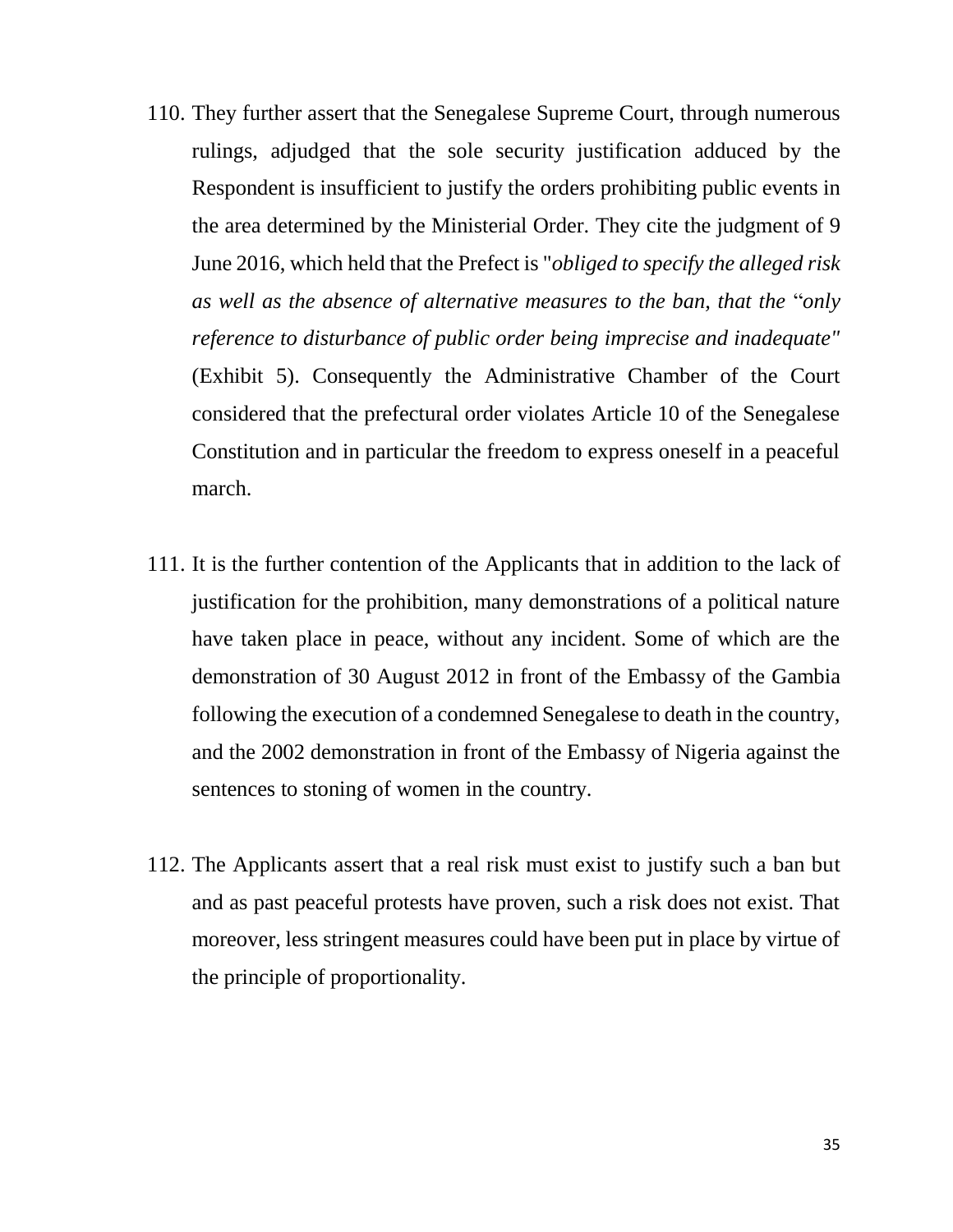- 113. Thus they urge the Court to hold that the Ministerial Order  $N^{\circ}$  7580 / MINSTSP of 20 July 2011 violates the freedom of assembly and demonstration of all the inhabitants of Senegal.
- 114. In its response, the Respondent argues that the Applicants failed to state that these freedoms are exercised in accordance with the conditions provided for by law.
- 115. They submit that while freedom of assembly is closely related to other fundamental rights such as freedom of expression and freedom of movement, the European Court of Human Rights (ECHR) applies the principle of *lex specialis*. According to this principle, when several freedoms are intertwined in the context of a demonstration, it is from the point of view of the law most relevant to the facts that the situation should be approached. The other rights should be seen as the *lex generalis*. It should be noted that unlike European countries, Senegal has enshrined the freedom of demonstration, which reinforces the *lex specialis* in this case.
- 116. They further submitted that the Court is not competent to examine the decree of the Minister of the Interior of July 20, 2011 or to verify its conformity with the international obligations of Senegal. They therefore urge the Court to reject the claims of the Applicants.

*\*\*\*\*\*\**

117. Article 11 of the African Charter which guarantees the right to freely assemble with others provides thus: *"Every individual shall have the right to assemble freely with others. The exercise of this right shall be subject only to necessary restrictions provided for by law, in particular those*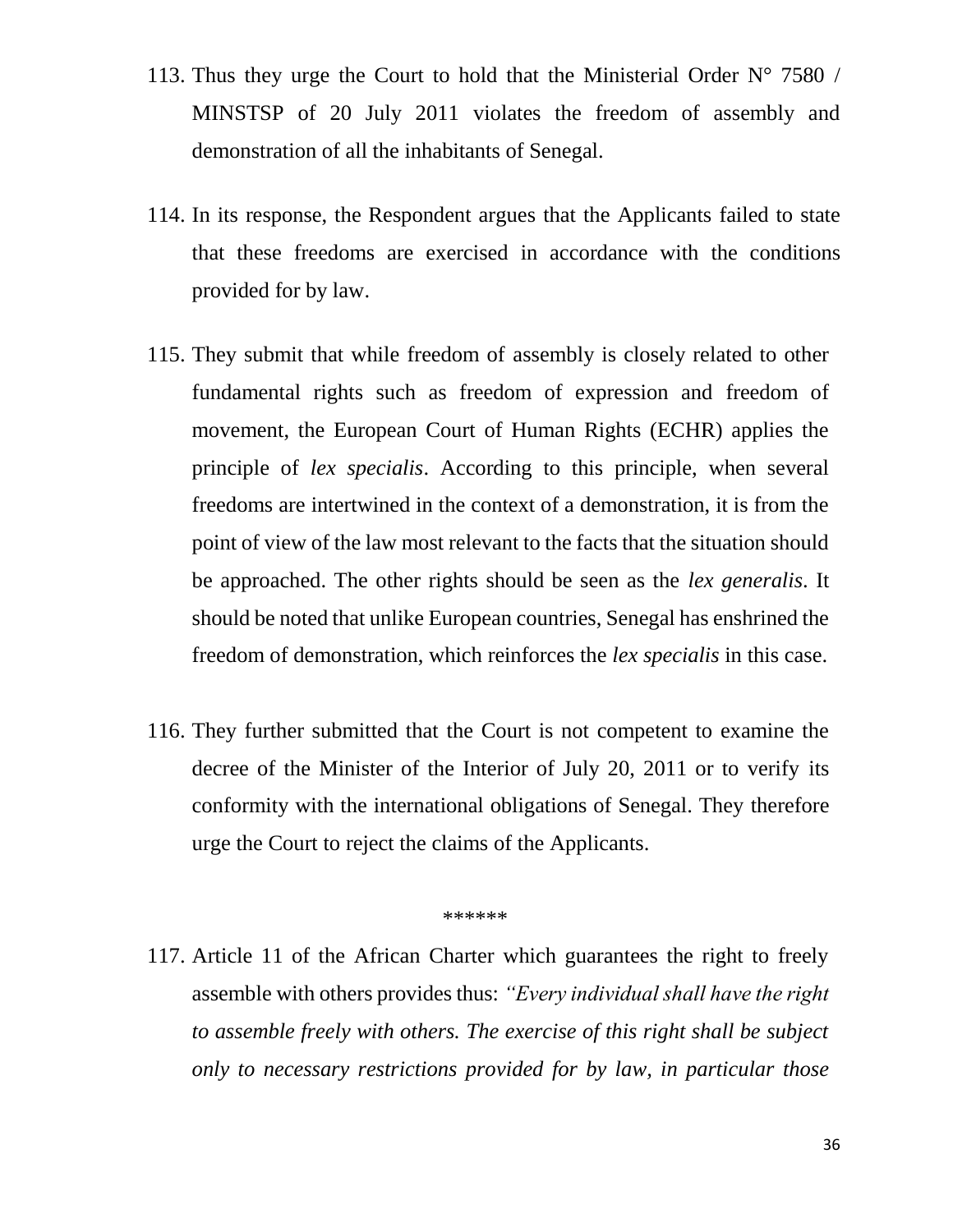*enacted in the interest of national security, the safety, health, ethics and rights and freedoms of others."*

- 118. The ACHPR Guidelines on Freedom of Association and Assembly in Africa defines assembly as follows: *"Assembly refers to an act of intentionally gathering, in private or in public, for an expressive purpose and for an extended duration. The right to assembly may be exercised in a number of ways, including through demonstrations, protests, meetings, processions, rallies, sit-ins, and funerals, through the use of online platforms, or in any other way people choose."(*Paragraph 3).
- 119. The right to assembly is a fundamental right in a democratic society and can only be restricted under certain circumstances. Any restriction to the right to freely assemble must be prescribed by law, necessary and proportionate for the purposes of protecting national security or public safety, preventing disorder or criminal activities, protecting the health or morals of the public, or protecting the rights and freedoms of other people. See also European Court of Human Rights' Guide on Article 11 of the European Convention on Human Rights- Freedom of Assembly and Association, paragraph 53.
- 120. It is also pertinent to state that "*participating in and organizing assemblies is a right and not a privilege, and thus its exercise does not require the authorization of the state. A system of prior notification may be put in place to allow states to facilitate the exercise of this right and to take the necessary measures to protect public safety and rights of other citizens."* See ACHPR Guidelines, Paragraph 71 (Supra). *AMNESTY INTERNATIONAL AND OTHERS V. SUDAN, COMMUNICATION. NOS. 48/90, 50/91, 52/91 AND 89/93 (1999), PARAGRAPHS. 81-82.*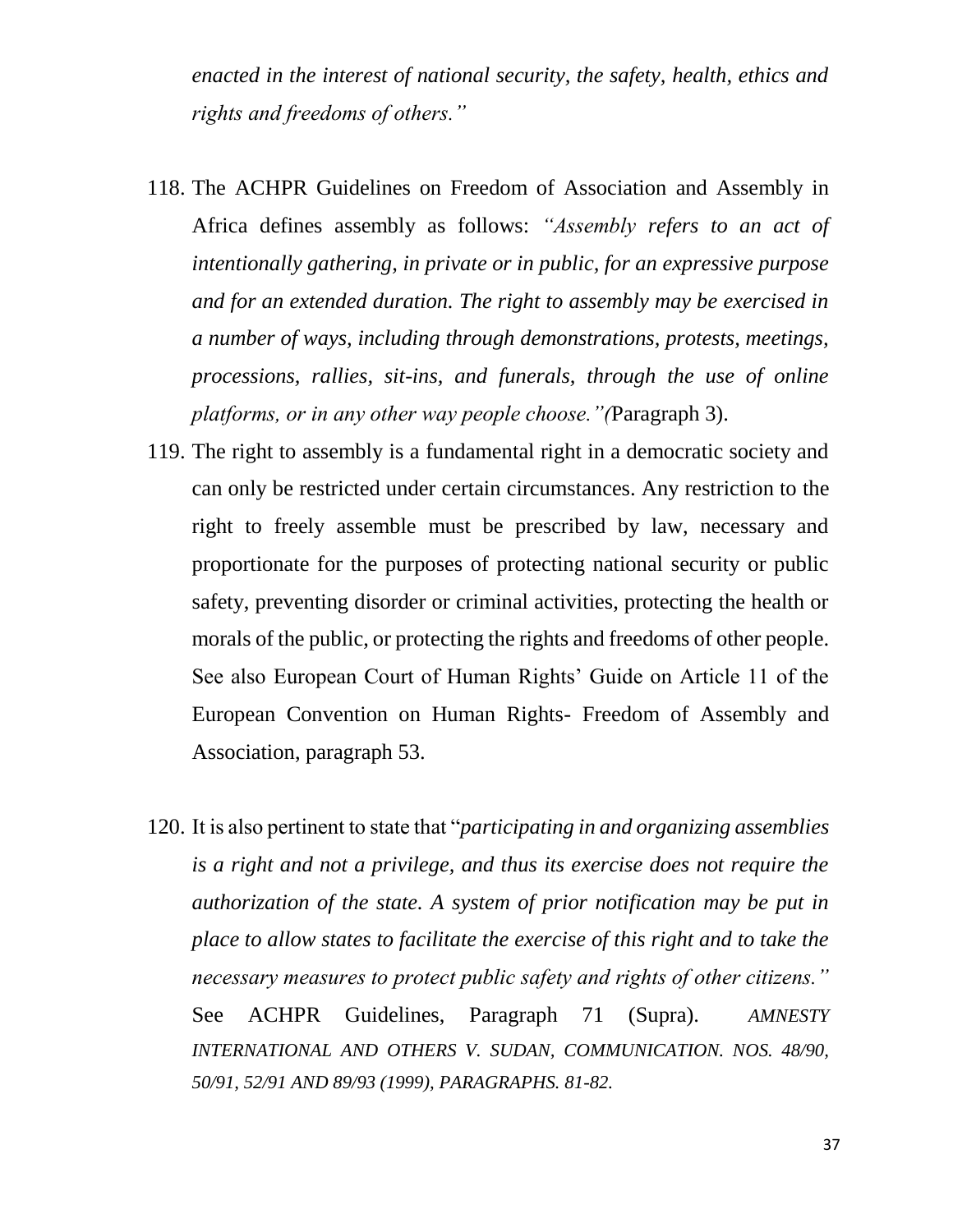- 121. In the instant case, it is the Applicants' contention that Order  $N^{\circ}$  7580 / MINSTSP of 20 July 2011 prohibiting political demonstrations in certain areas of the city violates their rights to freedom of assembly, while the Respondent on its part contends that the Court lacks competence to examine the laws of Member States and by implication the instant Order prohibiting demonstrations.
- 122. The Court has previously addressed, under the admissibility head, the Respondent's contention that the Court lacks competence to examine the laws of the Member States and will no longer dwell on the same issue. Besides, the Court has held that *"When a sovereign State freely assumes international obligation and is being held accountable in respect of those obligations, that State cannot renounce those obligations under the pretext that the matter in question is one that falls essentially within its domestic jurisdiction.*" *MUSA SAIDYKHAN V. REPUBLIC OF THE GAMBIA RULING NO. ECW/CCJ/RUL/04/09 (2010) CCJELR PAGE 160.*
- 123. The Court will now proceed to analyse whether the rights of the Applicants to assembly has been violated by the issuance of Order N° 7580 / MINSTSP of 20 July 2011.
- 124. The Court recalls that States are obligated not to enact laws that restrict the exercise of fundamental rights enshrined in regional and international human rights treaties that they are parties to. In this regard, the African Commission on Human and Peoples' Rights stated that *"competent authorities should not enact provisions which limit the exercise of this freedom. The competent authorities should not override constitutional provisions or undermine fundamental rights guaranteed by the*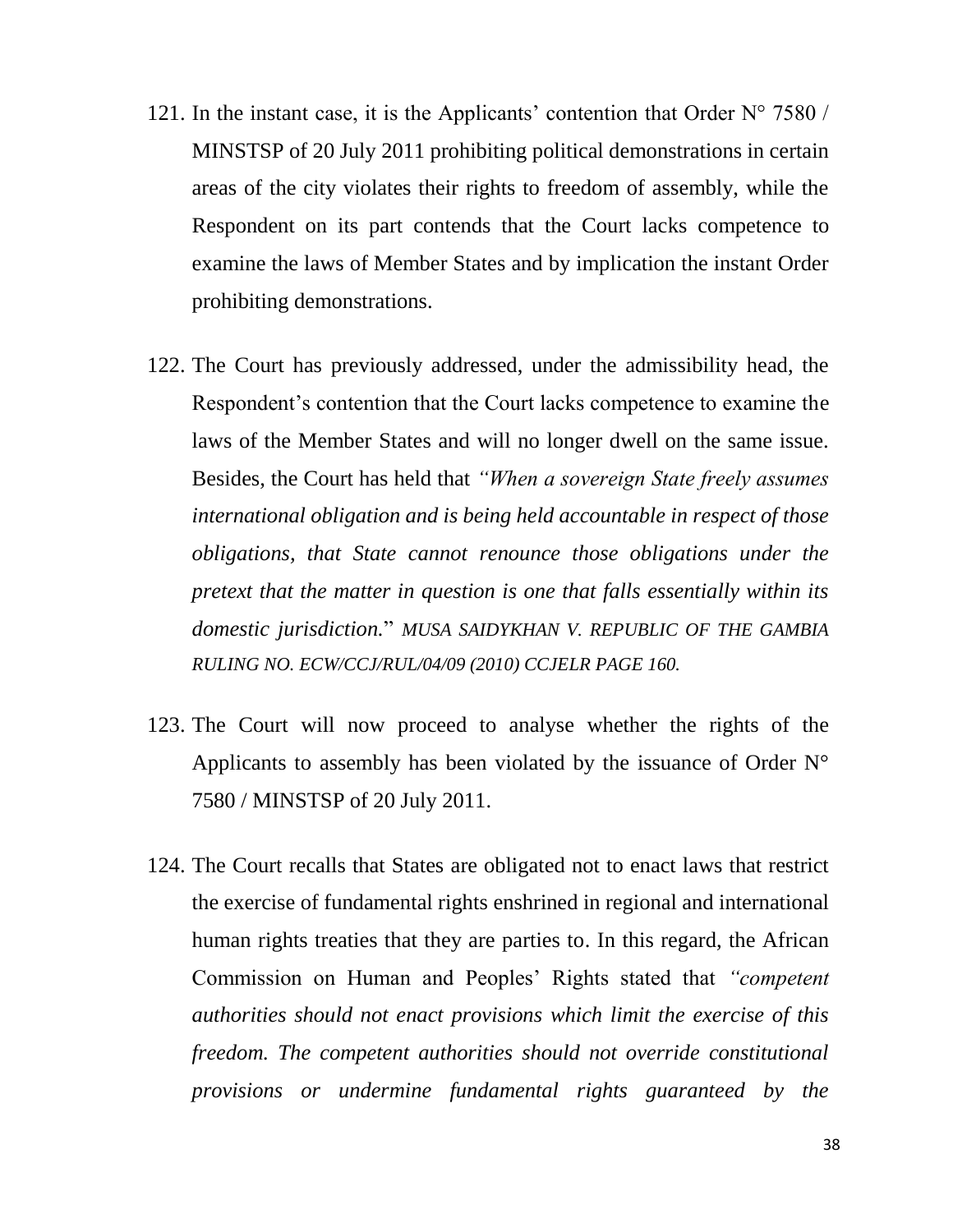*constitution and international human rights standards" COMMUNICATION 147/95 and 149/96 SIR DAWDA K JAWARA V THE GAMBIA 11 MAY 2000.*

125. The Court notes that as with some other human rights, there is a nexus between the rights to freedom of assembly and freedom of expression. They are intertwined because the exercise of these rights entails a gathering of persons of the same mind, for the purpose of expressing their opinion on issues that concern them. Therefore, more often than not, the prohibition of the right to assembly automatically affects the right to freedom of expression. In this regard, the Court held thus,

*"Given the expressive nature of many protests and the role they play in protecting opinion, international jurisprudence has recognized that the*  right to freedom of peaceful assembly and the right to freedom of *expression are, in practice, often closely linked, with the protection of personal opinions is one of the goals of freedom of peaceful assembly." ILLIA MALAM MAMANE SAIDAT V REPUBLIC OF NIGER JUDGMENT NO. ECW/CCJ/JUD /17/21PAGE 32 PARAGRAPH 134.*

- 126. Having earlier held that interference with the rights of the Senegalese to express themselves occasioned by Order N° 7580 / MINSTSP of 20 July 2011 is a violation of their right to freedom of expression, (paragraph 86 supra), the Court finds that the automatic link between the right to freedom of expression and the right to assembly results in the violation of the right to assembly.
- 127. The Court hereby holds that the right of the Senegalese to freedom of assembly has been violated by Order N° 7580 / MINSTSP of 20 July 2011.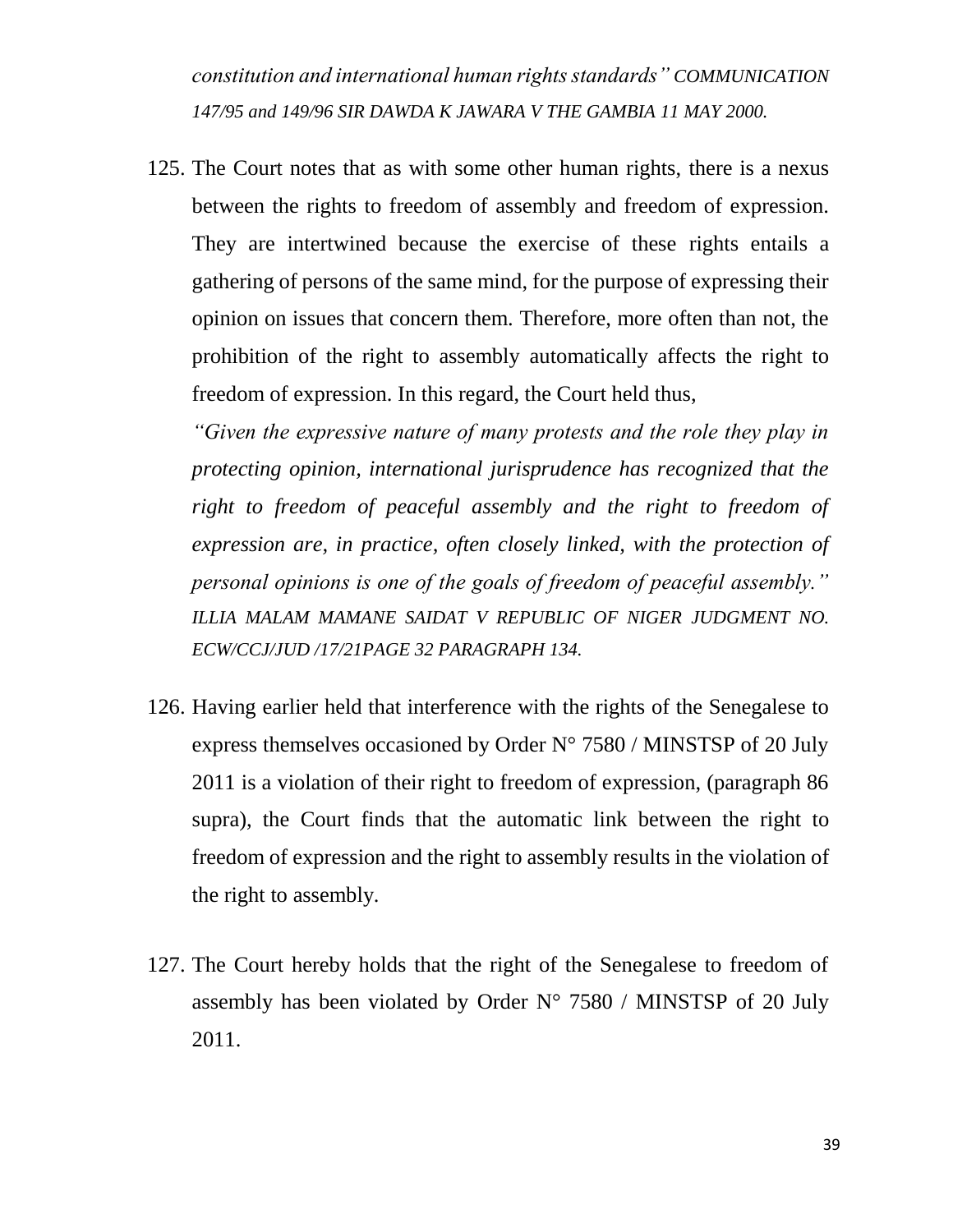#### *Allegation of violation of Freedom of movement*

- 128. The Applicants contend that the Ministerial Order, by preventing any demonstration in the area located between avenue El Hadji Malik Sy and Cap Manuel as well as in the immediate vicinity of the Renaissance Monument and in front of hospitals, restricts the freedom of movement of Senegalese citizens.
- 129. They assert that demonstrations can sometimes be likened to parades and marches on the public highway. That thus, the Ministerial Order violates the freedom of movement of the citizens since they no longer have the possibility of moving freely during demonstrations.
- 130. They argue that although the Respondent may restrict the freedom of movement of its citizens, this restriction must be sufficiently justified. That "reasons of security" are insufficient and remain insufficient as regards the restriction on the freedom of movement.
- 131. In conclusion, they submit that the Republic of Senegal, through this order of 20 July 2011, violated the human rights and fundamental freedoms of Senegalese.
- 132. In their response, the Respondent argue that the Applicants' make speculations by their statement that "the Ministerial Order violates freedom of movement of its citizens since they are no longer able to move freely during demonstrations".
- 133. That this is a deliberate distortion of the Order which only prohibits political demonstrations but does not prevent cultural and religious events or the movement of citizens within the protected area. Again, no evidence of any violation was reported by the Applicants.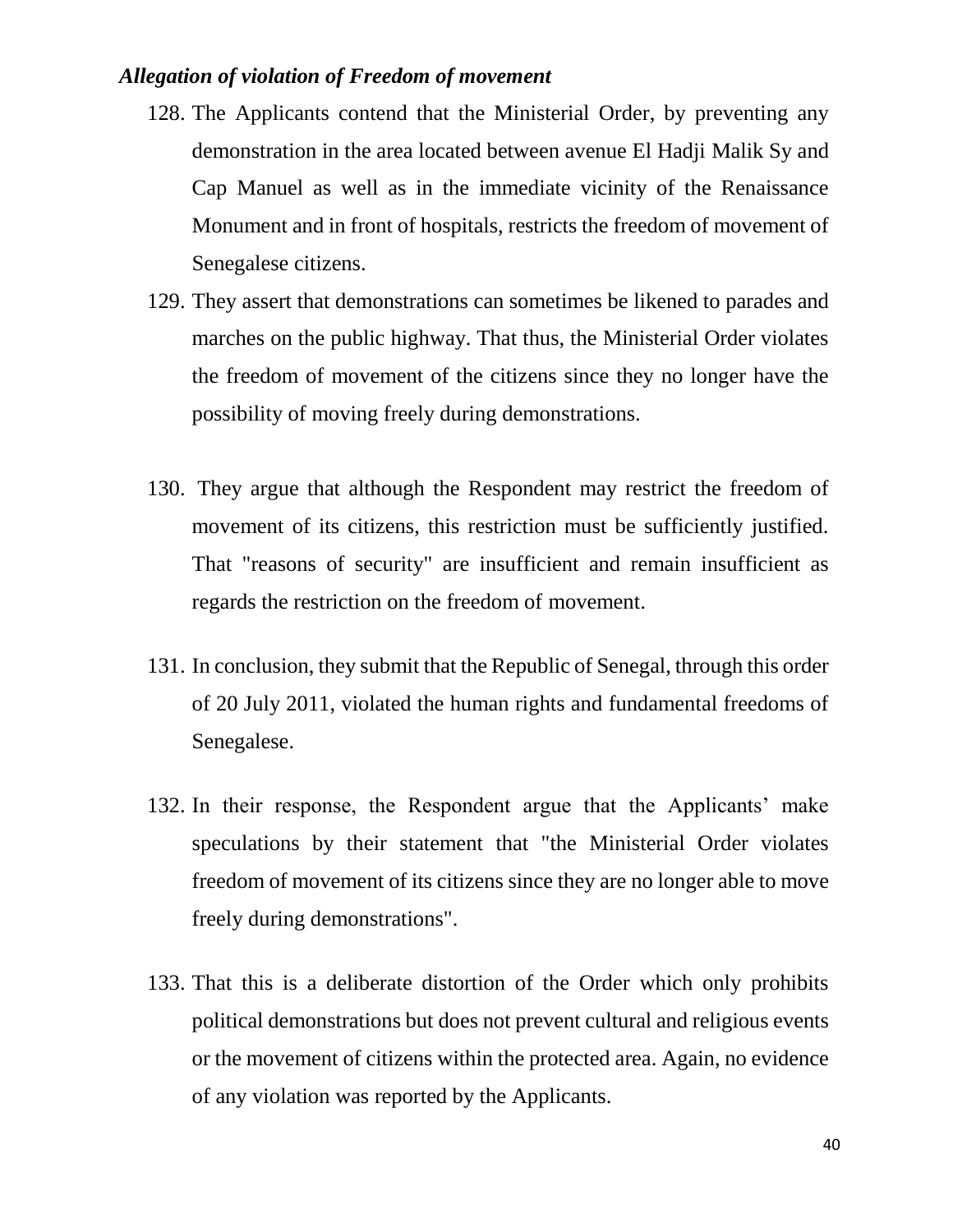134. Article 12 (1) and (2) of the Charter which are relevant to the case at hand provides for the right of movement, states thus:

*"1. Every individual shall have the right to freedom of movement and residence within the borders of a State provided he abides by the law.* 

*2. Every individual shall have the right to leave any country including his own, and to return to his country. This right may only be subject to restrictions, provided for by law for the protection of national security, law and order, public health or morality."*

- 135. The right to freedom of movement is a fundamental right which envisages that individuals are able to live, work and move freely within the borders of a state; leave their state; and return to their state whenever they please in accordance with the law. The African Commission succinctly put it when it held that *"Free movement is crucial for the protection and promotion of human rights and fundamental freedoms. Freedom of movement and residence are two sides of the same coin." COMMUNICATION 279/03-296/05, SUDAN HUMAN RIGHTS ORGANISATION & CENTRE ON HOUSING RIGHTS AND EVICTIONS (COHRE) V SUDAN (2009), PARAGRAPH 187.*
- 136. Further, *"The right to freedom of movement is a basic element of liberty. The freedom to leave one country for another allows individuals to escape political systems that deny them other basic freedoms, thus serving as a right of last resort. The right to return to one's own country similarly guards against government repression by barring the state from exiling disfavored groups or individuals. The right to return also serves to strengthen the right to leave a country, in the case of non-nationals, as it*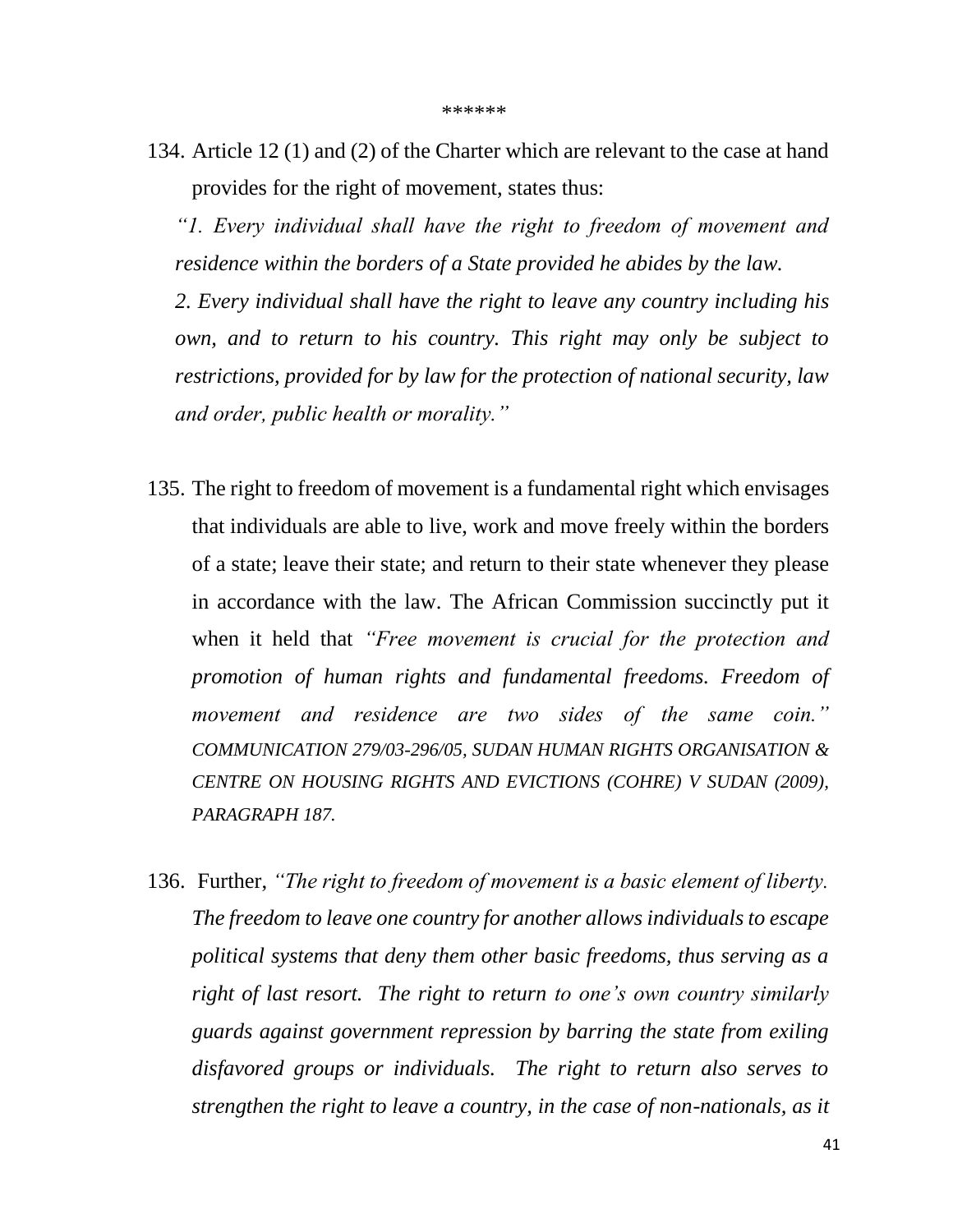*ensures them that they will have a place to go." CUBA V UNITED STATES,* <https://www.hrw.org/reports/2005/cuba1005/4.htm> . See also *SIR DAWDA K. JAWARA V THE GAMBIA (SUPRA).*

- 137. In the instant case, the Court notes that the said Order has not prevented citizens of the Respondent from moving within the borders of their country, neither has it prevented them from freely moving outside the borders of and returning to their country nor within the defined areas indicated in the Order. The Court has not been presented with evidence to show that the Senegalese have been prevented from accessing the defined areas in the course of carrying out their daily activities.
- 138. The fact that they have been prevented from carrying out political demonstrations within these designated areas of the city of Dakar, does not amount to the violation of their right to freedom of movement.
- 139. The Court in its considered opinion does not agree with the Applicant that the right to movement is implicated in the instant case, and consequently holds that the rights of Senegalese people to freedom of movement has not been violated due to the prohibition of Order N° 7580 / MINSTSP of 20 July 2011. The claim of the Applicant the right to freedom of movement is hereby dismissed.

#### *X. REPARATIONS*

- 140. The Applicants seek the following reliefs from the Court:
	- i. Find the violation by the Republic of Senegal of the freedom of assembly and demonstration guaranteed by the provisions of Articles 8 and 10 of the Constitution of the Republic of Senegal, Articles 8 and 11 of the African Charter on Human Rights and Peoples, Articles 18§3 and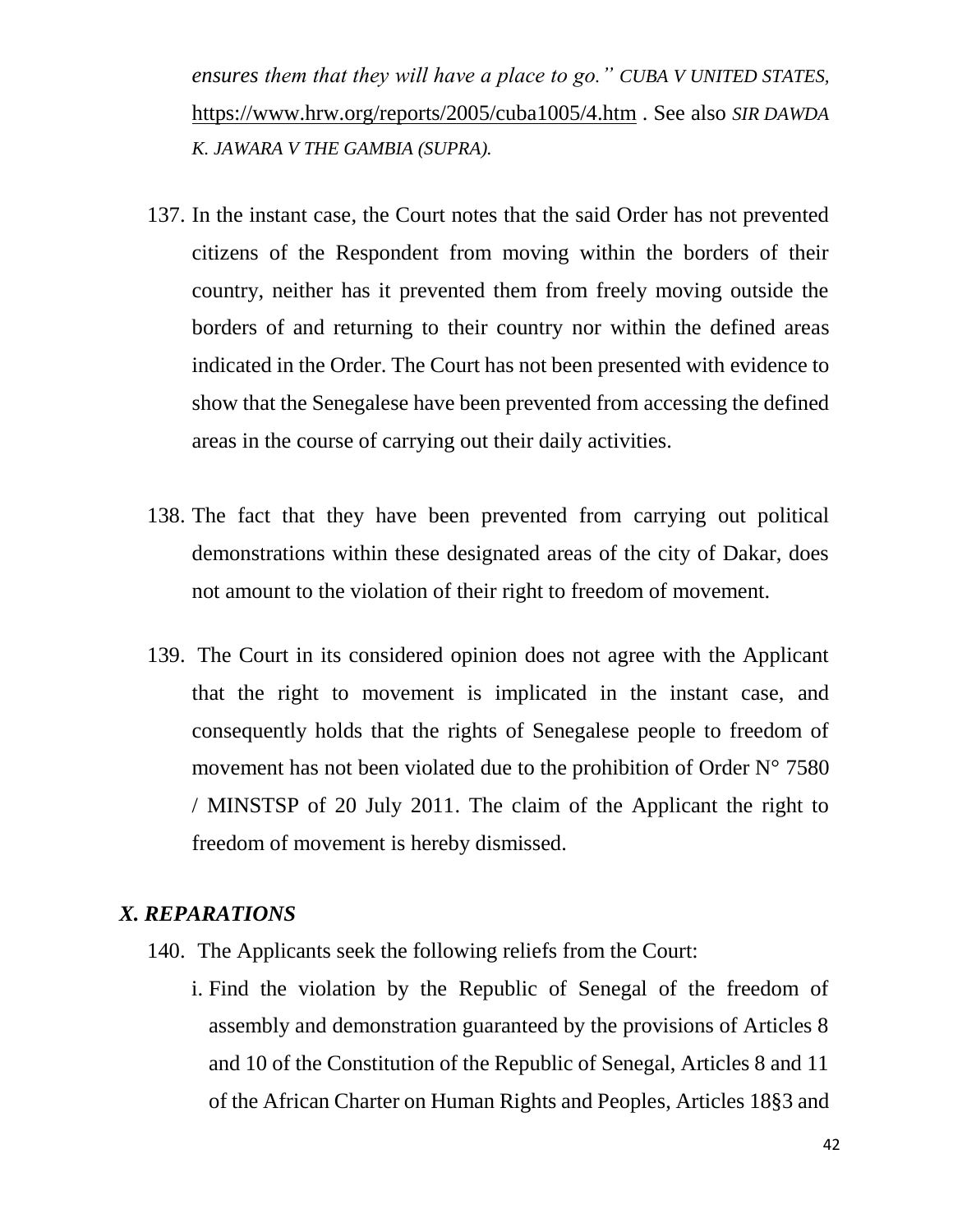21 of the International Covenant on Civil and Political Rights as well as Article 20§1 of the Universal Declaration of Human Rights;

- ii. Find the violation by the Republic of Senegal of the freedom of expression guaranteed by the Constitution of Senegal in its Articles 8 and 10 but also by the provisions of Article 9§2 of the African Charter on Human and Peoples' Rights, Article 19 of the Universal Declaration of Human Rights and Article 19§2 of the International Covenant on Civil and Political Rights;
- iii. Find the violation by the Republic of Senegal of the freedom of movement guaranteed by Article 8 of the Constitution of Senegal but also by the provisions of Article 12§1 of the African Charter on Human and Peoples' Rights, Article 13§1 of the Universal Declaration of Human Rights and Article 12§1 of the International Covenant on Civil and Political Rights;
- iv. Consequently, order the Republic of Senegal to pay the sum of 500,000,000 CFA francs in compensation to Amnesty International Senegal Section and to the Senegalese League of Human Rights;
- v. Also order the Republic of Senegal to bear the entire costs.
- 141. On their part, the Respondent argue that in order to claim compensation, the Applicants must be personally and directly victims of a violation of guaranteed human rights and have a personal interest to bring action.
- 142. They also state that the Applicants have not justified any violation or damage suffered to claim compensation. That the Applicants claim for the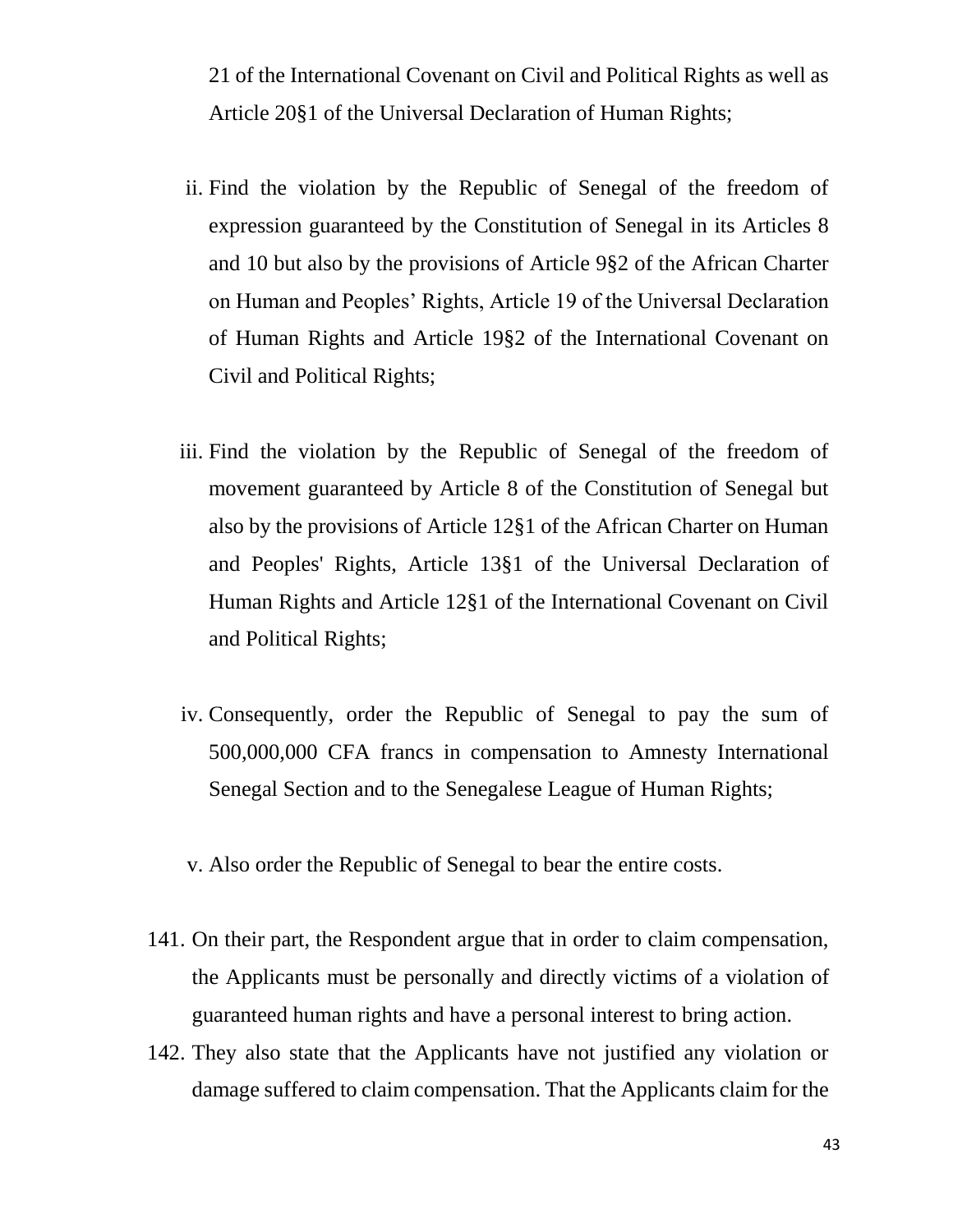staggering sum of 500,000,000 CFA Francs in the absence of violations of their human rights and of any prejudice suffered by them cannot be justified.

- 143. That the repeal of the offending decree sought by the Applicants is not within the purview of the Court's mandate.
- 144. They therefore urge the Court to dismiss all claims made by the Applicants.

\*\*\*\*\*\*

#### **Analysis of the Court**

- 145. It is a general principle of law that any violation of an international obligation that has produced damage entails the obligation to make reparations. *HEMBADOON CHIA & 7 ORS V. FEDERAL REPUBLIC OF NIGERIA & ANOR ECW/CCJ/JUD/21/18 PAGE 33.*
- 146. A State is required to make full reparation for any injury caused by a human rights violation for which it is has been found internationally responsible. Reparation comes in various forms including restitution of the original situation if possible, compensation, satisfaction that is, an acknowledgement of the breach or an apology for same. *MOUKHTAR IBRAHIM V. GOVERNMENT OF JIGAWA STATE & 2 ORS ECW/CCJ/JUD/12/14, PAGE 40.* See also *HAMMA HIYA & ANOR V REPUBLIC OF MALI JUDGMENT NO. ECW/CCJ/JUD/05/21 PARAGRAPH 64.*
- 147. An important component for the grant of reparations is that there must be established a causal link between the violation found and the damage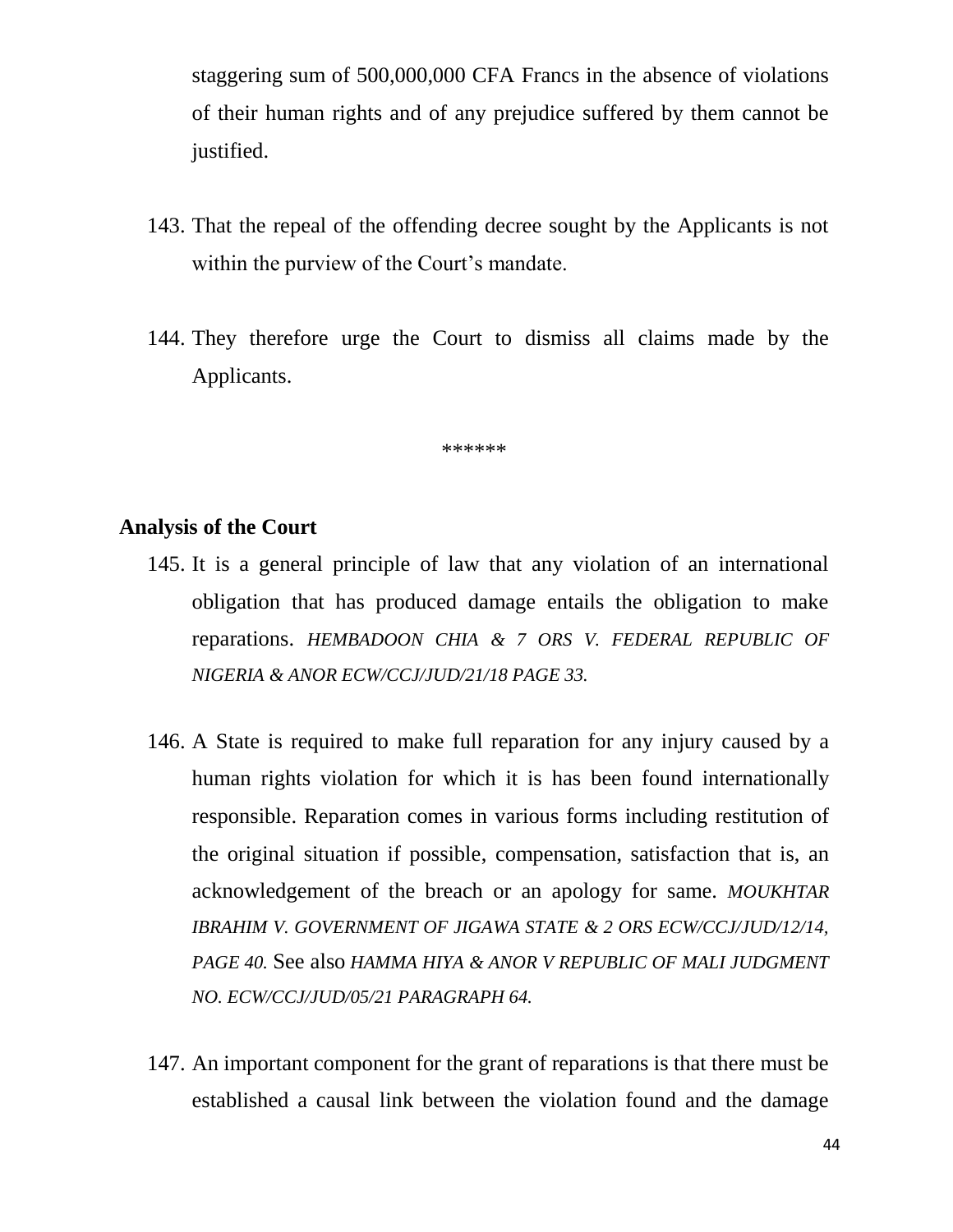caused to a victim for which reparation is sought. In this regard the Court held that, "*To be a victim necessitates the establishment of a link between the Applicant and the alleged violation of human rights, that is, there must exist facts to show that the applicant has suffered a direct injury or loss traceable to the acts of the Respondent. SAWADOGO PAUL & 3 ORS v. REPUBLIC OF BURKINA FASO ECW/CCJ/JUD/07/20 PAGE 10.*

#### *Alleged violation of Freedom of assembly and movement.*

148. The violation of these rights were brought both in personal and representative capacities. The Court having made different findings in both capacities will address the reparations separately.

#### *Alleged Violation of the Applicants' right to assembly and movement***.**

149. Having held that the Applicants lack the competence as legal persons to institute an action for the violation of their rights to assembly and movement and having dismissed same, the Court declines the compensation claimed and dismisses the reliefs in that wise.

# *Alleged Violation of the Applicants' right to freedom of expression*

150. Having held that though the Applicants have the capacity to maintain an action for the violation of their right to freedom of expression but lacks locus standi, the Court declines the compensation claimed and dismisses the reliefs claimed in that wise.

#### *Alleged Violation of The Senegalese' right to movement.*

151. Having held that the Respondent did not violate the Senegalese' right to movement, the claim for compensation is hereby dismissed.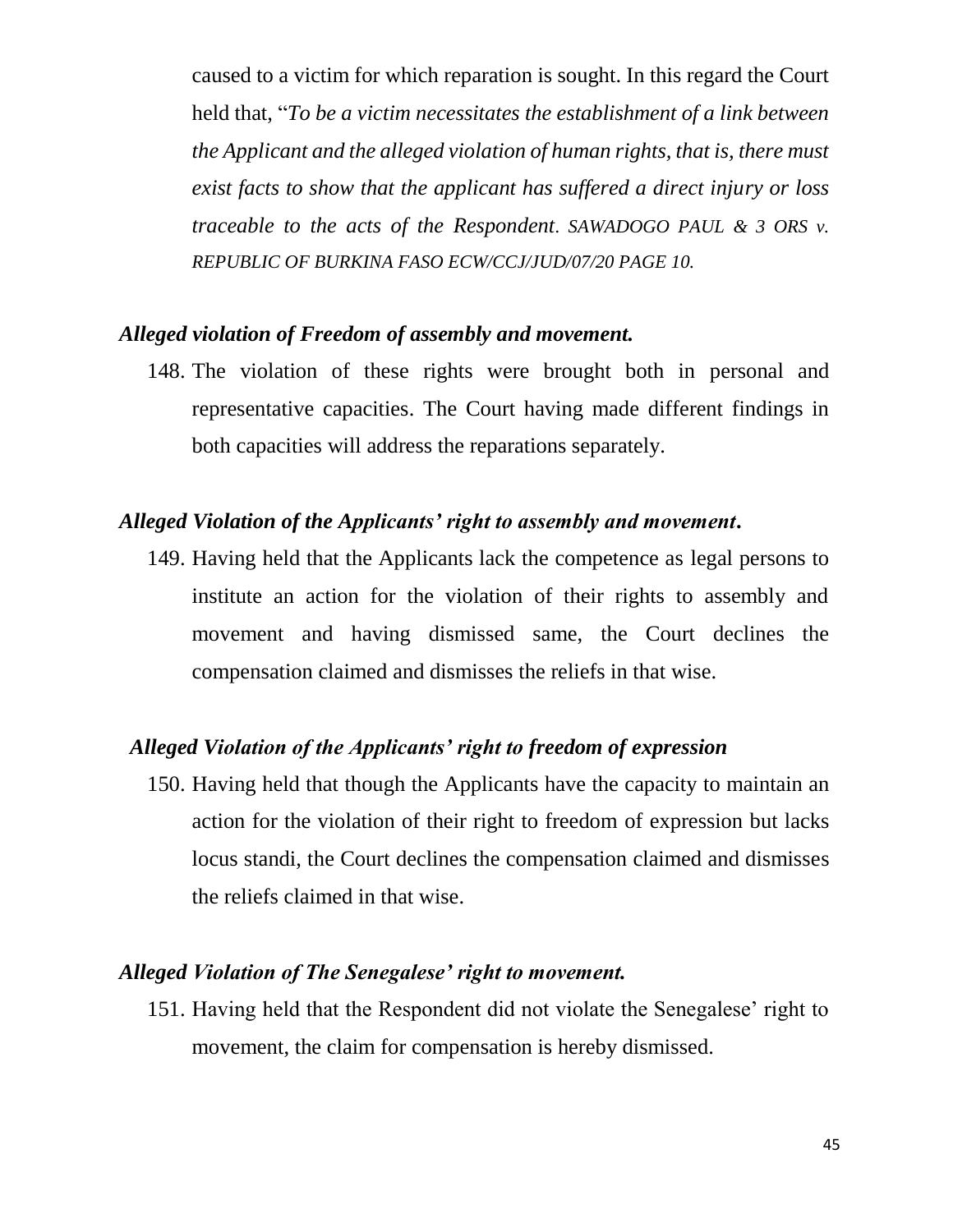# *Alleged Violation of the right of the Senegalese to assembly and freedom of expression.*

- 152. Though the Court has held that the rights of the Senegalese to assembly and freedom of expression were violated by the ban on political demonstrations, they have not identified the harm or damage they suffered, the basis upon which the Respondent challenged the relief for compensation claimed by the Applicants.
- 153. The Applicants assert in their submission that freedom of expression includes freedom to disseminate one's opinion regardless of the means of expression. That carrying out a demonstration is a means of expression which is protected by law because it is a means of expressing one's opinions. They state that they do not have the possibility of fully expressing their opinions because of the prohibition imposed by the Ministerial Order of 20 July 2011.
- 154. The Court in this wise is not unmindful of the fact that compensation may be for pecuniary or non-pecuniary damages. With regards to pecuniary damages, they are awarded as redress for tangible harm, injury or loss which are capable of monetary calculations. Where pecuniary damages are claimed, a victim or applicant must provide documentary evidence of losses incurred by him/her including receipts, proof of ownership of property, proof of employment and payment of salaries etc.
- 155. Non-pecuniary damages or moral damages as it is sometimes called seek to compensate victims for suffering, including the psychological harm, anguish, grief, sadness, distress, fear, frustration, anxiety, inconvenience, humiliation, and reputational harm caused by the violation.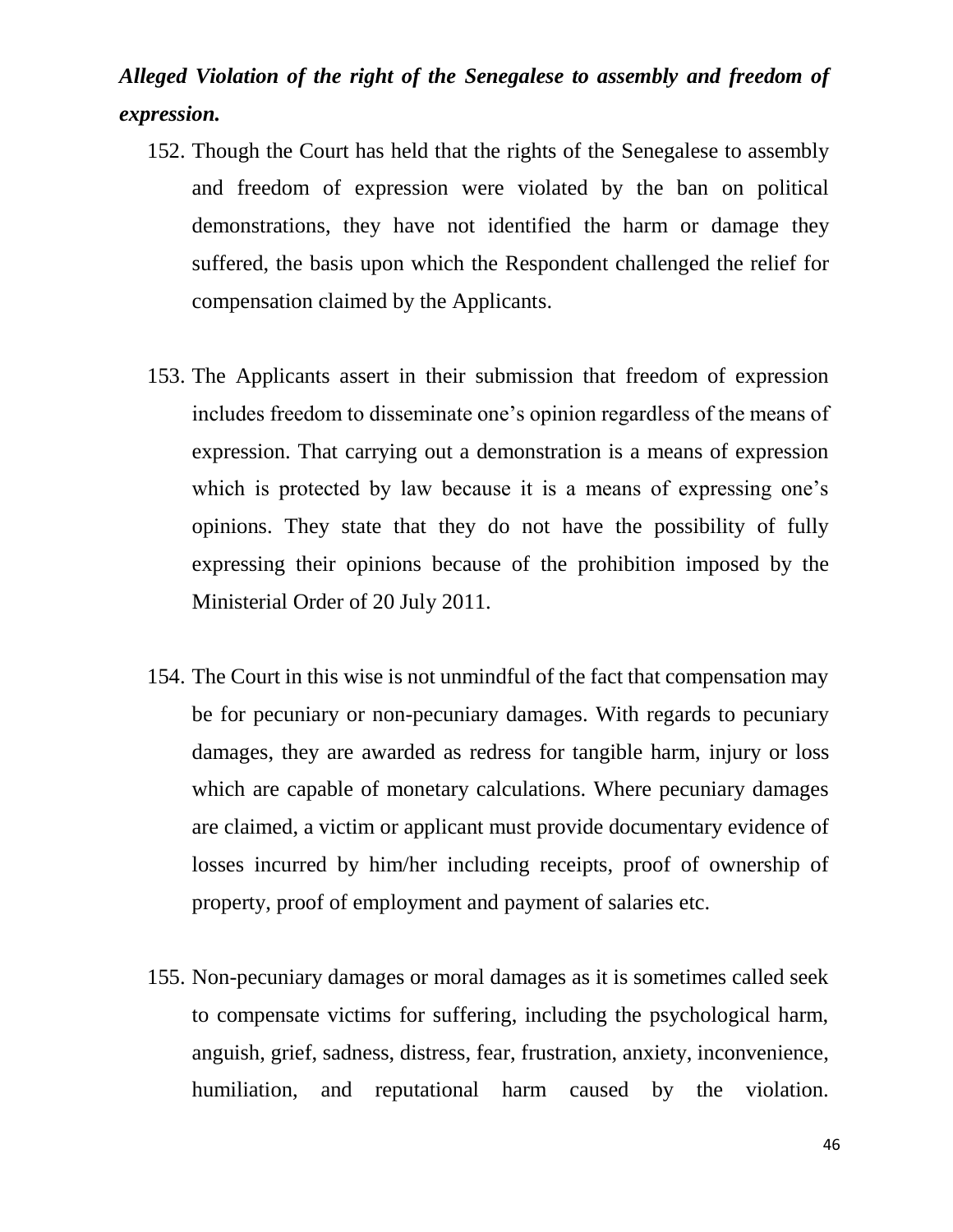*BENEFICIARIES OF LATE NORBET ZONGO & 4 ORS V. BURKINA FASO (REPARATIONS) 2015 1 AFCLR 258.*

- 156. While the specific nature of the damage suffered by the Senegalese was not articulated, however, the Court is of the opinion that any violation of a guaranteed right necessarily wrought with it a form of damage. In the instant case the harm/damage naturally flowing from a violation of a right to peaceful assembly and expression of opinion is one of obvious distress, disappointment, frustration at the truncation of the opportunity to gather and express opinions on political matters affecting the Respondent State. This is more so that the ban has been active for over nine years from 20 July 2011 to the time of filing this Application on 14 September 2020.
- 157. The damages that will be imputed to the Senegalese will be non-pecuniary as the feelings and emotions above described are intangible and not capable of precise financial computation. Therefore an award for moral damages in form of an aggregate compensation in monetary form is deserving of the people.
- 158. The Court is however faced with a contradiction in the pleadings of the Applicants. On one hand they claim to institute this action in a representative capacity on behalf of the Senegalese which is reflected in their pleadings thus: *Whereas the applicants therefore decided to file an action before the Court of Justice of the Economic Community of West African States against the Republic of Senegal for violation of the fundamental rights of Senegalese citizens"* DOC 1 PAGE 3.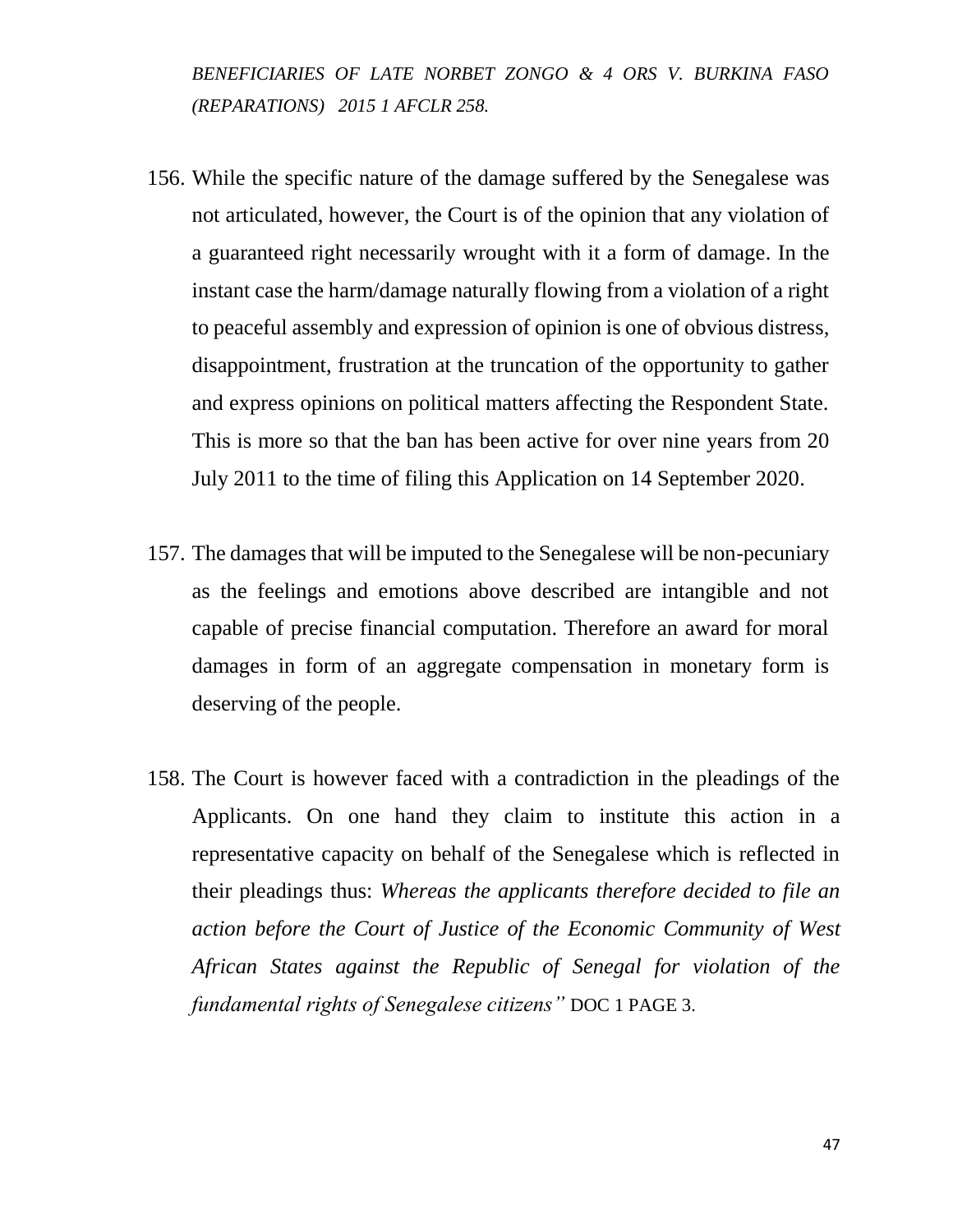- 159. However on the other hand, under their claim for reparation, they urge the Court pay to them the said compensation for the violation of the rights of Senegalese people which they put thus: *Consequently, order the Republic of Senegal to pay the sum of 500,000,000 CFA francs in compensation to Amnesty International Senegal Section and to the Senegalese League of Human Rights; DOC 1* CLAIM IV PAGE 11.
- 160. The Court is of the considered opinion that the principle of representative action for human rights violation does not confer any benefit on the applicant who is acting on behalf of others. "*The Court has held in plethora of cases that non- governmental organisations (NGOs) and public spirited individuals can institute actions on behalf group of victims from a community or class of people based on common public interest to claim for the violation of their human rights, because this group may not have the knowledge and financial capacity to maintain legal action of such magnitude which affects the rights of many people, as public interest issues are generally for the welfare and well-being of every individual in a society.*" (Emphasis ours). *THE REGISTERED TRUSTEES OF JAMA'A FOUNDATION & 5 ORS V. FEDERAL REPUBLIC OF NIGERIA & 1 ECW/CCJ/JUD/04/20 PAGE 14.*
- 161. Thus the Court concludes that the Applicants as representatives of the Senegalese people cannot benefit from the reliefs granted to the Applicants who they are representing. The Court therefore finds that the Applicants are not entitled to damages of 500,000,000 CFA claimed for themselves, as the said compensation is to assuage the alleged damages suffered by peoples whom they allegedly represent.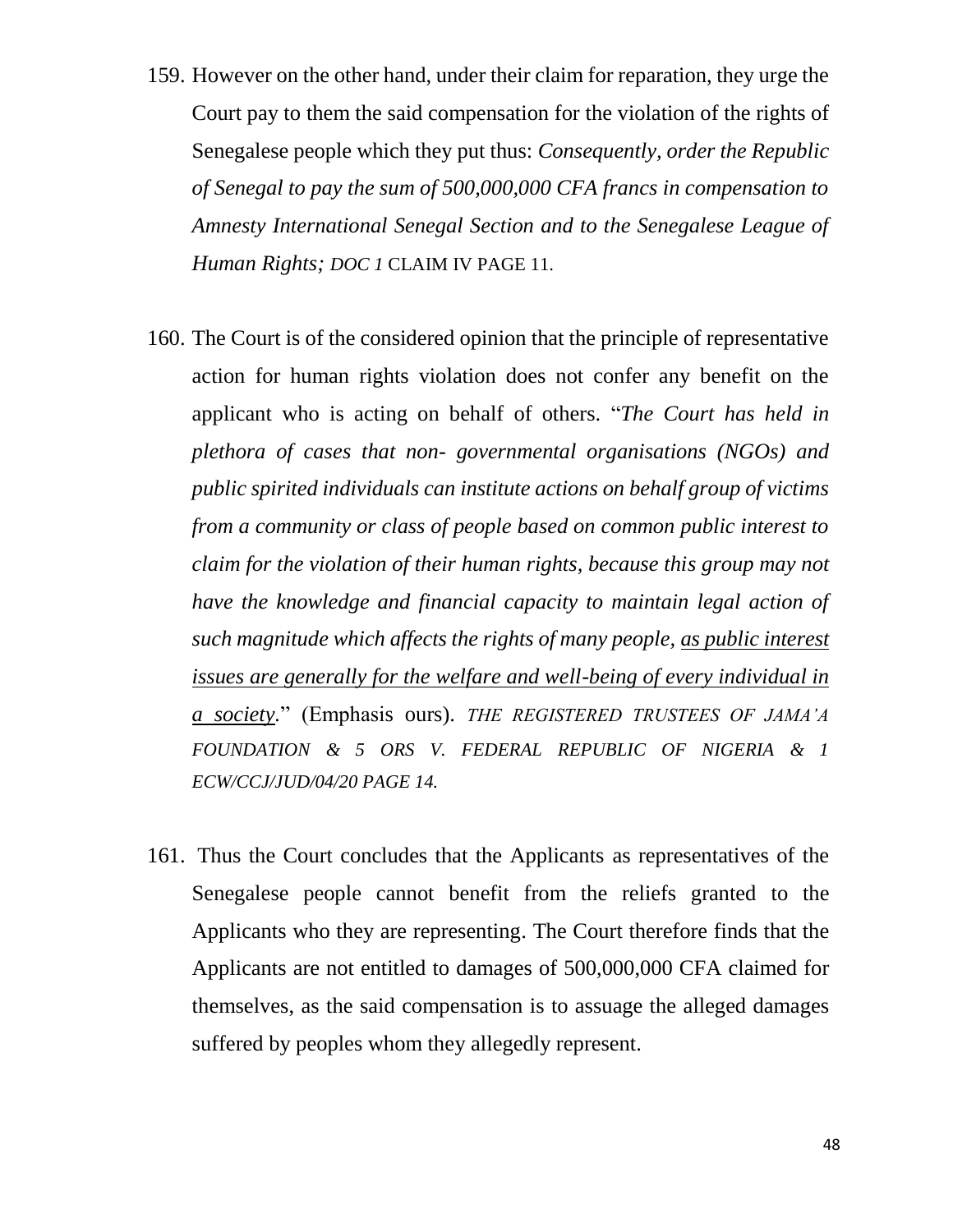- 162. The Court therefore denies the compensation of 500,000,000 CFA claimed by the Applicants for themselves and holds that Senegalese peoples on behalf of whom the action was initiated and whose rights the Court has held have been violated are the proper parties entitled to compensation.
- 163. Ahead of determining the precise amount to be awarded to the Senegalese whom the Court has held are entitled to compensation, the Court notes that an immediate challenge that flies out of this process is the determination of the mode of payment of monetary compensation to a large and indefinable group. Senegal has a population of almost 17 million people with a sizeable number of adult male and female who have the capacity to express their political opinions on the situation in Senegal. <https://data.worldbank.org/indicator/SP.POP.TOTL?locations=SN> (accessed on 24/2/2022 1.07pm). The payment of monetary compensation for this indeterminable group is clearly a herculean task the Court is not inclined to undertake.
- 164. Indeed, the Court expressed its unwillingness based on the impracticability of assessing damages in a similar situation when an NGO claimed a monetary compensation of 1 Billion Dollars (USD) (\$ 1,000,000,000) for the victims of human rights violations in the Niger Delta, Nigeria*.* The Court elaborated thus; "*The Court acknowledges that the continuous environmental degradation in the Niger Delta Region produced devastating impact on the livelihood of the population...; But in its application and through the whole proceedings, the Plaintiff failed to identify a single victim to whom the requested pecuniary compensation could be awarded. In any case, if the pecuniary compensation was to be granted to individual victims, a serious problem could arise in terms of*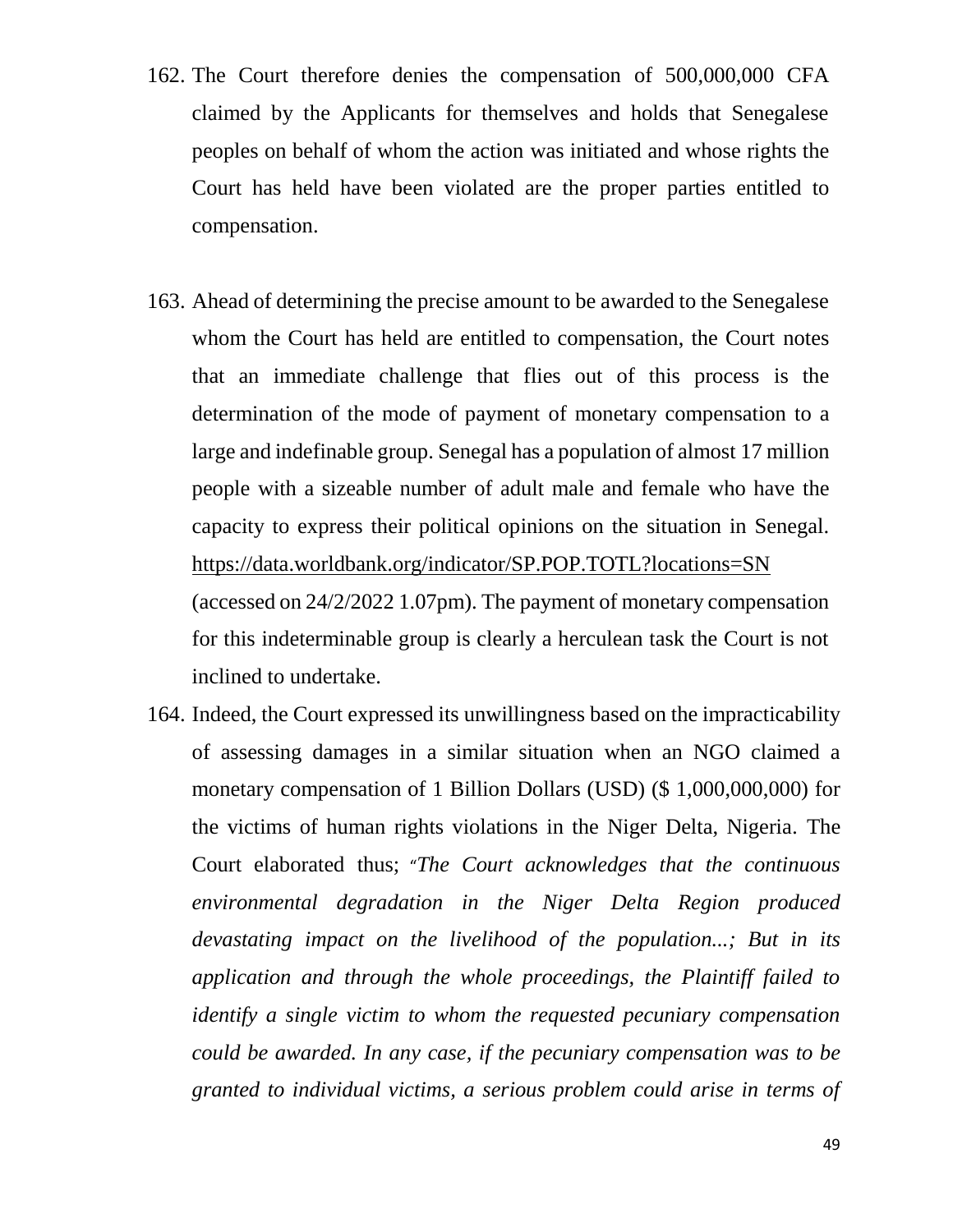*justice, morality and equity: within a very large population, what would be the criteria to identify the victims that deserve compensation? Why compensate someone and not compensate his neighbour? Based on which criteria should be determined the amount each victim would receive? Who would manage that one Billion Dollars? The meaning of this set of questions is to leave clear the impracticability of that solution. In case of human rights violations that affect undetermined number of victims or a very large population, as in the instant case, the compensation shall come not as an individual pecuniary advantage, but as a collective benefit adequate to repair, as completely as possible, the collective harm that a violation of a collective right causes. Based on the above reasons, the prayer for monetary compensation of one Billion US Dollars to the victims is dismissed" SERAP Vs NIGERIA - JUDGMENT N° ECW/CCJ/JUD/18/12.*

- 165. In a similar vein where compensation was claimed for 1 million internally displaced persons, the Court held that "... *Further, the plaintiff has not given the method of distribution of the damages nor has the plaintiff specified who the beneficiaries are or would be and how they are determined. In the circumstances, this court is not inclined to grant the damages sought and hereby declines to do so" SERAP &12 ORS V NIGERIA ECW/CCJ/JUD/19/16, PARAGRAPH 8.4.3.*
- 166. The Court also reiterated its position in another case when it held that : " "*The Applicants have made claims for some compensation on behalf of the communities. The Court has no record of the details of the victims, their names, gender, age, address; the properties destroyed have also not been specifically identified nor their value indicated. In this wise, the Court is unable to award any monetary compensation." REV FATHER*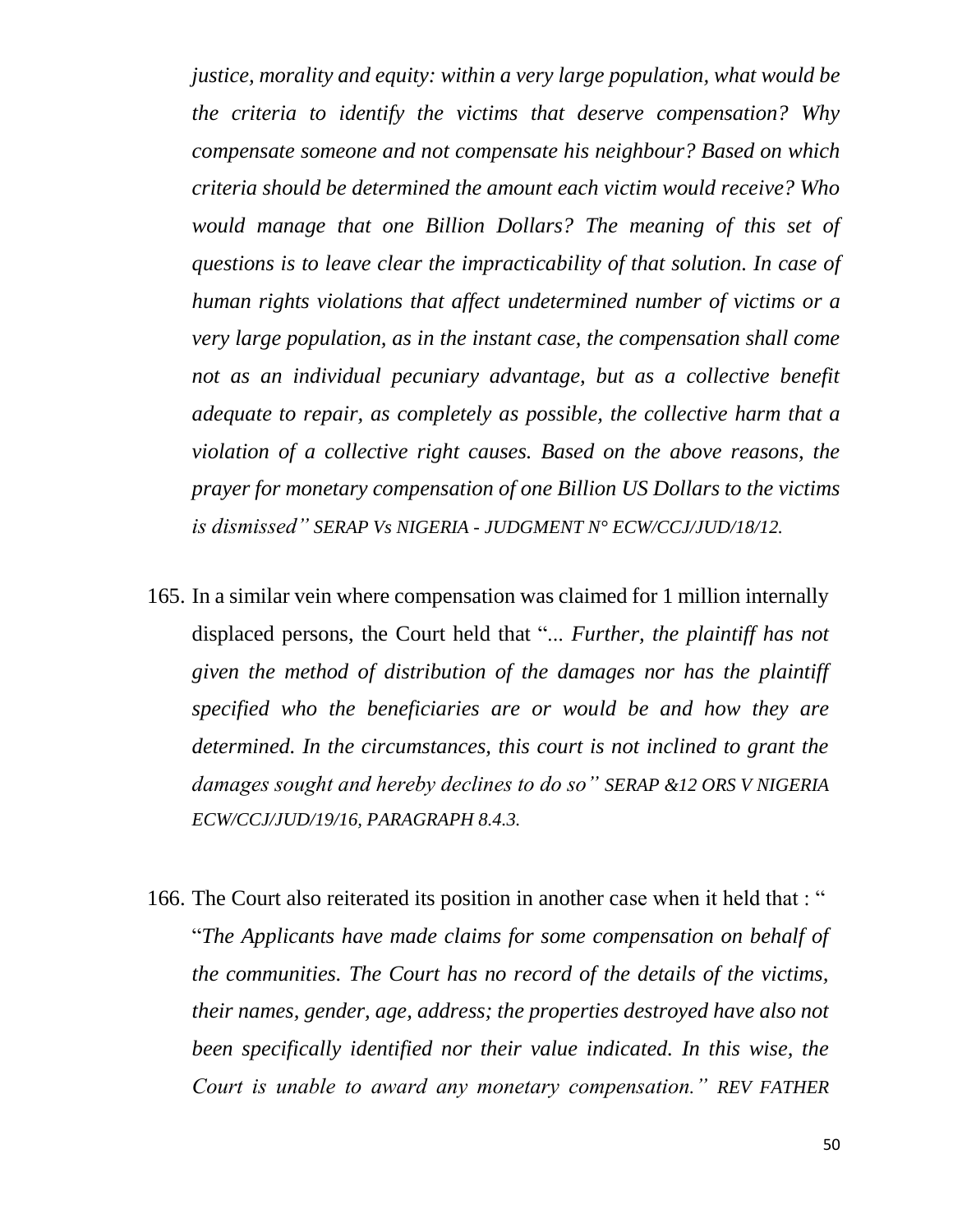*SOLOMON MFA & 11 ORS V FEDERAL REPUBLIC OF NIGERIA ECW/CCJ/JUD/06/19.*

- 167. In view of the above reasoning, the Court is equally persuaded that in the instant case, it cannot do justice in awarding damages to an indeterminable number or unidentified victims and therefore declines to award the sum of sum of five hundred million (500,000,000) CFA Francs as compensation claimed by the Applicants on behalf of the Senegalese people.
- 168. The Court is, however, mindful that its function in terms of protection does not stop at taking note of human rights violation. If it were to end in merely taking note of human rights violations, the exercise of such a function would be of no practical interest for the victims, who, in the final analysis, are to be protected and provided with relief. The obligation of granting relief for the violation of human rights is a universally accepted principle. The Court acts indeed within the limits of its prerogatives when it indicates for every case brought before it, the reparation it deems appropriate.
- 169. In the instant case, in making orders for reparation, the Court in ensuring that measures are taken to guide the Respondent – the Republic of Senegal to achieve the objectives of Article 9 of the Charter as it concerns the Senegalese People, namely guarantee of freedom of expression, the Court therefore orders the Respondent to repeal the contested Order No.007580/MINT/SP dated 20 July 2011 to maintain the enjoyment of the said right*.*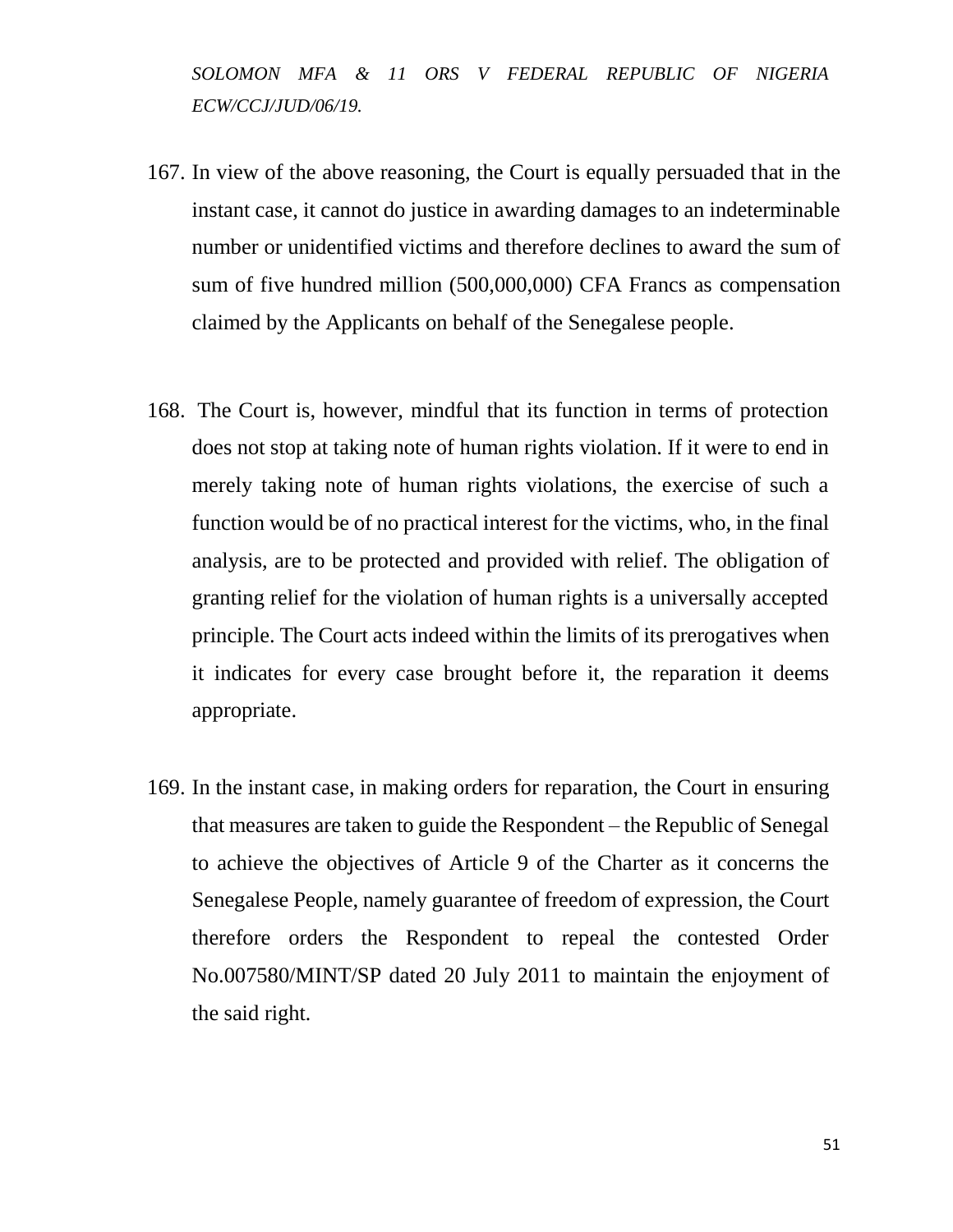# *XI. COSTS*

170. The Applicants in their submission prays the Court to order the Respondent to bear the costs of the proceedings. The Respondent also prays the Court to order the Applicants to bear the costs.

 $******$ 

171. In line with the provision of Article 66 (2) of the Rules of Court which provides that "*The unsuccessful party shall be ordered to pay the costs if they have been applied for in the successful party's pleadings",* the Court hereby orders the Respondent to bear the Costs of the proceedings consequently, The Registry is hereby directed to assess the costs payable accordingly.

# *XII. OPERATIVE CLAUSE*

For the reasons stated above, the Court sitting in public after hearing both parties:

#### **As to jurisdiction:**

- i. **Declares** that the Court has jurisdiction;
- ii. **Dismisses** the Respondent's Preliminary Objection to that effect;

#### **As to admissibility:**

iii. **Declares** the Application is admissible as it relates to the Applicants' right to freedom of expression.

iv. **Declares** the Application is inadmissible as it relates violation of the Applicants' rights to freedom of assembly and freedom of movement.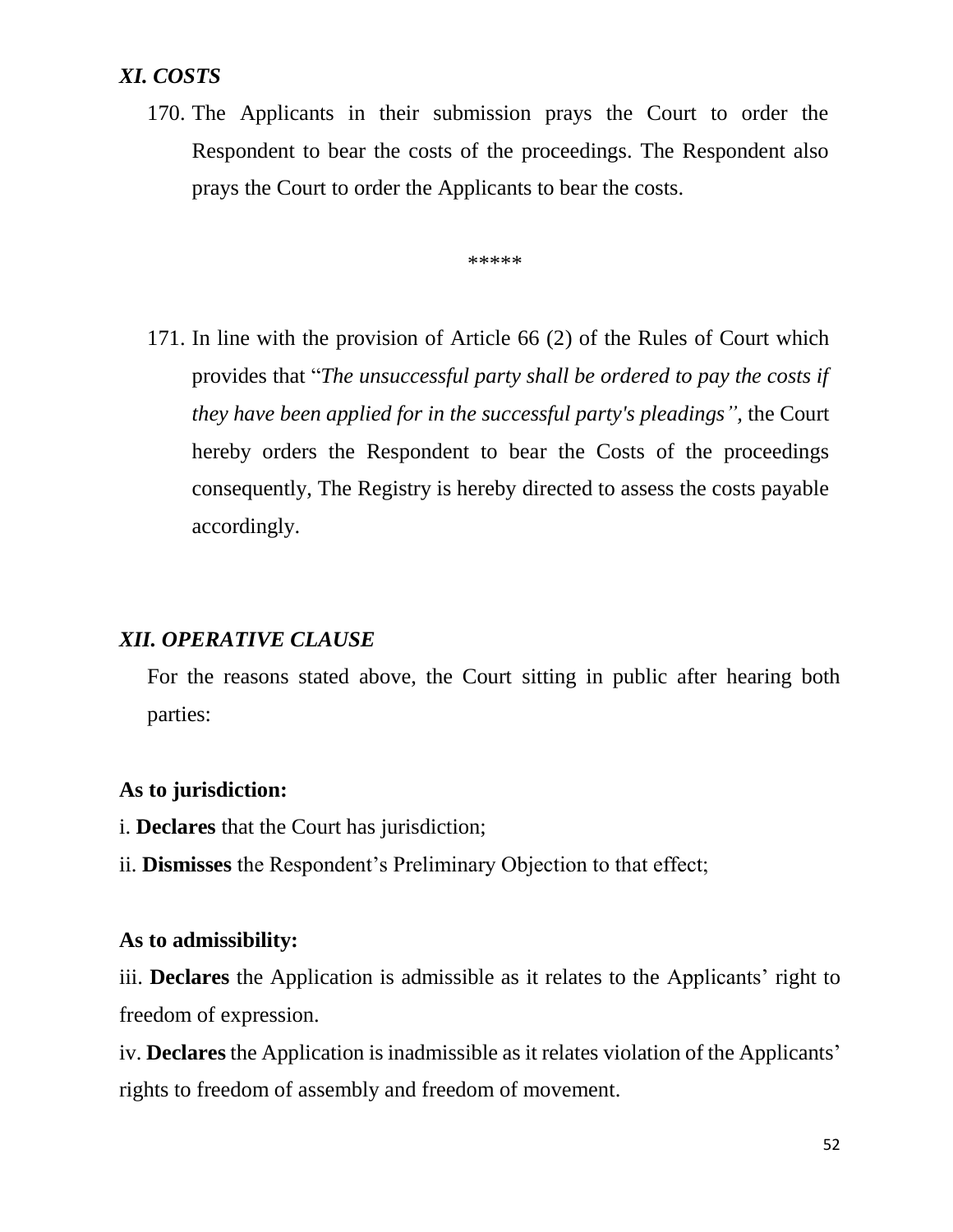v. **Declares** that the Application is admissible as it relates to the violation of the rights of the Senegalese people to movement, to assemble freely, and freedom of expression.

#### **As to merits:**

vi. **Declares** that the Applicants' rights to freedom of expression was not violated by the Respondent.

vii. **Declares** that the rights of the Senegalese people to assemble freely and freedom of expression was violated by the Respondent.

viii. **Declares** that the rights of the Senegalese people to movement was not violated.

# **As to reparation:**

ix. **Dismisses** the Applicants' claim for compensation of the sum of five hundred million (500,000,000) CFA Francs for themselves.

x. **Dismisses** the Applicants' claim for compensation of the sum of five hundred million (500,000,000) CFA Francs on behalf of the Senegalese people.

xi. **Orders** the Respondent to repeal Order No.007580/MINT/SP dated 20 July 2011 and take all immediate effective measures to ensure restoration of the right of freedom of expression of the Senegalese people.

#### **As to costs**

xii. Orders both Parties to bear their own costs.